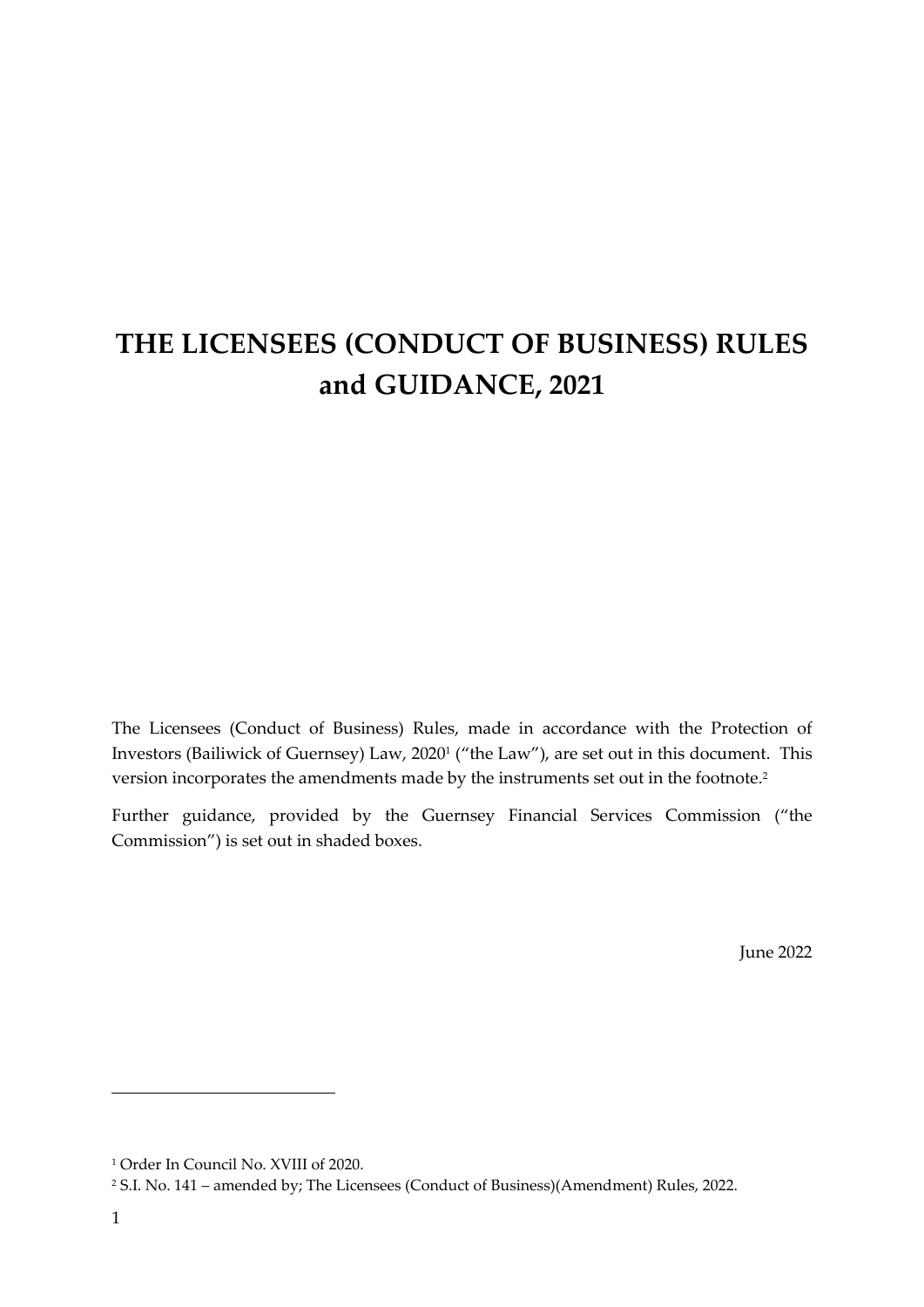## Contents

| PART <sub>1</sub> |                                                 |  |
|-------------------|-------------------------------------------------|--|
| 1.1               |                                                 |  |
| PART <sub>2</sub> | CORPORATE GOVERNANCE AND SENIOR MANAGEMENT      |  |
|                   |                                                 |  |
| 2.1               |                                                 |  |
| 2.2               |                                                 |  |
| PART <sub>3</sub> |                                                 |  |
| 3.1               |                                                 |  |
| 3.2               |                                                 |  |
| 3.3               |                                                 |  |
| 3.4               |                                                 |  |
| 3.5               |                                                 |  |
| 3.6               |                                                 |  |
| PART <sub>4</sub> | ACCOUNTING RECORDS AND FINANCIAL STATEMENTS  17 |  |
| 4.1               |                                                 |  |
| 4.2               |                                                 |  |
| 4.3               |                                                 |  |
| PART <sub>5</sub> |                                                 |  |
| 5.1               |                                                 |  |
| 5.2               |                                                 |  |
| 5.3               |                                                 |  |
| 5.4               |                                                 |  |
| PART <sub>6</sub> |                                                 |  |
| 6.1               |                                                 |  |
| 6.2               |                                                 |  |
| 6.3               |                                                 |  |
| 6.4               |                                                 |  |
| 6.5               |                                                 |  |
| 6.6               |                                                 |  |
| 6.7               |                                                 |  |
| PART <sub>7</sub> |                                                 |  |
| 7.1               |                                                 |  |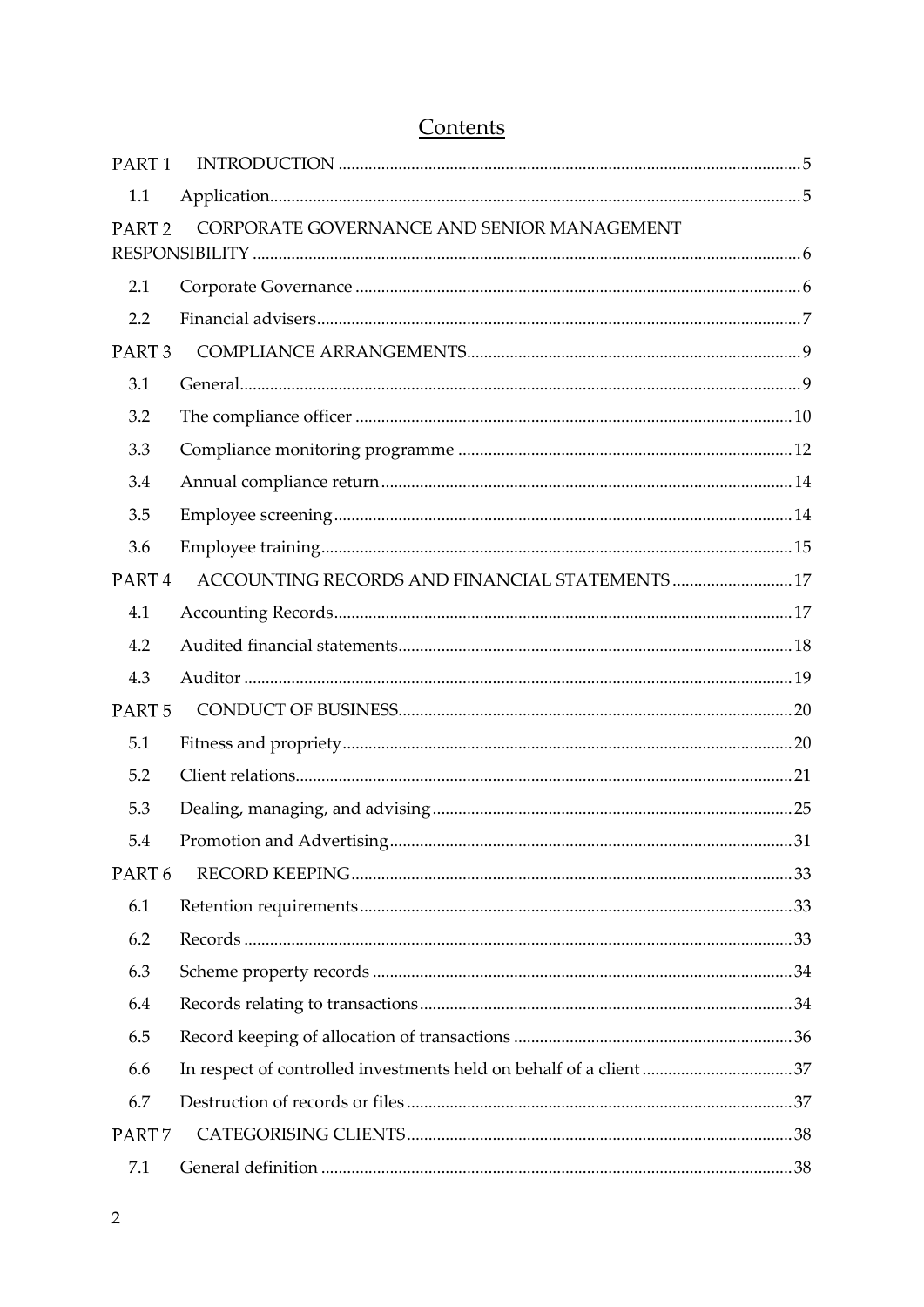| 7.2                |                                                                                    |  |
|--------------------|------------------------------------------------------------------------------------|--|
| 7.3                |                                                                                    |  |
| 7.4                |                                                                                    |  |
| 7.5                |                                                                                    |  |
| 7.6                |                                                                                    |  |
| 7.7                |                                                                                    |  |
| PART <sub>8</sub>  |                                                                                    |  |
| 8.1                |                                                                                    |  |
| 8.2                |                                                                                    |  |
| 8.3                |                                                                                    |  |
| PART <sub>9</sub>  |                                                                                    |  |
| 9.1                |                                                                                    |  |
| 9.2                |                                                                                    |  |
| 9.3                |                                                                                    |  |
| 9.4                |                                                                                    |  |
| 9.5                |                                                                                    |  |
| 9.6                | Provisions applicable only in relation to collective investment schemes 52         |  |
| PART <sub>10</sub> |                                                                                    |  |
| 10.1               |                                                                                    |  |
| 10.2               |                                                                                    |  |
| 10.3               |                                                                                    |  |
|                    |                                                                                    |  |
| 11.1               |                                                                                    |  |
| 11.2               | Record of services or activities giving rise to detrimental conflict of interest59 |  |
| 11.3               |                                                                                    |  |
| PART <sub>12</sub> |                                                                                    |  |
| 12.1               |                                                                                    |  |
| 12.2               |                                                                                    |  |
| 12.3               |                                                                                    |  |
| 12.4               |                                                                                    |  |
| 12.5               |                                                                                    |  |
| 12.6               |                                                                                    |  |
| 12.7               |                                                                                    |  |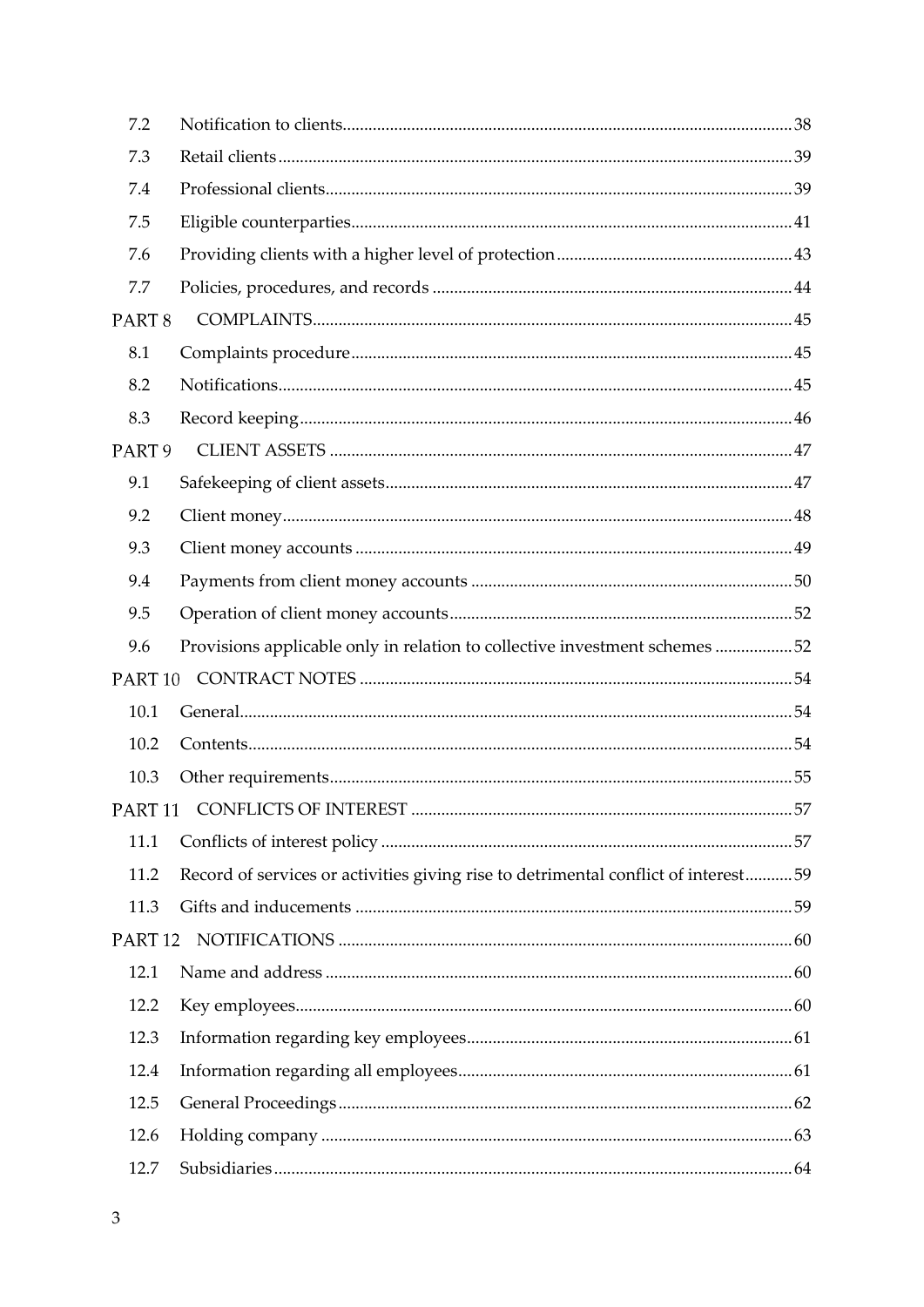|  | PART 14 SAVINGS, REVOCATIONS, CITATION AND COMMENCEMENT 71 |  |
|--|------------------------------------------------------------|--|
|  |                                                            |  |
|  |                                                            |  |
|  |                                                            |  |
|  |                                                            |  |
|  |                                                            |  |
|  |                                                            |  |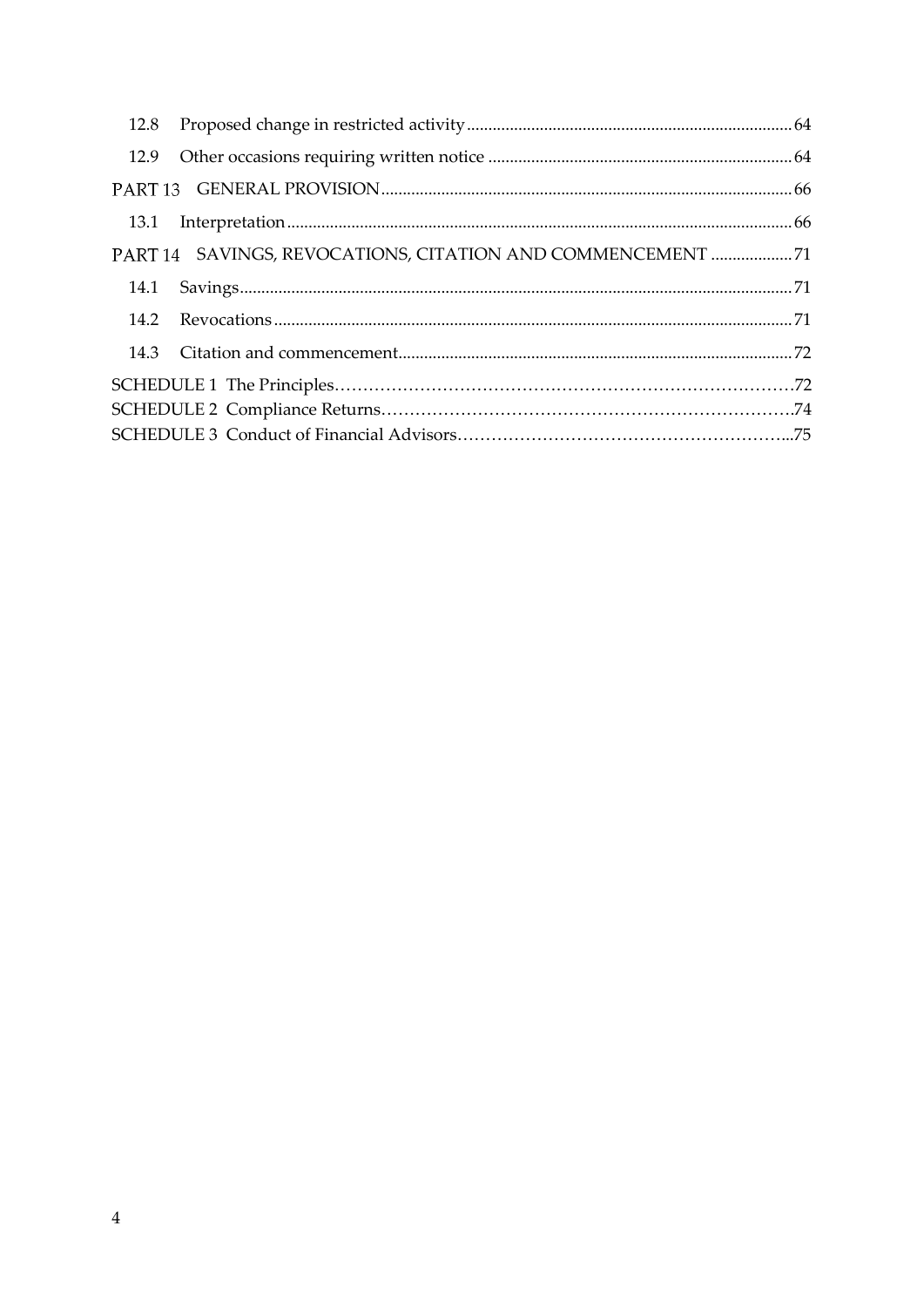## PART<sub>1</sub> INTRODUCTION

## <span id="page-4-1"></span><span id="page-4-0"></span>**1.1 Application**

- (1) The Licensees (Conduct of Business) Rules 2021 replace The Licensees (Conduct of Business) Rules 2016<sup>3</sup> .
- (2) These Rules apply to all licensees unless specifically agreed otherwise by the Commission in accordance with (3).
- (3) The Commission may in its absolute discretion, by written notice, exclude or modify the application of any provision of these Rules.
- (4) The Commission may issue supplementary guidance regarding the standards of conduct and practice expected in relation to any aspect of the regulatory framework. Such guidance will not constitute rules of the Commission.

**Guidance Note:** This document takes a two-level approach –

- the Rules set out the standards to be met; and
- guidance notes present suggested ways of showing compliance with the Rules.

Licensees may adopt alternative measures to those set out in the guidance so long as it is possible to demonstrate that such measures achieve compliance.

The text contained in shaded boxes contains guidance from the Commission and does not form part of the Rules.

<sup>3</sup> G.S.I. No. 92 of 2016.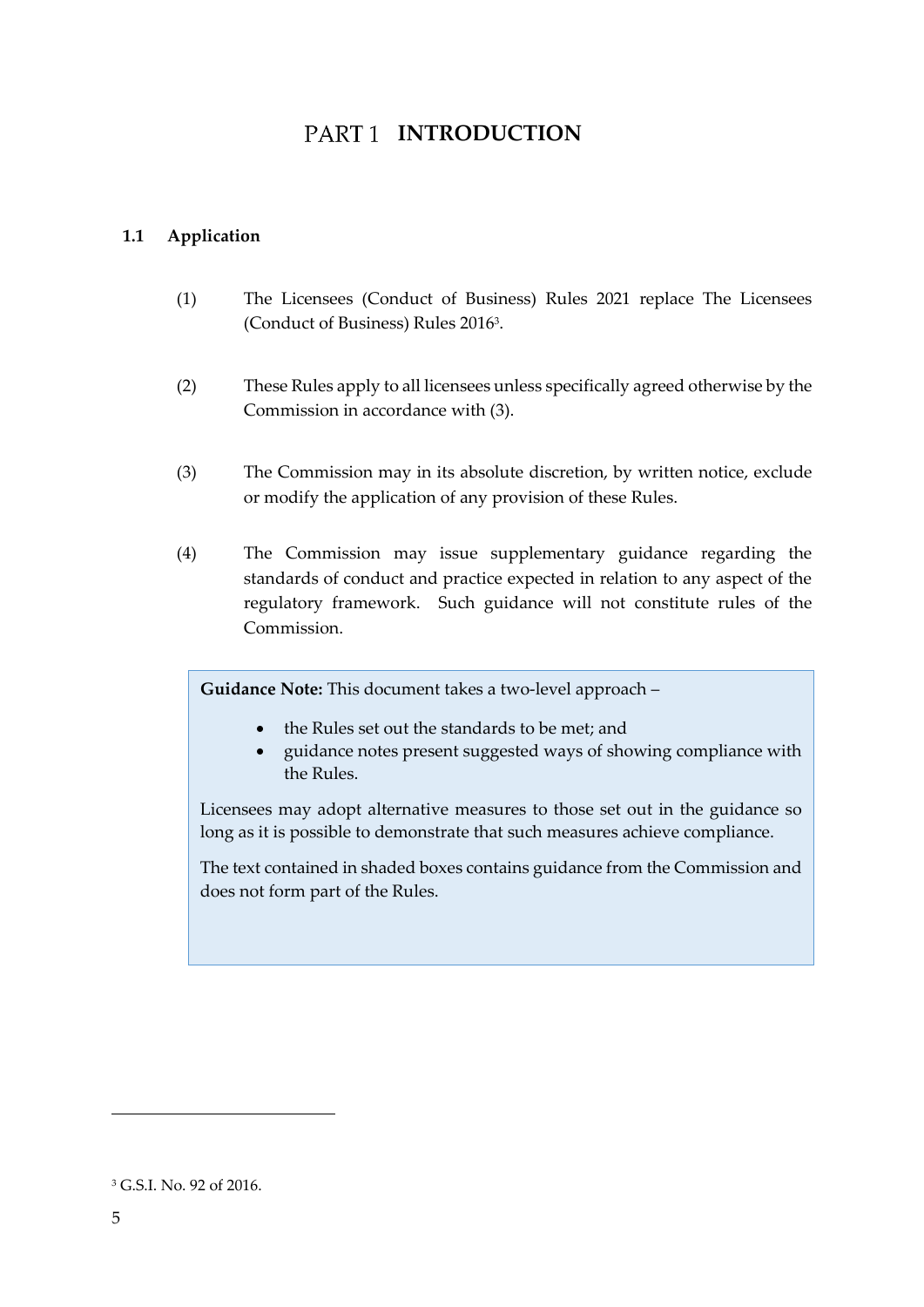## <span id="page-5-0"></span>PART 2 CORPORATE GOVERNANCE AND SENIOR MANAGEMENT **RESPONSIBILITY**

### <span id="page-5-1"></span>**2.1 Corporate Governance**

- (1) The board must ensure that there are effective and appropriate policies, procedures, and controls in place which allow the board to meet its obligations under the Law and these Rules.
- (2) The board must evaluate and record the assessment of its compliance with "The Finance Sector Code of Corporate Governance" or any successor codes.
- (3) The board must retain responsibility for any of its outsourced functions.
- (4) The board of an administered licensee remains responsible for the conduct of the administered entity.
- (5) Every licensee, other than a licensee administered by another firm in the Bailiwick, must appoint a chief executive, the formal title being at the discretion of the licensee, and appoint a replacement to fill this position when it falls vacant.
- (6) A licensee's board and senior management must take all reasonable steps to ensure that all employees of the licensee are aware of the requirement to avoid serious damage to the licensee's reputation or its financial position.
- (7) Where a licensee is administered by another firm, in the Bailiwick, the composition of the board must include at least one Guernsey resident director. For any other licensees the composition of the board must include at least two Guernsey resident directors.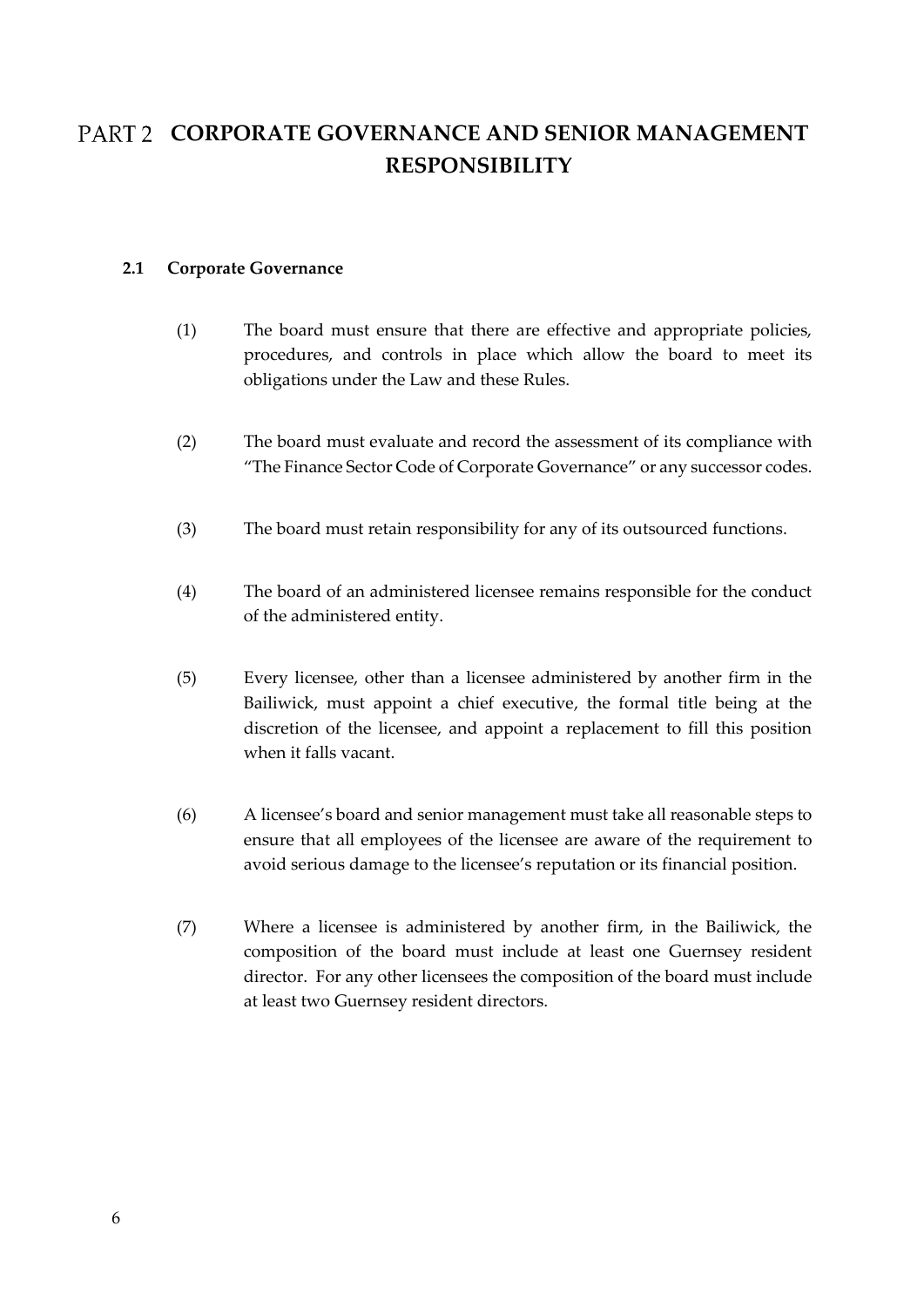(8) [The board of a licensee, other than a licensee administered by another firm in the Bailiwick, must appoint such number of Bailiwick-based senior executives as is commensurate with the nature, size and complexity of the licensee's activities in the Bailiwick, and the prudent conduct of its business.]<sup>4</sup>

## **Guidance Note:**

Licensees may utilise outsourcing. In such circumstances the board should refer to the Commission's "Outsourcing of functions by entities licensed under the Protection of Investors (Bailiwick of Guernsey) Law, 2020".

The Commission's point of contact, in the first instance, would be expected to be a Guernsey resident director.

#### **Reasonable steps**

Reasonable steps include having in place sufficient management controls and compliance procedures and a system for ensuring that such controls continue to be sufficient and that employees are observing internal compliance procedures.

## <span id="page-6-0"></span>**2.2 Financial advisers**

- (1) A licensee providing advice to retail clients on controlled investment business must authorise one or more financial advisers to act on its behalf.
- (2) A licensee must not advise retail clients, on controlled investment business, other than via a financial adviser who has been authorised to act on its behalf in accordance with this rule.

<sup>4</sup> *Subsection 2.1(8) – inserted by The Licensees (Conduct of Business)(Amendment) Rules, 2022.*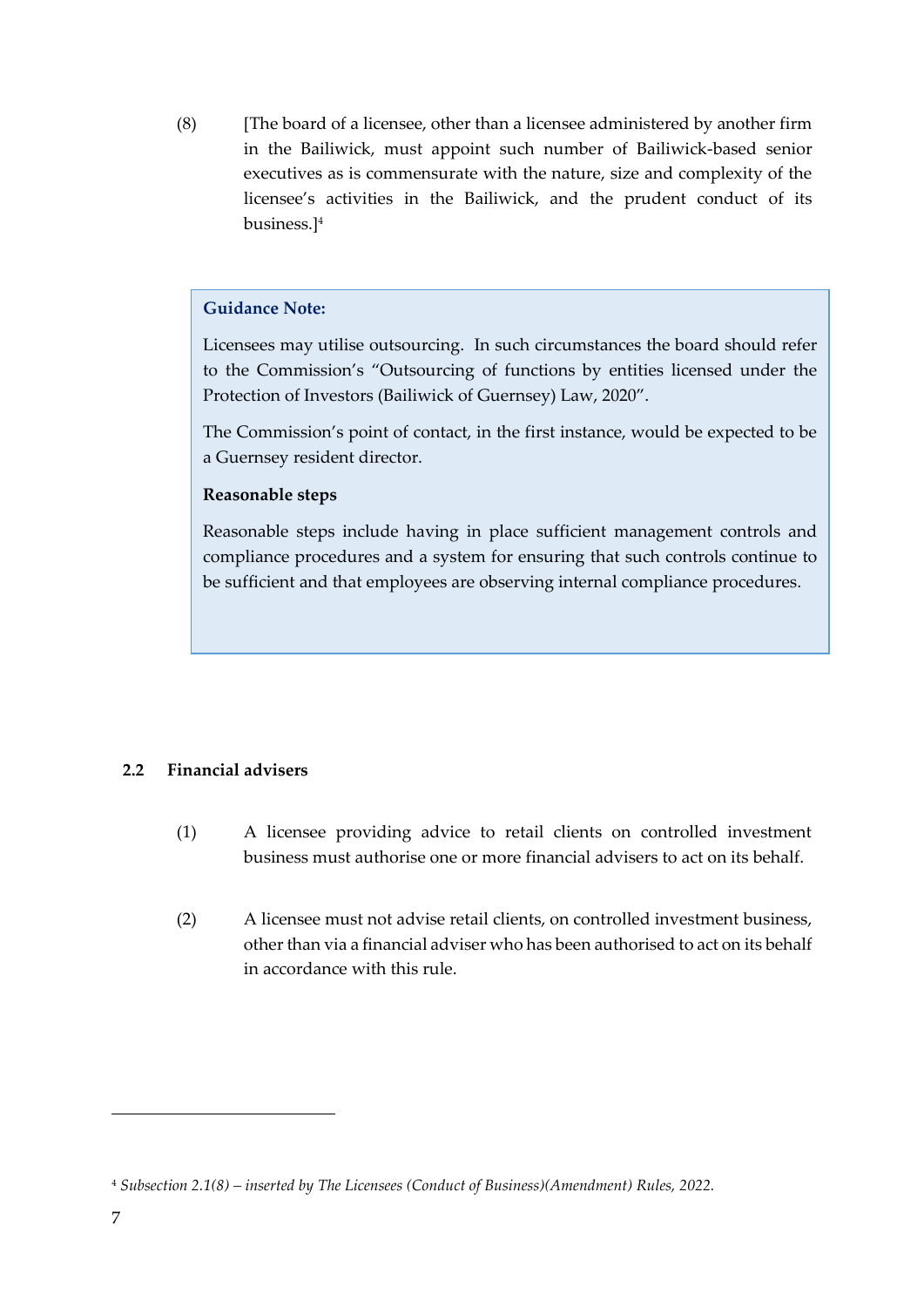- (3) An authorisation, in accordance with (1), must be in writing and must state –
	- (a) the name of the financial adviser;
	- (b) the name of the issuer;
	- (c) the classes of controlled investment business the financial adviser may provide advice on;
	- (d) whether the authorisation is restricted to stated classes of controlled investment business; and
	- (e) that the issuer is responsible for the actions and conduct of the financial adviser concerned when acting, or purporting to act, under it.
- (4) It is the responsibility of the board of a licensee to ensure that the activities of a financial adviser are reviewed and managed by a suitably qualified and experienced individual.

## **Guidance Note:**

In meeting the requirements of this rule the licensee should refer to the Guidance Note on Training and Competency Schemes issued by the Commission.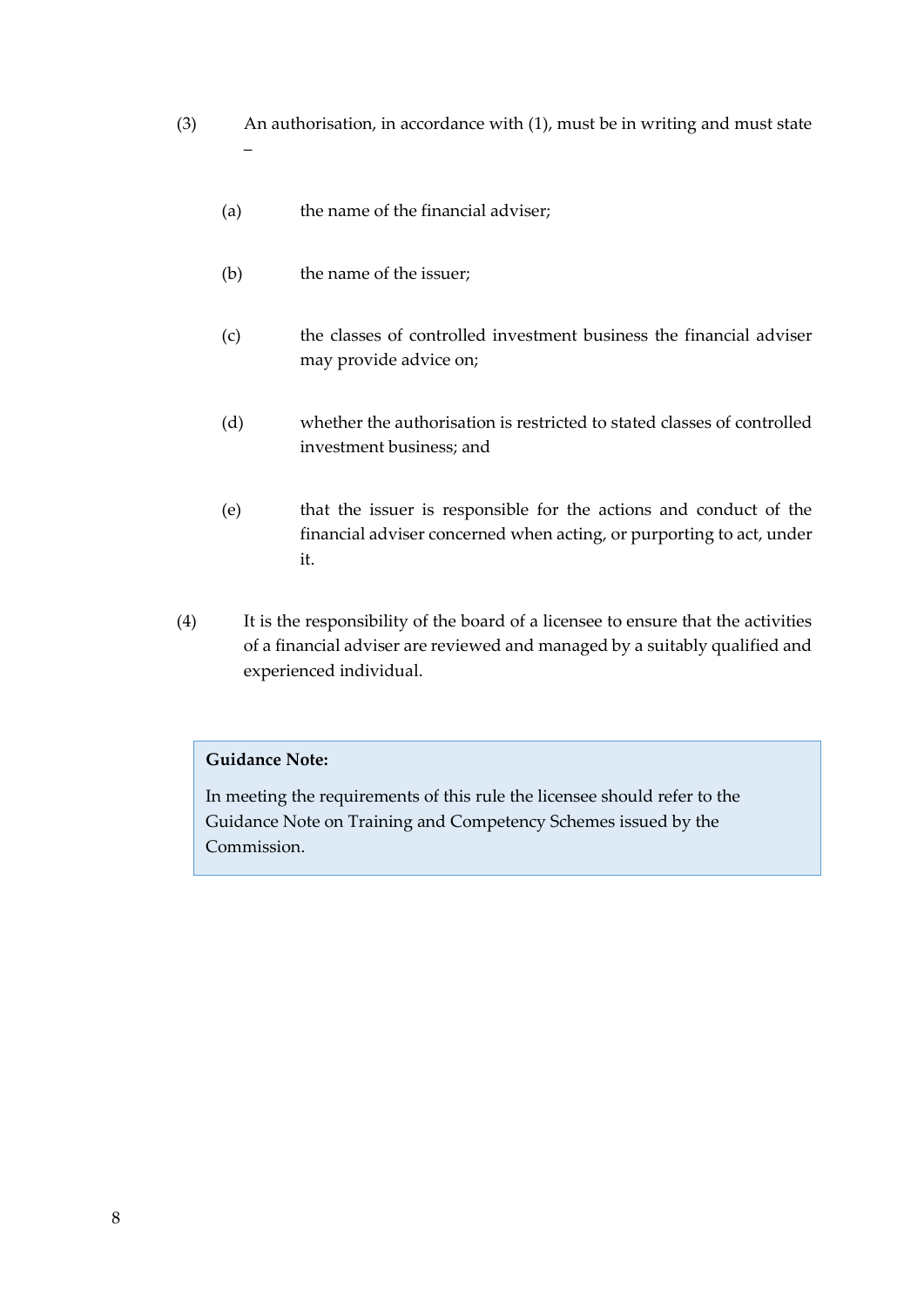## <span id="page-8-0"></span>PART 3 COMPLIANCE ARRANGEMENTS

#### <span id="page-8-1"></span>**3.1 General**

- (1) The board has effective responsibility for compliance with the Law, these Rules, and any other rules or guidance made under the Law.
- (2) The board must take responsibility for the policy on review of compliance and discuss a review of compliance at appropriate intervals.
- (3) The board must ensure that a licensee takes reasonable steps, including the establishment and maintenance of procedures, to ensure that its officers and employees act in conformity with –
	- (a) their own and their employer's relevant responsibilities under the Law, and any rules made under it;
	- (b) the Regulatory Laws;
	- (c) the requirements of the statutory restrictions on market abuse, insider dealing, money laundering and countering the financing of terrorism;
	- (d) appropriate arrangements on propriety in personal dealings;
	- (e) guidance documents, issued by the Commission, which are relevant to the carrying on of controlled investment business; and
	- (f) requirements of any Self-Regulatory Organisation, Recognised Professional Body or Recognised Investment Exchange of which the licensee is a member or subject to its regulation.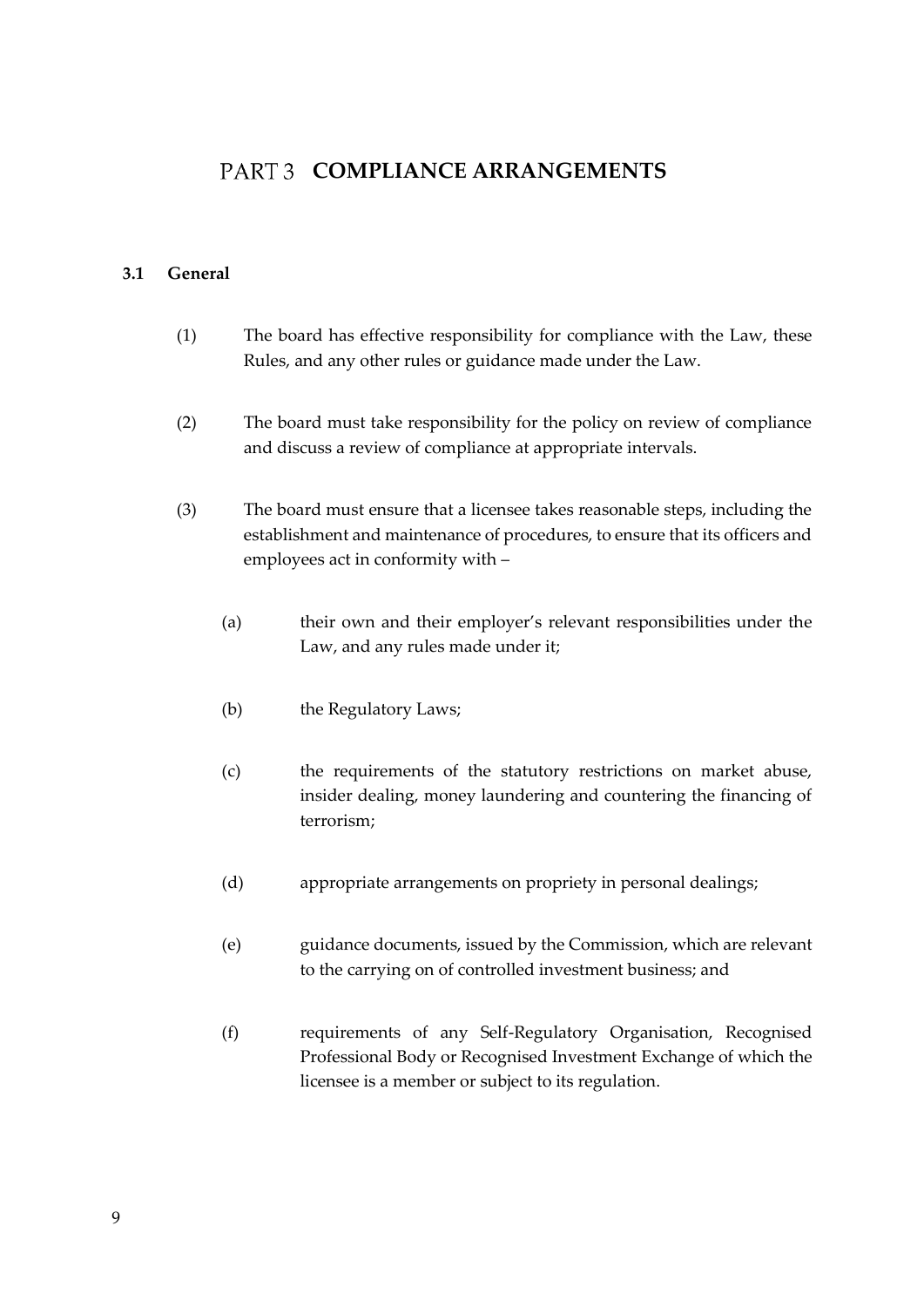- (4) A licensee must keep a breaches register to log all instances of noncompliance with (3).
- (5) A licensee must ensure that compliance procedures are set out in writing and that a copy is kept at the offices of the licensee and made available to the Commission on demand.
- (6) The Commission may require changes to the arrangements and the licensee must implement and comply with any such requirements.
- (7) A licensee must review its written compliance procedures at least annually.

## **Guidance Note:**

## **Appropriate intervals**

It is not the role of the Commission to approve compliance arrangements. Accordingly, it is the responsibility of the board to determine the appropriate intervals.

However, such an interval should be no longer than one year.

## <span id="page-9-0"></span>**3.2 The compliance officer**

- (1) A licensee must appoint a compliance officer, in Guernsey, to be responsible for compliance.
- (2) The board must ensure that the compliance officer
	- (a) is either a natural person or, if a legal person, the Commission should be informed of the natural person who takes on the responsibility within the organisation;
	- (b) is resident in Guernsey;
	- (c) has sufficient resources to perform their duties;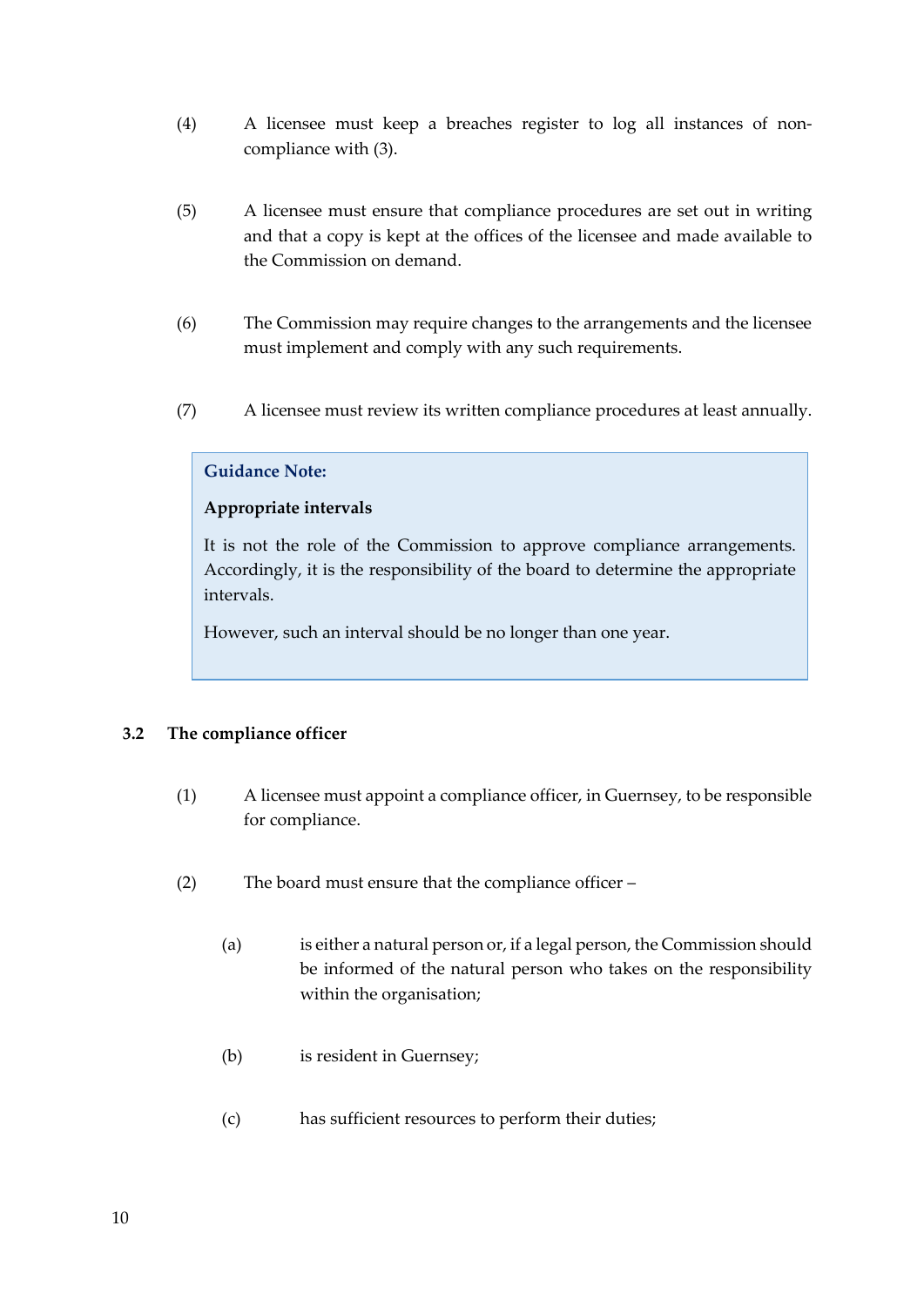- (d) has timely access to all records required under Part 6;
- (e) receives full co-operation from all staff;
- (f) reports directly to the board;
- (g) has regular contact with the board to ensure that it is able to satisfy itself that all the requirements of the Law and these Rules are being met; and
- (h) is fully aware of both their obligations and those of the licensee under the Law and these Rules.
- (3) Where a licensee is considering outsourcing the compliance functions, or providing the compliance officer with additional support from third parties, within the group or externally, then the licensee must –
	- (a) consider the Commission's "Guidance Note, Outsourcing functions by entities licensed under the Protection of Investors (Bailiwick of Guernsey)Law, 2020";
	- (b) ensure that roles, responsibilities, and respective duties are clearly defined and documented; and
	- (c) ensure that the compliance officer, other third parties, and all employees understand their respective roles, responsibilities, and duties.
- (4) Where the compliance function itself is outsourced to a third party the licensee must notify the Commission of the names of the natural persons employed by the licensee, or its administrator or manager where applicable, and responsible for oversight.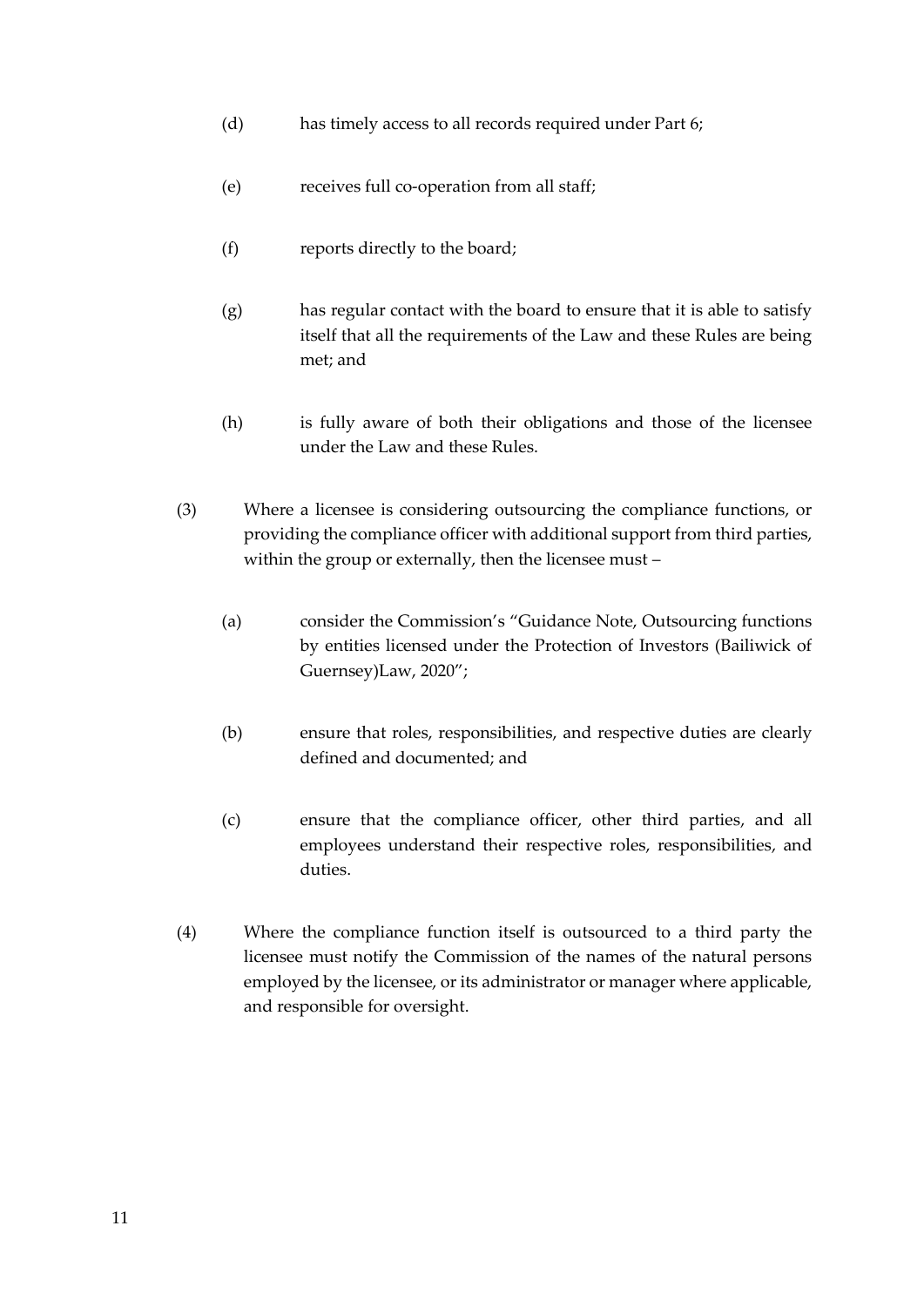## **Guidance Note:**

Where the compliance function is outsourced, the board should be aware that they remain responsible for compliance with the Law and the Rules and Regulations.

A licensee cannot contract out of its statutory and regulatory responsibilities.

## <span id="page-11-0"></span>**3.3 Compliance monitoring programme**

- (1) The board of a licensee must
	- (a) establish such other policies, procedures and controls as may be appropriate and effective for the purposes of ensuring compliance with the Law, these Rules, and any other rules made under the Law;
	- (b) establish and maintain an effective policy, for which responsibility rests with the board, for the review of its compliance with the requirements of the Law, these Rules, and any other rules made under the Law. The policy must include provision as to the extent and frequency of reviews;
	- (c) ensure that a review of its compliance with these Rules is discussed and minuted at board meetings and at appropriate intervals. In considering what is appropriate a licensee must have regard to risk, taking into account –
		- (i) the size, nature, and complexity of the licensee's controlled investment business;
		- (ii) its clients, products, and services; and the ways in which it provides those products and services;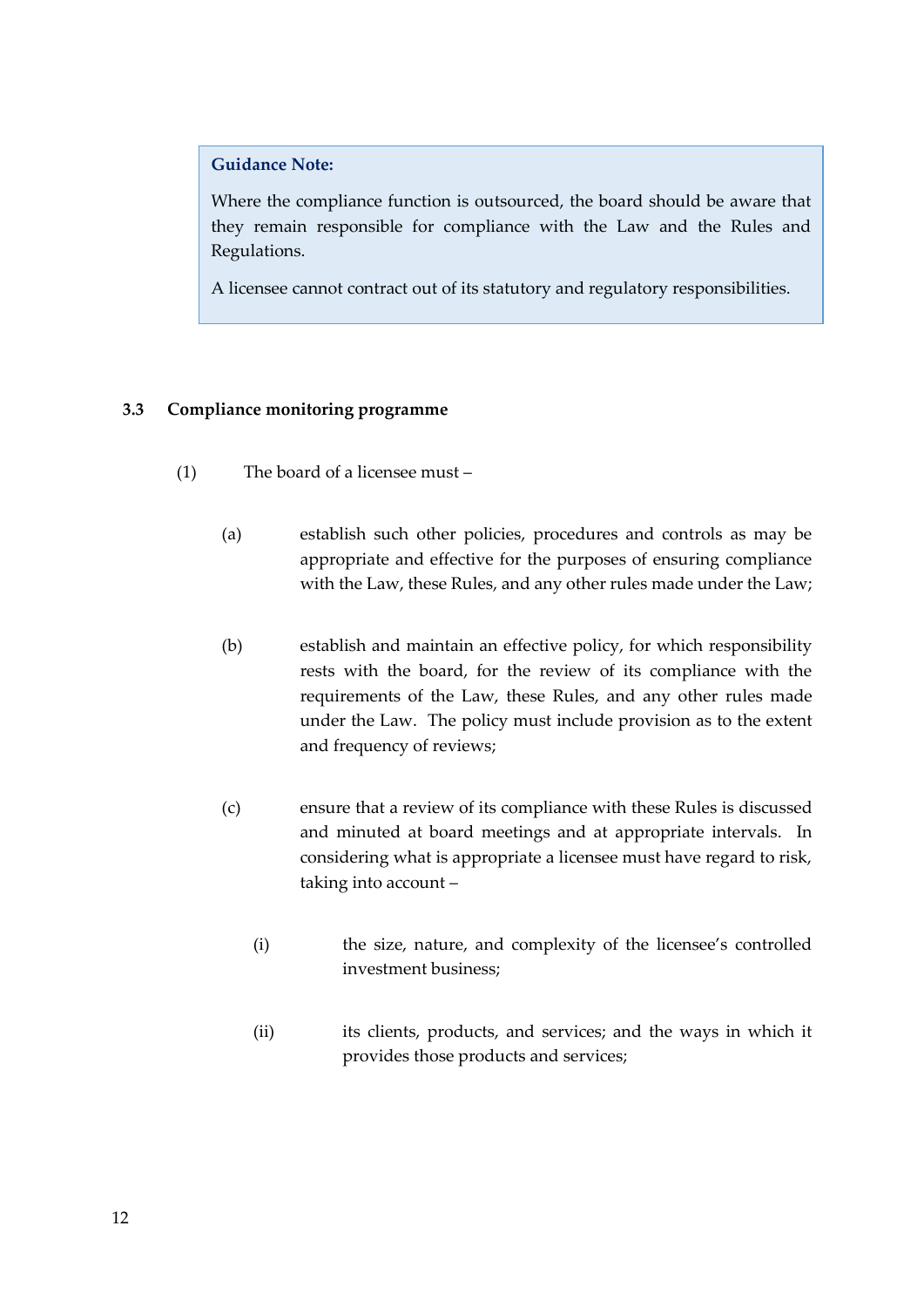- (d) the board must take responsibility for the policy on review of compliance and discuss a review of compliance at appropriate intervals;
- (e) the board must evaluate and record the evaluation of its compliance with the Finance Sector Code of Corporate Governance or any successor codes;
- (f) ensure it meets its obligations relating to compliance review; in particular the board must –
	- (i) ensure that the compliance review policy takes into account the size, nature, and complexity of the business and includes a requirement for sample testing of the effectiveness and appropriateness of the policies, procedures, and controls;
	- (ii) consider whether it would be appropriate to maintain a separate internal audit function to assess the adequacy and effectiveness of compliance;
	- (iii) ensure that when a review of compliance is discussed by the board the necessary action is taken to remedy any identified deficiencies; and
	- (iv) provide adequate resources either from within the licensee, within the group, or externally, to ensure that the compliance policies, procedures, and controls of the licensee are subject to regular monitoring and testing as required in these Rules;
- (g) the board may delegate some, or all, of its duties but must retain overall responsibility.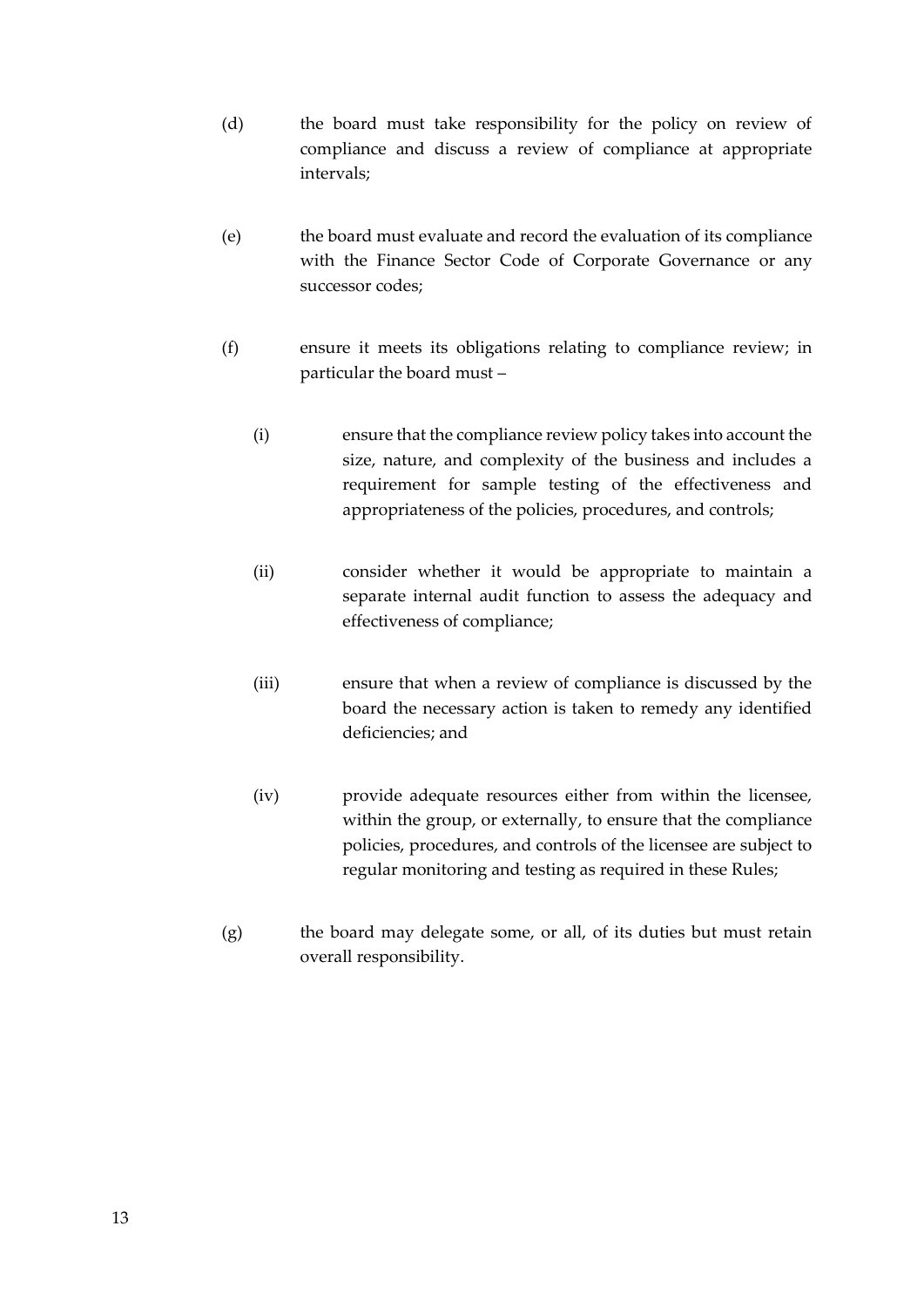## <span id="page-13-0"></span>**3.4 Annual compliance return**

(1) A licensee must file annually, with the Commission, its compliance return in the format defined in Schedule 2 and no later than four months after the accounting reference date.

## <span id="page-13-1"></span>**3.5 Employee screening**

- (1) A licensee must maintain effective and appropriate procedures, when hiring employees, for the purpose of ensuring high standards of employee probity and competence.
- (2) The board is responsible for employee screening.
- (3) In order for a licensee to ensure that employees are of the required standard of competence and probity, which will depend on the role of the employee, the licensee must –
	- (a) obtain and confirm appropriate references at the time of recruitment;
	- (b) require information from the employee with regard to any regulatory action taken against them;
	- (c) require information from the employee with regard to any criminal convictions and the provision of a check of their criminal record; subject to the Rehabilitation of Offenders (Bailiwick of Guernsey) Law, 2002;
	- (d) confirm their educational and professional qualifications; and
	- (e) obtain either a valid statement of professional standing from that employee; or evidence that the employee has successfully completed the regulatory module of an acceptable qualification prior to authorisation as a financial adviser.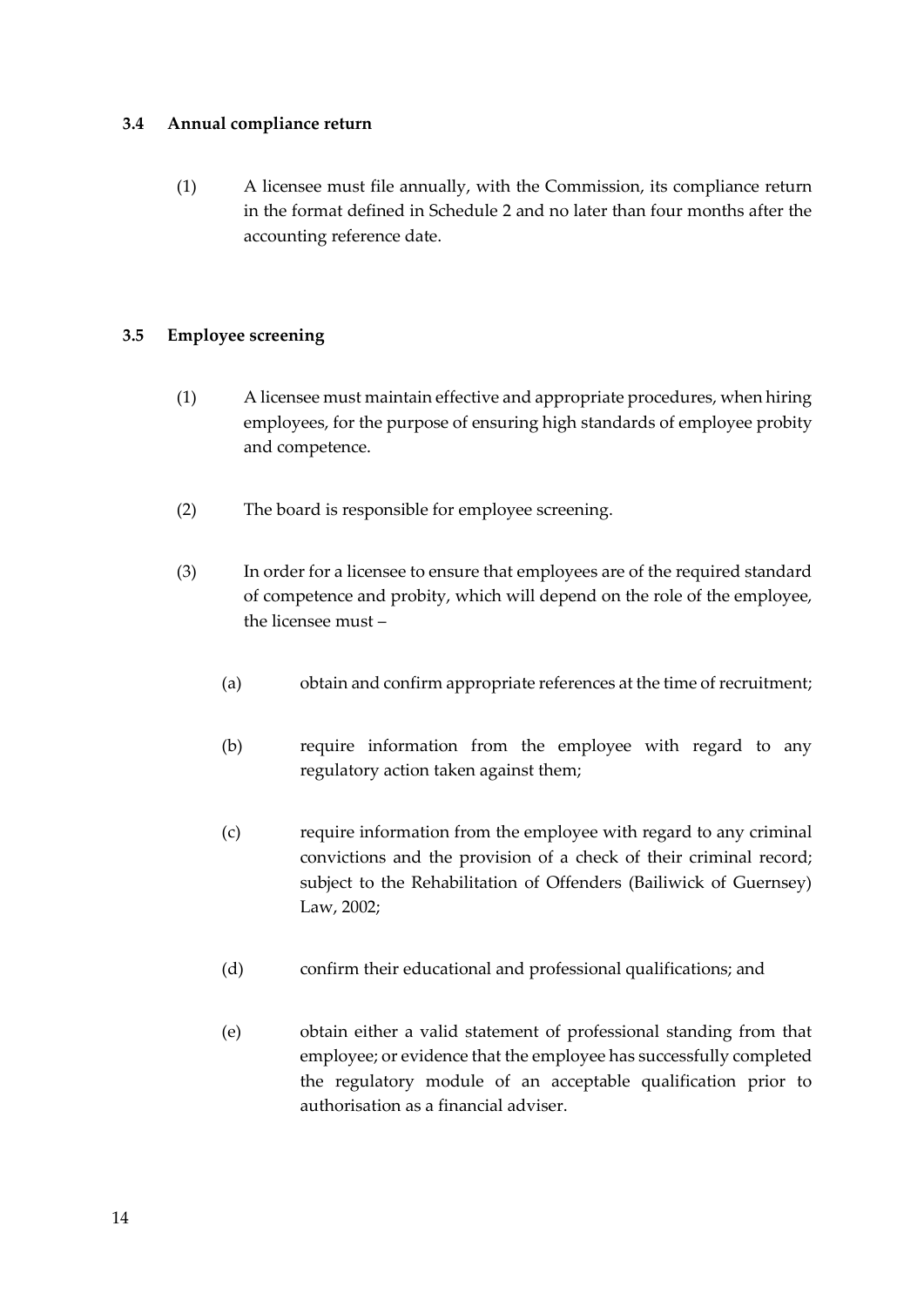## <span id="page-14-0"></span>**3.6 Employee training**

- (1) The board is responsible for employee training.
- (2) Every licensee must create and implement a training and competency scheme for all employees appropriate to the nature and scale of the licensee's business.
- (3) A licensee must ensure that relevant employees receive comprehensive ongoing training to ensure competence including, but not limited to, –
	- (a) the Law and any rules made under it;
	- (b) the obligations of employees and their potential liability in failing to meet those obligations;
	- (c) the implications of non-compliance by employees with any relevant legislation, rules, or guidance;
	- (d) its policies, procedures, and controls for ensuring compliance.
- (4) The licensee must maintain a training log to record the training that the directors and employees receive.
- (5) The licensee and its board must ensure that each of its financial advisers hold qualifications which meet the Commission's minimum standards. The Commission may specify by when qualifications must be obtained and the licensee and its board must ensure that those qualifications are obtained within the relevant timeframe.
- (6) In the event that a financial adviser fails to obtain the necessary qualifications within the specified timeframe, the licensee and its board must take the necessary steps to revoke the authorisation and stop that individual from providing advice to retail clients until the qualifications are obtained.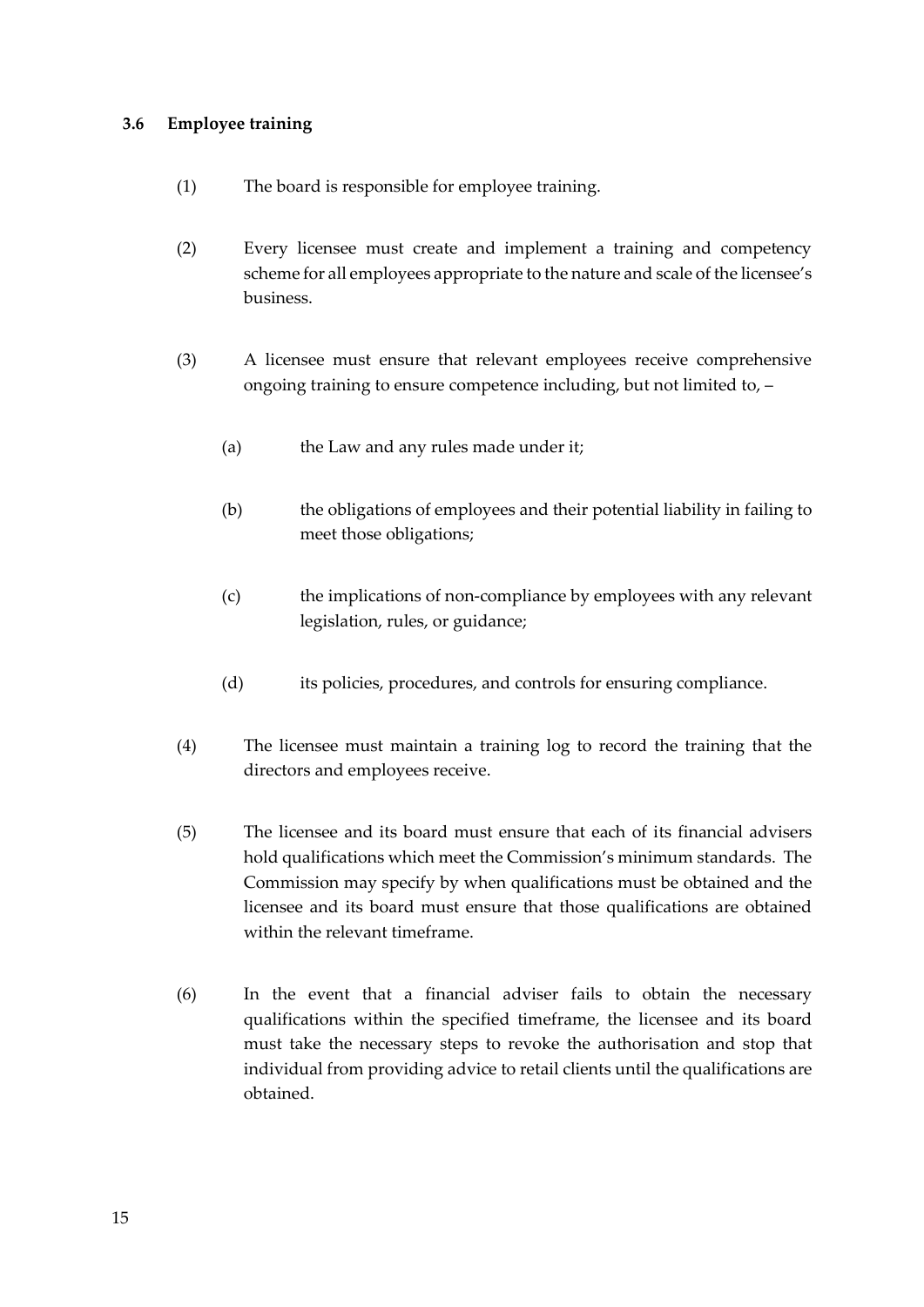- (7) A financial adviser must carry out, and record, a minimum of 35 hours of relevant continuing professional development per annum of which a minimum of 21 hours must be structured.
- (8) A licensee must obtain a statement of professional standing from each financial adviser within three months of the expiry of a valid statement. Where a financial adviser does not provide a statement to the licensee, authorisation must be revoked until a valid statement has been obtained.

## **Guidance Note:**

In meeting the requirements of this rule the licensee should refer to the Guidance Note on Training and Competency Schemes, issued by the Commission.

The Commission requires licensees to provide adequate training for their employees. Training should take into account each staff member's existing experience and educational and professional qualifications.

Appropriate training should also cover the licensee's in-house provisions.

The Commission expects that the board of a licensee will exercise oversight of the training process both in terms of its planning and its execution, and to document such oversight.

The Commission places emphasis on the licensee's system of supervision and administrative controls to ensure that employees do not act beyond their competence.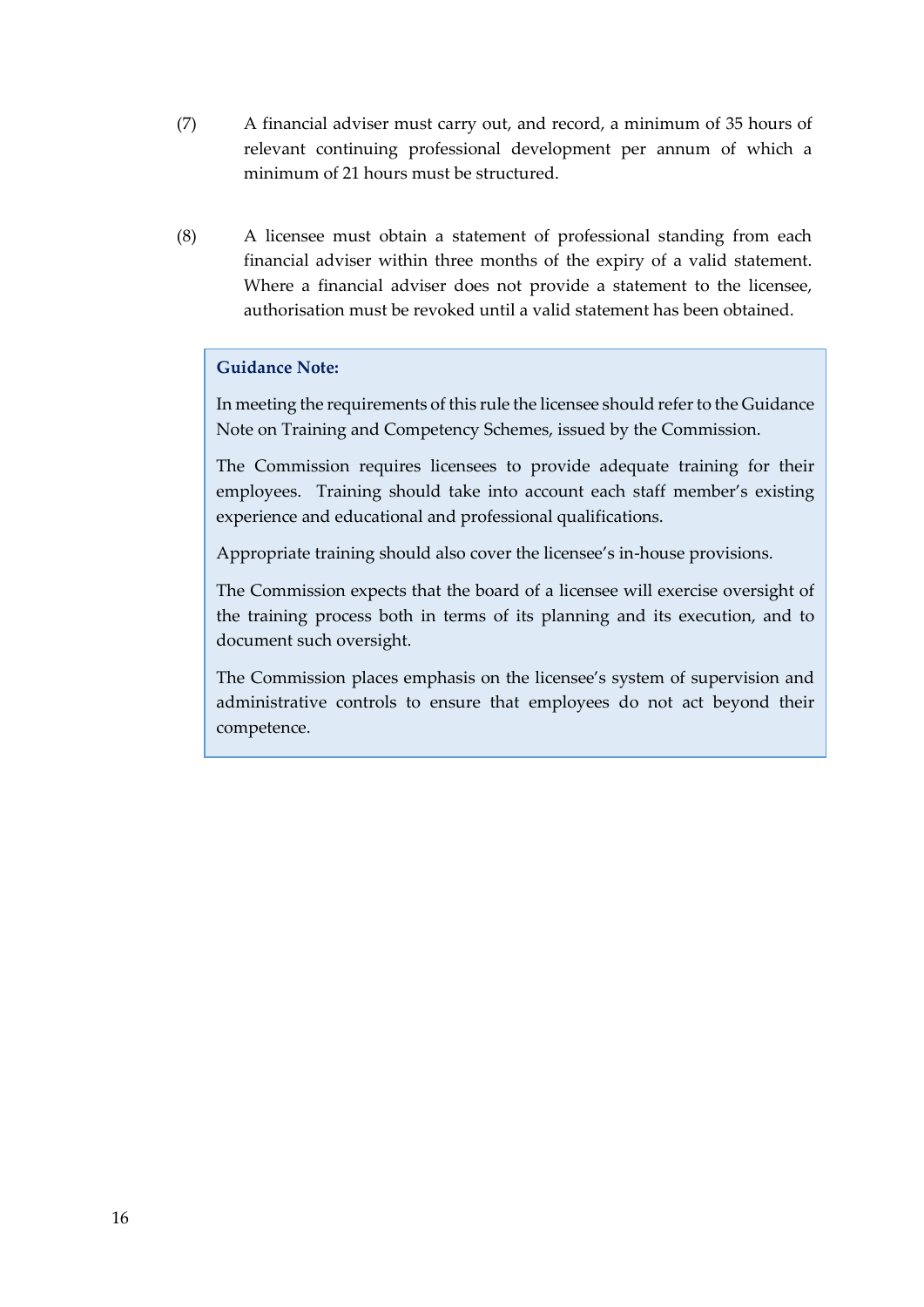## <span id="page-16-0"></span>PART 4 ACCOUNTING RECORDS AND FINANCIAL STATEMENTS

## <span id="page-16-1"></span>**4.1 Accounting Records**

- (1) Every licensee must keep accounting records, in English, which are sufficient to show and explain its transactions and –
	- (a) disclose with reasonable accuracy, at any time, the current financial position of the licensee; and
	- (b) enable the licensee to demonstrate its continuing compliance with The Licensee (Capital Adequacy) Rules 2021 ("the Capital Adequacy Rules").
- (2) Where a licensee acts as a designated administrator, or a designated custodian, they must keep accounts, in English, which –
	- (a) enable a designated administrator of a class A scheme to keep the daily record required under the applicable Authorised Collective Investment Scheme (Class A) Rules;
	- (b) enable the reports to holders to be prepared by each of the designated administrator and the designated custodian of openended collective investment schemes; and
	- (c) enable the designated administrator and designated custodian to demonstrate compliance with these Rules.
- (3) Where a licensee outsources the activity of keeping accounts it should have daily access to this information and must continue to comply with the Commission's Guidance on Outsourcing of functions by entities licensed under the Protection of Investors (Bailiwick of Guernsey) Law, 2020.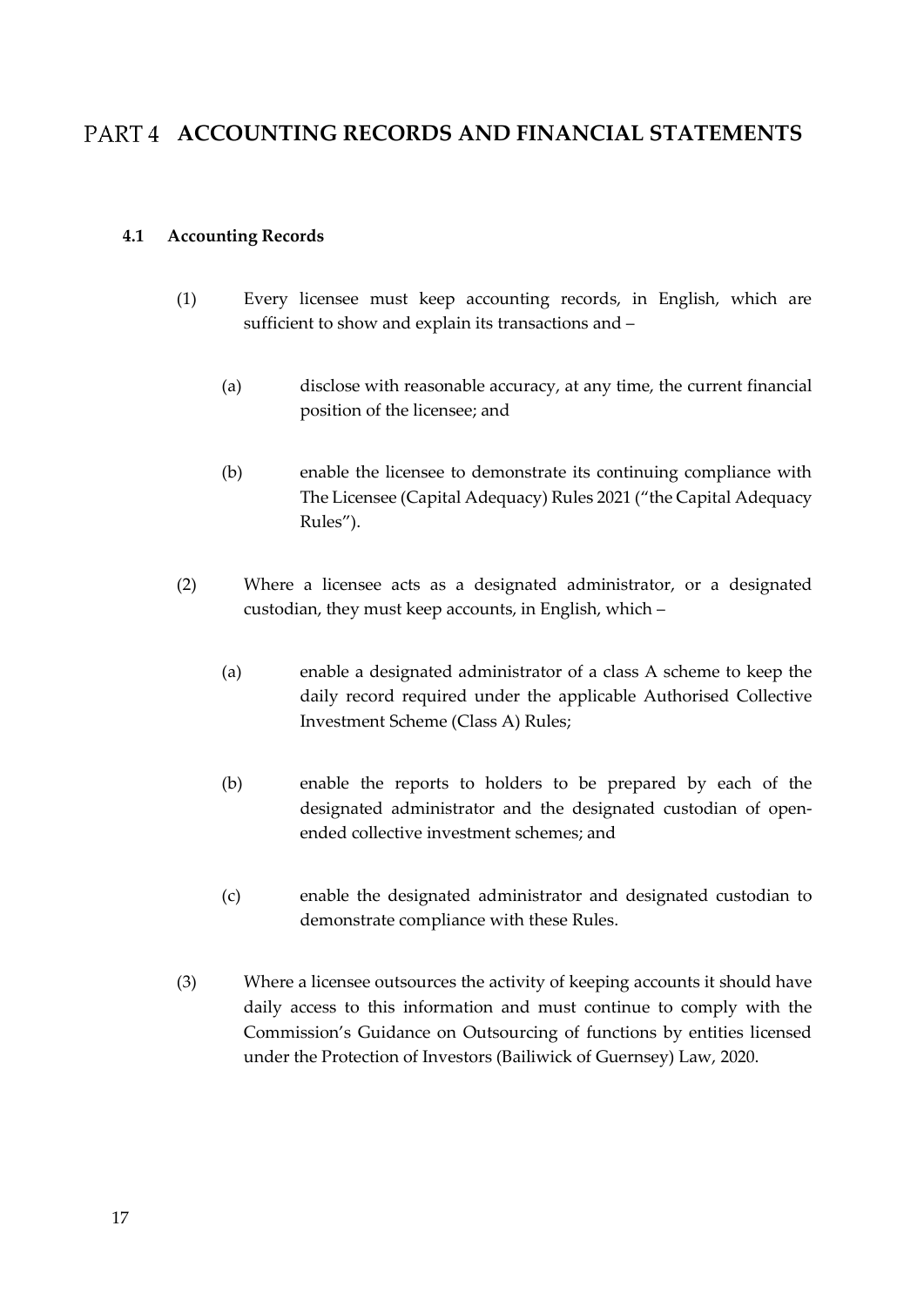## <span id="page-17-0"></span>**4.2 Audited financial statements**

- (1) Every licensee must prepare audited financial statements covering the period from the preceding accounting reference date, or in the case of a new business from the date of incorporation, to the next accounting reference date. These must, at a minimum, include –
	- (a) accounts complying with generally accepted accounting principles;
	- (b) in the case of a designated administrator only
		- (i) provide details of the aggregate balance of all client accounts;
		- (ii) show the aggregate value of all scheme property under management as at the relevant accounting reference date, calculated for each scheme in accordance with the Class A Rules; and
	- (c) an auditor's report which must include a statement of financial resources certified by the auditor confirming that the appropriate financial resources requirement, specified in the Capital Adequacy Rules, is satisfied.
- (2) A licensee which is subject to an expenditure-based requirement under the Capital Adequacy Rules must prepare, within one month of the month end, a statement of financial resources in respect of each month. It must be made available, to the Commission, on request.
- (3) Audited financial statements must be prepared
	- (a) for a period which is no longer than 12 months from the previous accounting reference date; or
	- (b) where the licensee is preparing the audited financial statements from the period of incorporation to the accounting reference date, audited financial statements must be prepared to the date notified to the Commission at the time of making the application for a licence.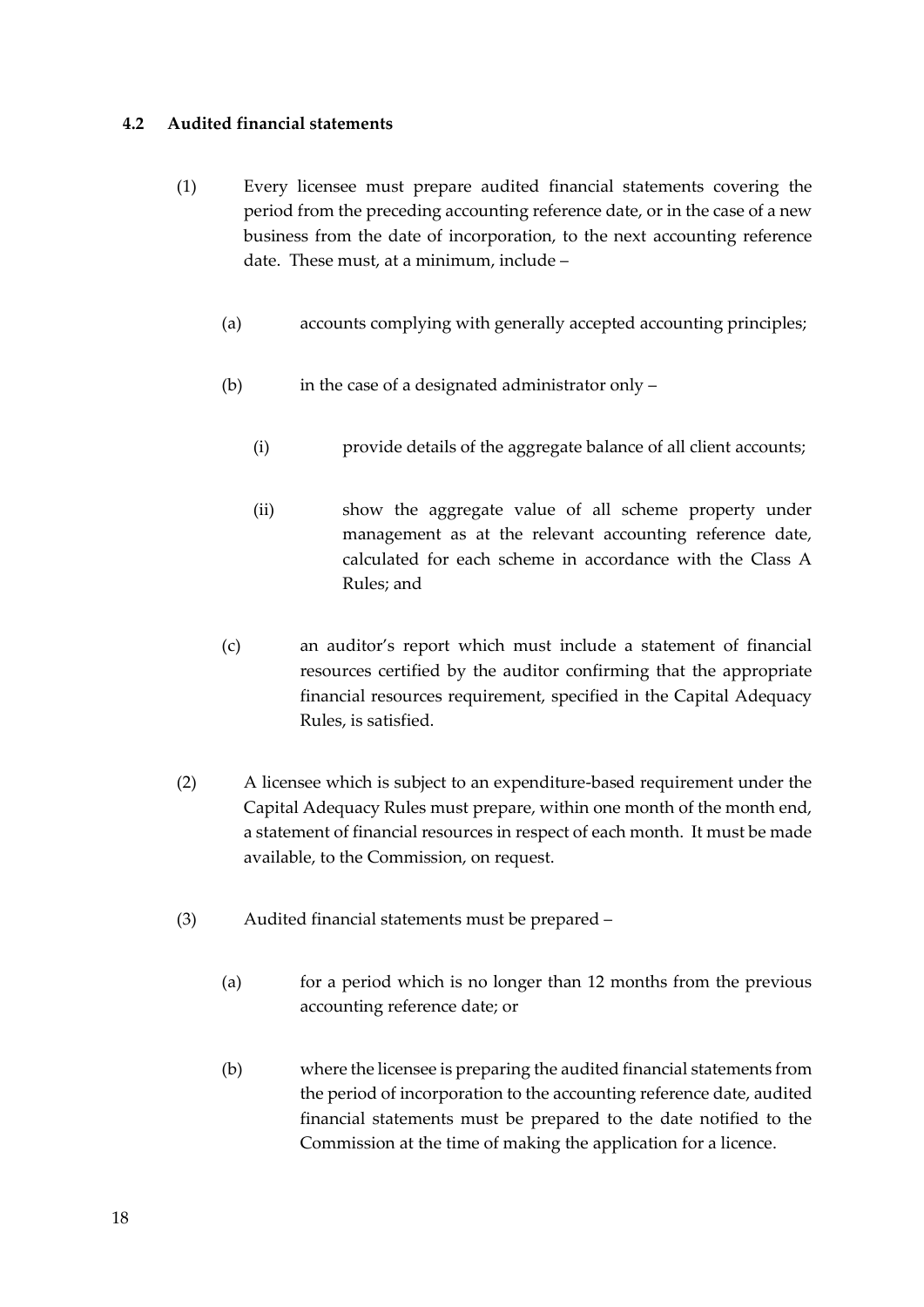- (4) The licensee must notify the Commission, immediately, of any change to the accounting reference date. The notification must include a statement of reasons for the change.
- (5) Unless the licensee is regulated under another of the Regulatory Laws, and the Commission has confirmed in writing that specific law takes precedence over its obligations under these Rules, copies of the audited financial statements must be submitted to the Commission no later than four months after the accounting reference date together with the Compliance Return set out at Schedule 2.

## <span id="page-18-0"></span>**4.3 Auditor**

- (1) Every licensee must appoint an auditor and confirm, to the Commission, that the auditor is qualified.
- (2) A licensee must provide the Commission with written notice of a change of its auditor, including a statement of reasons for the change.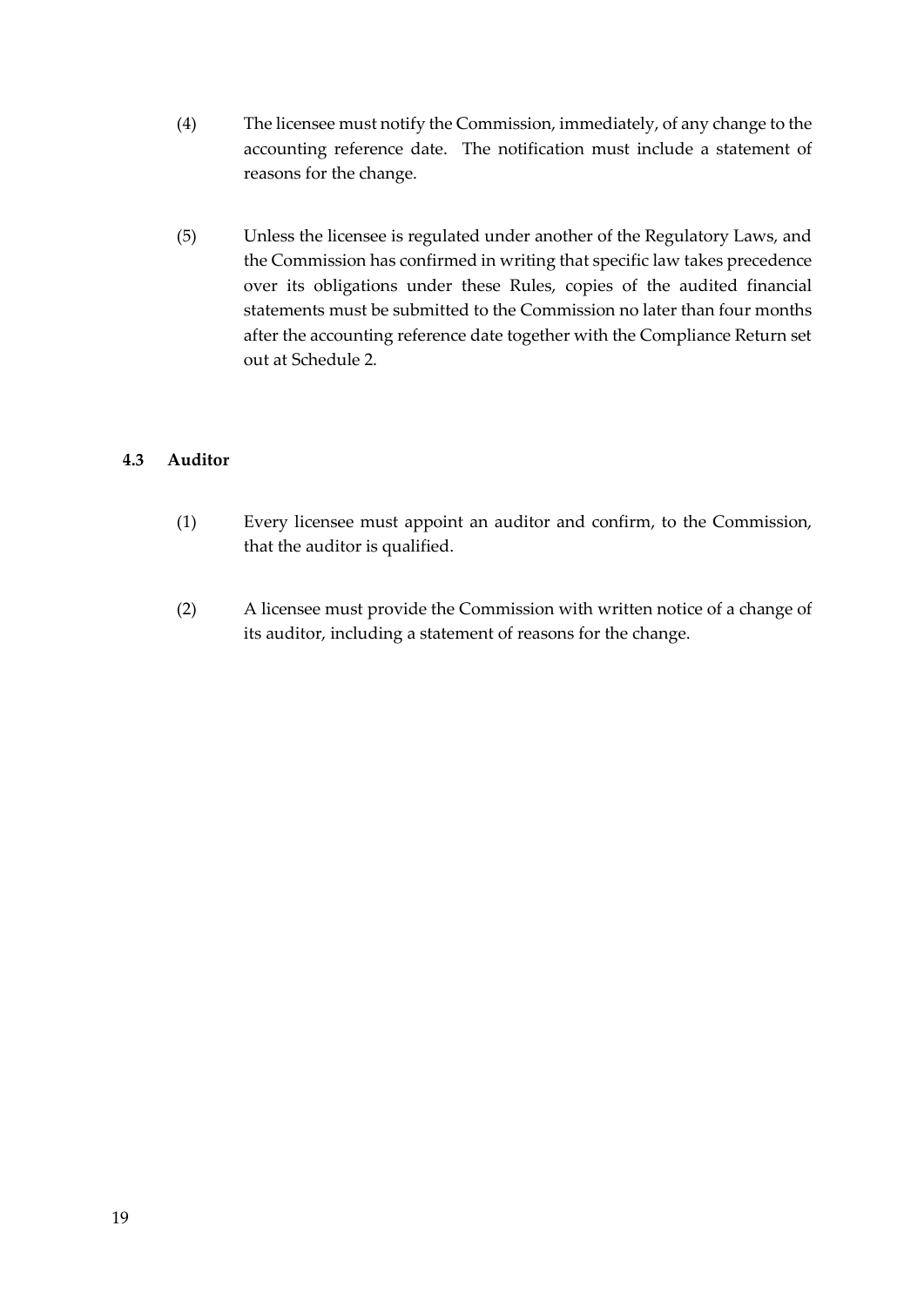## PART 5 CONDUCT OF BUSINESS

## <span id="page-19-1"></span><span id="page-19-0"></span>**5.1 Fitness and propriety**

- (1) A licensee must observe the Principles, set out at Schedule 1, when carrying on its controlled investment business.
- (2) A licensee must have adequate and effective systems of control in place to ensure that its financial advisers comply with the requirements of Schedule 3.

## **Guidance Note:**

The Commission has a continuing duty to determine whether a licensee remains a fit and proper person to carry on controlled investment business. In so doing the Commission shall take into account the licensee's observation of the Principles.

The Principles are a statement of the standards expected of a licensee.

Breach of a Principle will be taken into account for the purposes of discipline and intervention.

The Principles are not exhaustive and conformity with them does not excuse a failure to observe other regulatory requirements.

In considering whether a licensee remains a fit and proper person, the Commission will also have regard to the Law.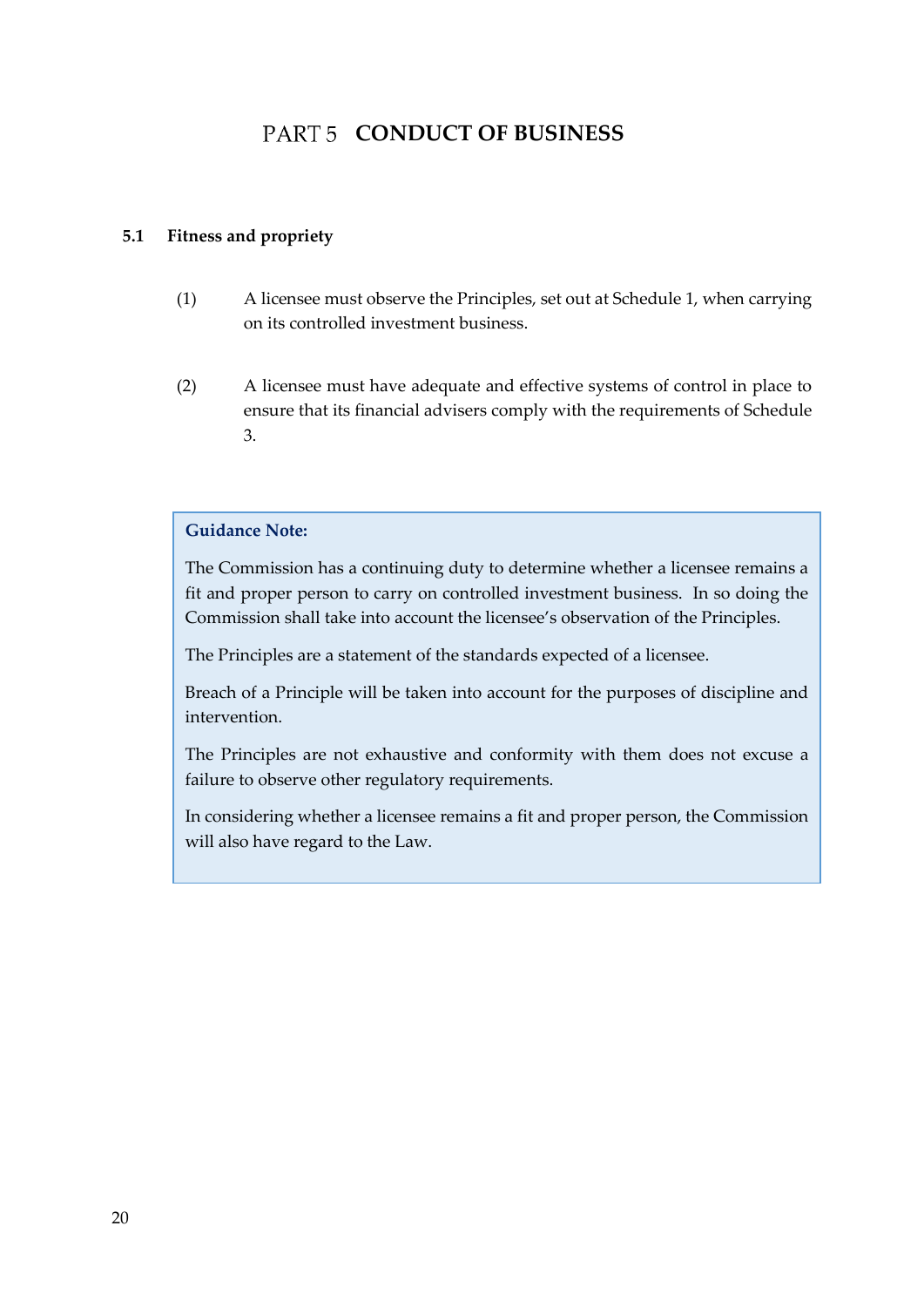## <span id="page-20-0"></span>**5.2 Client relations**

(1) In this rule the term "client" refers to any person with or for whom the licensee carries on, or intends to carry on, controlled investment business.

## 5.2.1 Client agreements

- (1) Where a licensee provides investment services to a retail client, whether on a discretionary basis or not, it must do so under a written agreement. The agreement must –
	- (a) be signed by both the licensee and the client; and
	- (b) set out, in adequate detail, the basis and terms on which the services are provided and the extent of the discretion to be exercised by the licensee,

unless the client specifically advises, in writing, that they do not want such a written agreement to be used.

- (2) If the licensee is to provide investment services on an execution-only basis, the basis and terms on which the services are provided must be set out, in adequate detail, and signed by both the licensee and the client.
- (3) Where a licensee provides investment services to a professional client or an eligible counterparty, whether on a discretionary basis or not, it must provide that client with the terms on which the licensee is prepared to provide the activities proposed.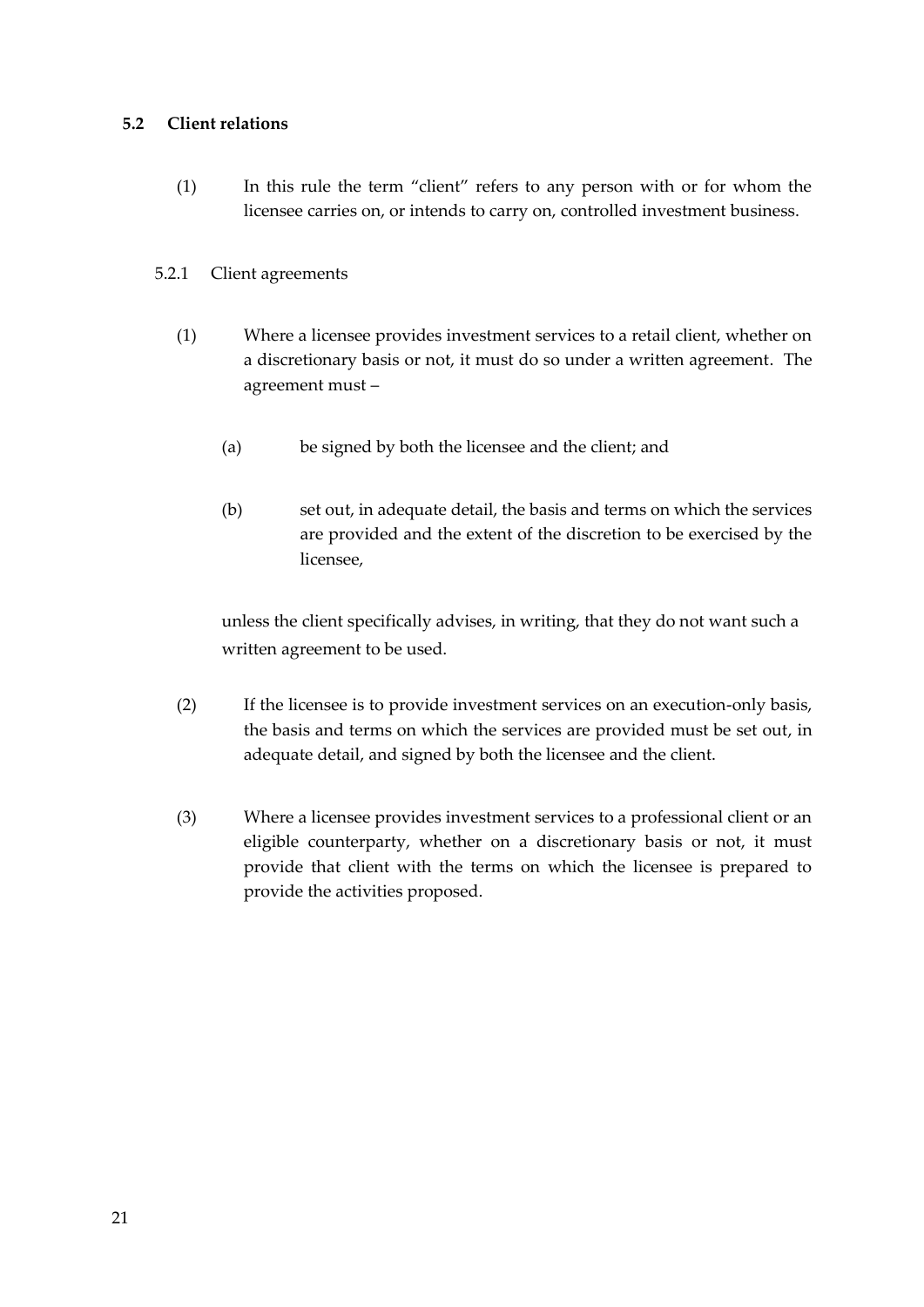(4) Where it is not practicable for a licensee to provide the information required in (3) before commencing business with the client the licensee must provide it to the client as soon as practicable.

## **Guidance Note:**

In all provisions of investment services, it is important that both parties understand the responsibilities of the licensee. Where a licensee conducts business on an execution-only basis it is particularly important that the limitations of the licensee's responsibilities are closely adhered to. If the licensee were to provide advice to the client on purchases or sales, for the purposes of these Rules, this would not constitute an execution-only arrangement. These Rules anticipate a clear definition, within any written agreement, of an execution-only relationship.

There is a distinction between the provision of advice on transactions and the provision of best execution on a transaction.

For example, the licensee might decide to delay, or stagger, the disposal of a controlled investment to achieve best execution.

## 5.2.2 Suitability

- (1) A licensee, at the outset of its provision of advisory or discretionary investment services to a client, must ensure that it has obtained sufficient knowledge of the client to ensure that any advice or discretionary decision is suitable to the requirements of the client.
- (2) A licensee must establish and maintain systems to ensure that its employees do not procure, endeavour to procure, or advise anyone to enter into a transaction if that employee is not competent to advise on that transaction or to assess its suitability for investors.
- (3) A licensee must take reasonable steps to ensure that it does not
	- (a) recommend an investment to a client; or
	- (b) effect or arrange a discretionary transaction with, or for, any client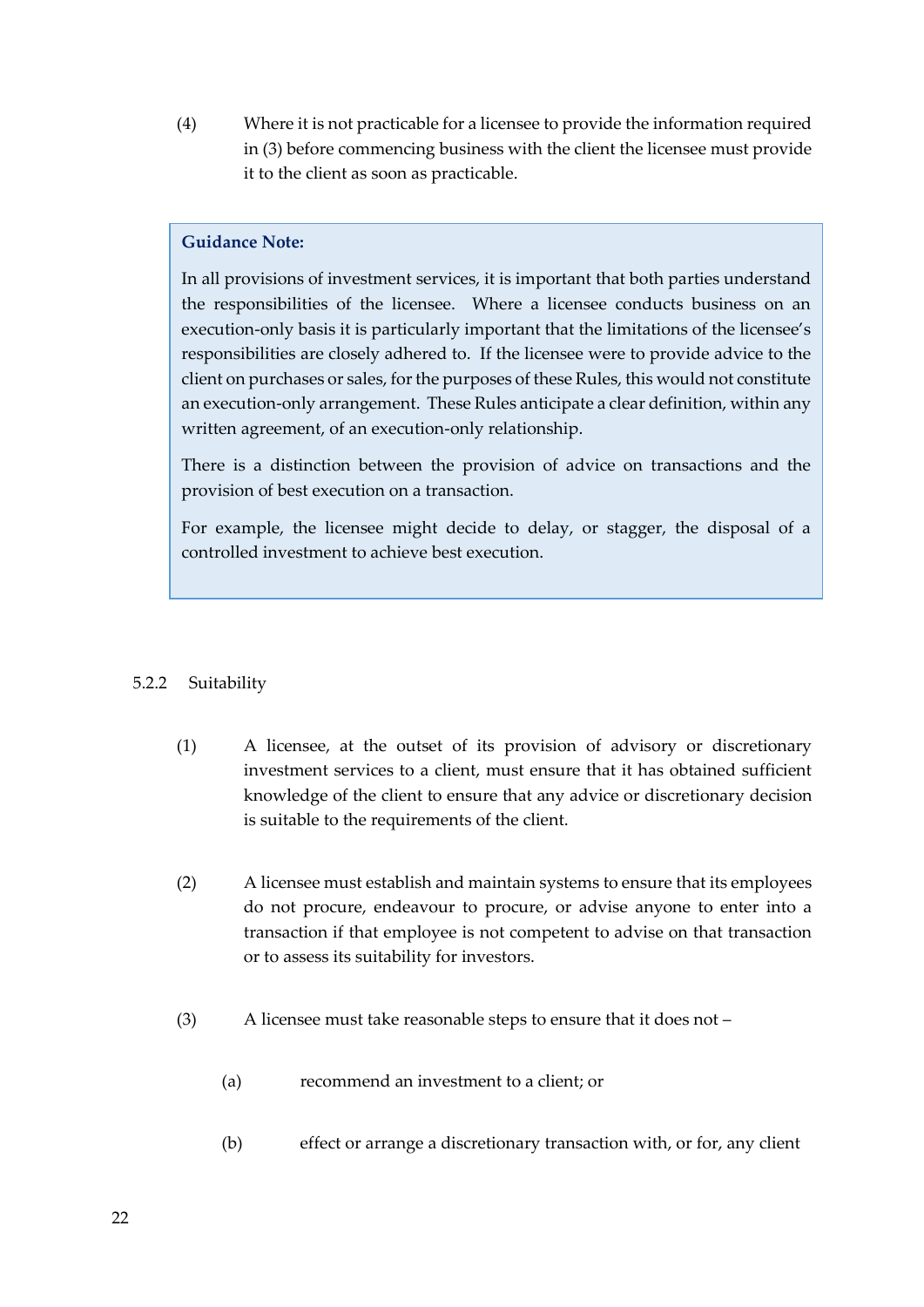unless the recommendation or transaction is suitable for them, having regard to; the facts obtained by the licensee, the terms of any agreement with that client, and other relevant facts about the client of which the licensee is, or reasonably should be, aware.

#### **Guidance Note:**

#### **Reasonable steps**

Reasonable steps, in this rule, would include the licensee actively obtaining information from a client and documenting it in a readily accessible manner.

Such records should be retained in accordance with the Law.

#### 5.2.3 Disclosure

- (1) This rule does not apply where a licensee provides investment services to a client who is an eligible counterparty.
- (2) Before a licensee provides investment services to a client it must disclose to them, in writing, the services, products offered, and the expertise of the licensee.
- (3) A licensee which intends to carry on stock lending activity, where it will borrow a client's stock for its own account or lend a client's stock to an associated party, must disclose its, or its associated party's, interest to the client either generally or in respect of each transaction.
- (4) A licensee must not recommend a transaction or investment strategy to a client, or act as a discretionary manager for them, unless it has taken reasonable steps to make them aware of the risks involved and any conflicts of interest.

#### 5.2.4 Fees, charges, and remuneration

(1) Before entering into an agreement to provide investment services to a client a licensee must disclose to the client, in writing, all fees and charges for providing those services, together with the basis of their calculation.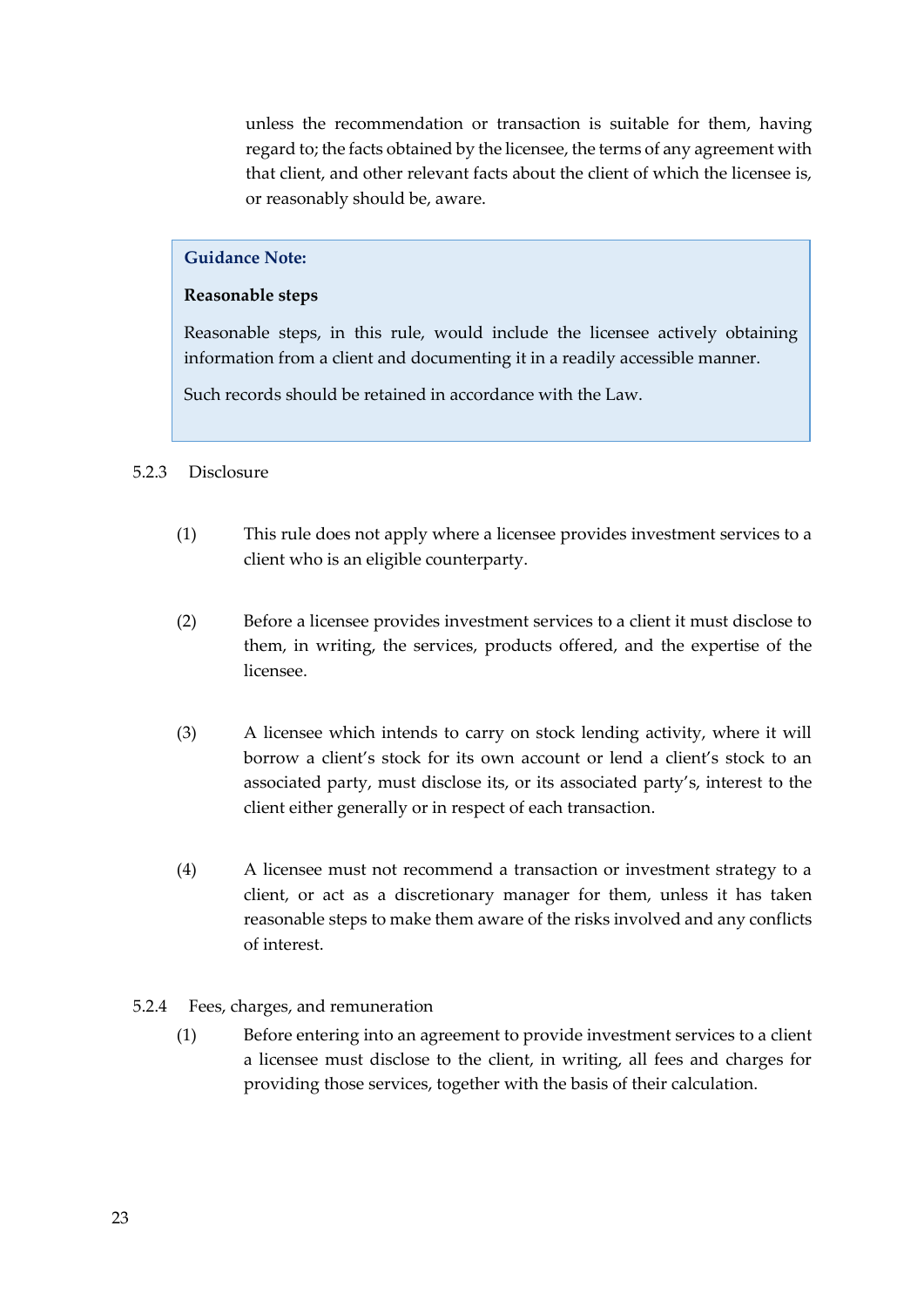- (2) A licensee must disclose all remuneration to be received in connection with a transaction, prior to the execution of the transaction. If the amounts are not known then the basis of the calculation must be provided.
- (3) Remuneration must be disclosed in a manner appropriate to the category of client to which it relates.
- (4) Subsection (2) does not apply for execution-only business unless the client requests disclosure of the remuneration the licensee has, or will, receive.

## 5.2.5 Periodic information

- (1) This does not apply
	- (a) where a licensee provides investment services to a client who is an eligible counterparty; or
	- (b) where a client has self-service access to a statement service and the client has agreed, in writing, that this rule does not apply.
- (2) A licensee which manages controlled investments for a client must send a valuation report at intervals which are not less frequent than –
	- (a) quarterly, in respect of securities or securities-related cash balances; and
	- (b) monthly, for derivatives or derivatives related cash balances,

unless the client advises the licensee, in writing, that he wishes them less frequently.

(3) Where the client advises that they do not wish to receive a valuation report, the licensee must prepare one and keep it with the client's records.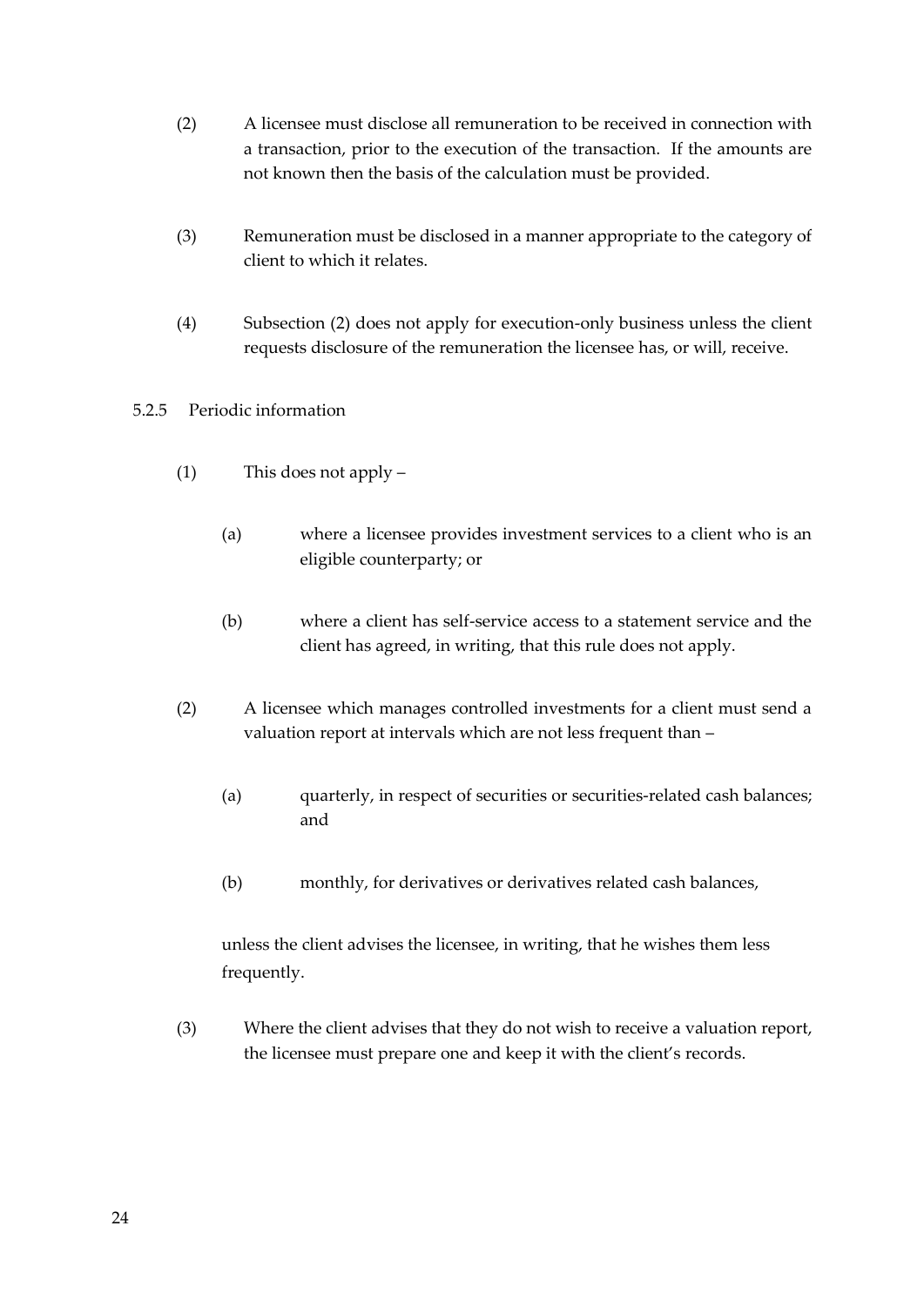(4) Where the licensee only provides custody services for a client, statements of assets held in custody must be sent to that client in the intervals defined in (2).

## **Guidance Note:**

This rule does not alter the fact that the client must be sent a valuation report on, at least, an annual basis.

## 5.2.6 Business transfer

(1) A licensee must obtain the prior written consent, of the Commission, in respect of any transfer of a block of business to or from the licensee, where such transfer will occur at the licensee's instigation or with their agreement.

## <span id="page-24-0"></span>**5.3 Dealing, managing, and advising**

- 5.3.1 Client order priority
	- (1) A licensee must deal with client and own account orders fairly and in due turn. This does not apply where a licensee provides investment services to a client who is an eligible counterparty.

## 5.3.2 Timely execution

- (1) Once a licensee has agreed with a client or decided, in its discretion, to effect or arrange a client order, it must effect or arrange the execution of the order as soon as reasonably practicable in the circumstances. This does not apply where a licensee provides investment services to a client who is an eligible counterparty.
- (2) Section (1) does not preclude a licensee from postponing execution of an order where it believes, on reasonable grounds, that this is in the best interests of the client. Such a decision must be documented.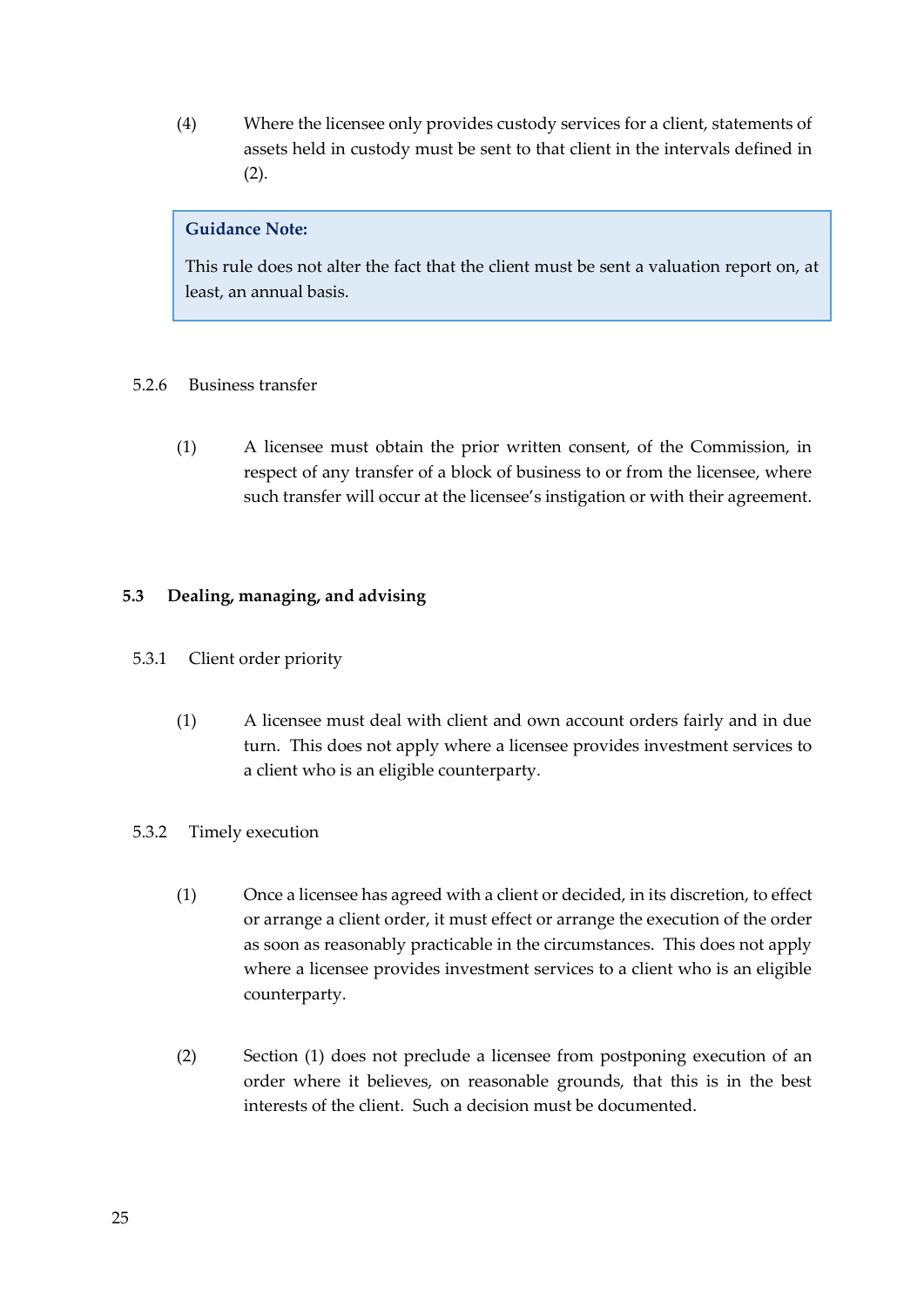#### 5.3.3 Best execution

- (1) This does not apply where a licensee provides investment services to a client who is an eligible counterparty.
- (2) Where a licensee deals with, or for, a client it must seek to provide best execution unless there is a specific instruction, in writing, from the client.
- (3) The licensee must have an expressly stated best execution policy within its procedures and disclose it to its clients. The policy must state the execution venues that the licensee intends to use.
- (4) A licensee may rely on another person who executes the transaction to provide best execution but only if it believes, on reasonable grounds, that it will do so.
- (5) A licensee provides best execution if
	- (a) it takes reasonable care to ascertain the price which is the best available for the client in the relevant market at the time for transactions of the kind and size concerned; and
	- (b) unless the circumstances require it to do otherwise in the interests of the client, it deals at a price which is not less advantageous to them.
- (6) In applying best execution, the licensee must
	- (a) have regard to the best price, the likelihood of execution and settlement at that price, and the costs of execution;
	- (b) pay regard to the nature of the order; and
	- (c) leave out of account any charges disclosed to the client which it or its agents would make.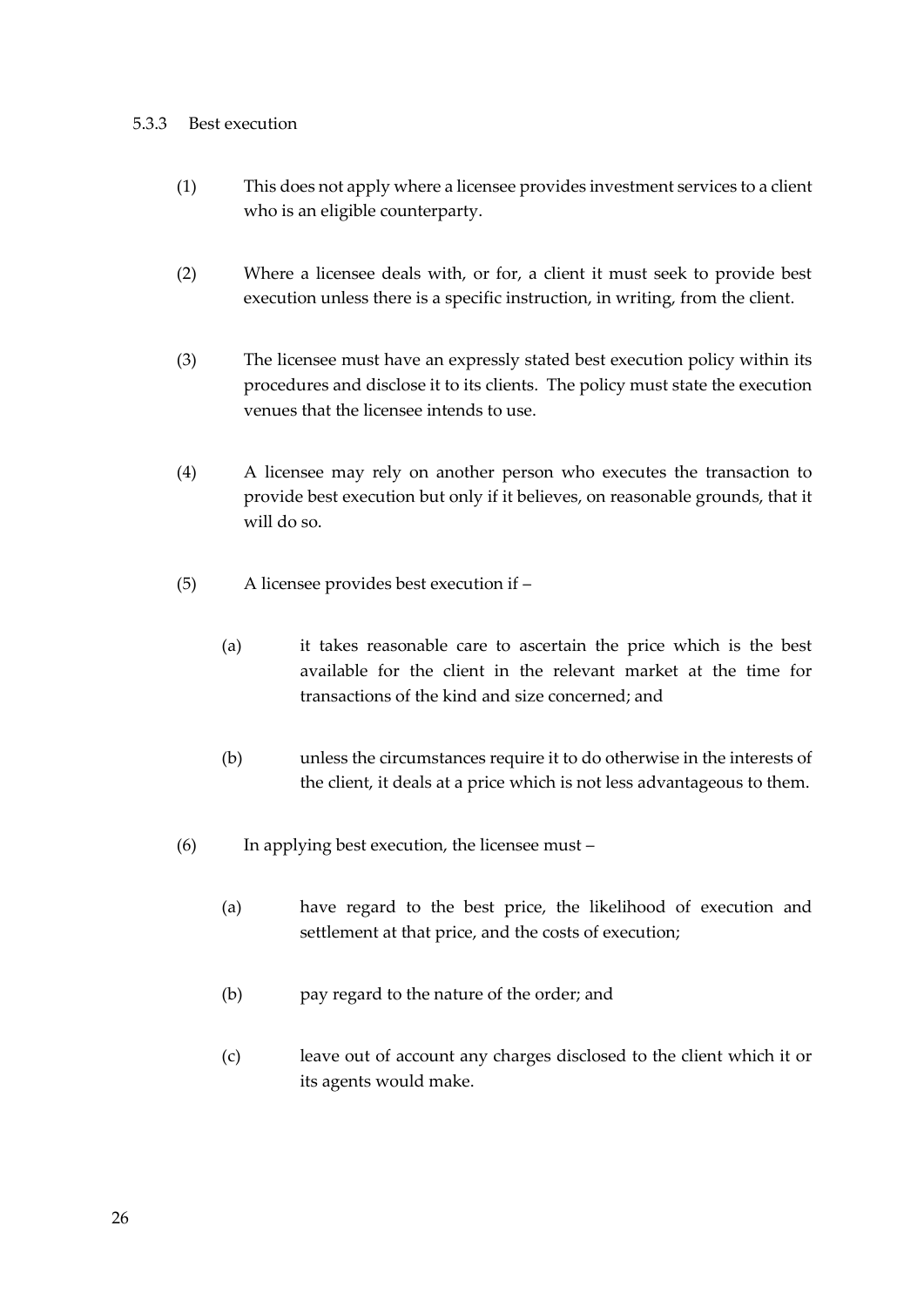(7) As part of its compliance monitoring programme the licensee must review a suitable sample of orders to ensure they are executed in accordance with its best execution policy.

## **Guidance Note:**

Where the licensee relies on another party to fulfil best execution, the ultimate responsibility remains with itself. The licensee should make whatever enquiries it considers necessary to establish reliance and document those enquiries.

## **Best execution**

Where possible, comparisons to similar transactions in the same (and other) execution venues should be made.

Speed of execution, likelihood of execution and settlement, size and nature of the order, market impact, and any other implicit transaction costs may only be given precedence over the immediate price consideration insofar as they are instrumental in delivering the best possible result to the retail client.

## 5.3.4 Timely and fair allocation

- (1) This does not apply where a licensee provides investment services to a client who is an eligible counterparty.
- (2) A licensee must ensure that a transaction it executes is promptly allocated.
- (3) Where a licensee has aggregated an order for a client transaction with an order for an own account transaction, or with another order for a client transaction, then in the subsequent allocation –
	- (a) it must not give unfair preference to itself or to any of those for whom it dealt; and
	- (b) if the licensee cannot satisfy itself that all orders can be achieved, it must give priority to satisfying orders for client transactions unless it believes, on reasonable grounds, that without its own participation it would not have been able to effect those orders either on such favourable terms or at all.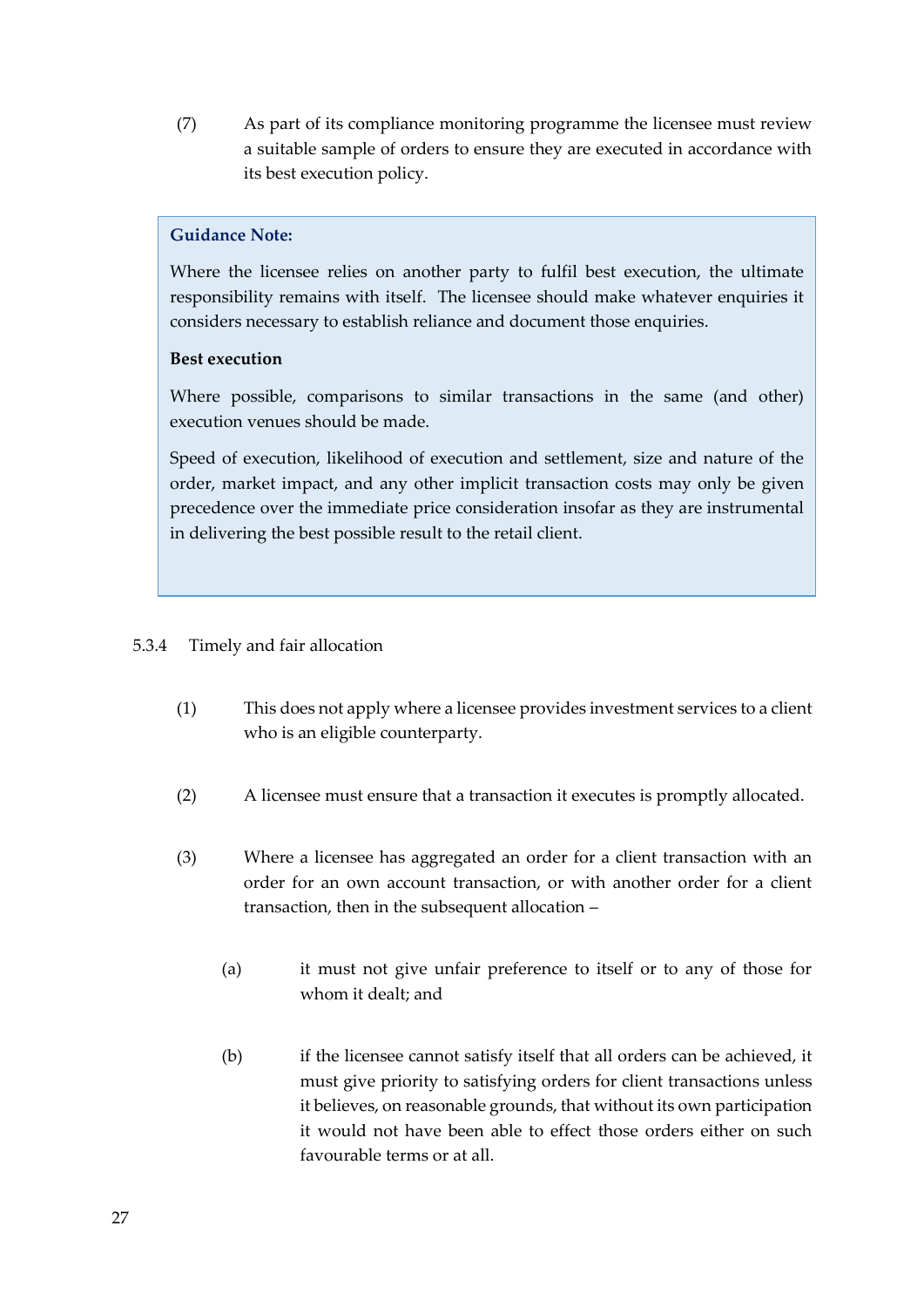## 5.3.5 Restrictions on allocations to officers and employees

- (1) In making allocations under rule 5.3.4, no allocation may be made to the personal account of any officer or employee of the licensee unless –
	- (a) they are wholly unconnected with the transaction or any prior decision to undertake it; or
	- (b) the allocation arises solely because of a prior recorded decision, by the licensee, that a prescribed block of the transaction should be reserved for allocation to employees and must ensure that –
		- (i) it is a term in the contract of employment of each employee; and
		- (ii) it is drawn explicitly to the attention of each employee that they may not make an arrangement, with any other person, whereby that person participates in any transaction on their behalf, or in expectation of any reciprocal benefit, on another occasion.
- 5.3.6 Price at which allocations are to be effected
	- (1) This does not apply where a licensee provides investment services to a client who is an eligible counterparty.
	- (2) In any allocation of transactions to which the provision of this rule applies, the price at which such allocation is made, to interested parties, must be the price per unit of the total transaction unless rule 5.3.7 applies.

## Guidance Note:

## **Price**

The price, in this rule, should take account of fees and commissions.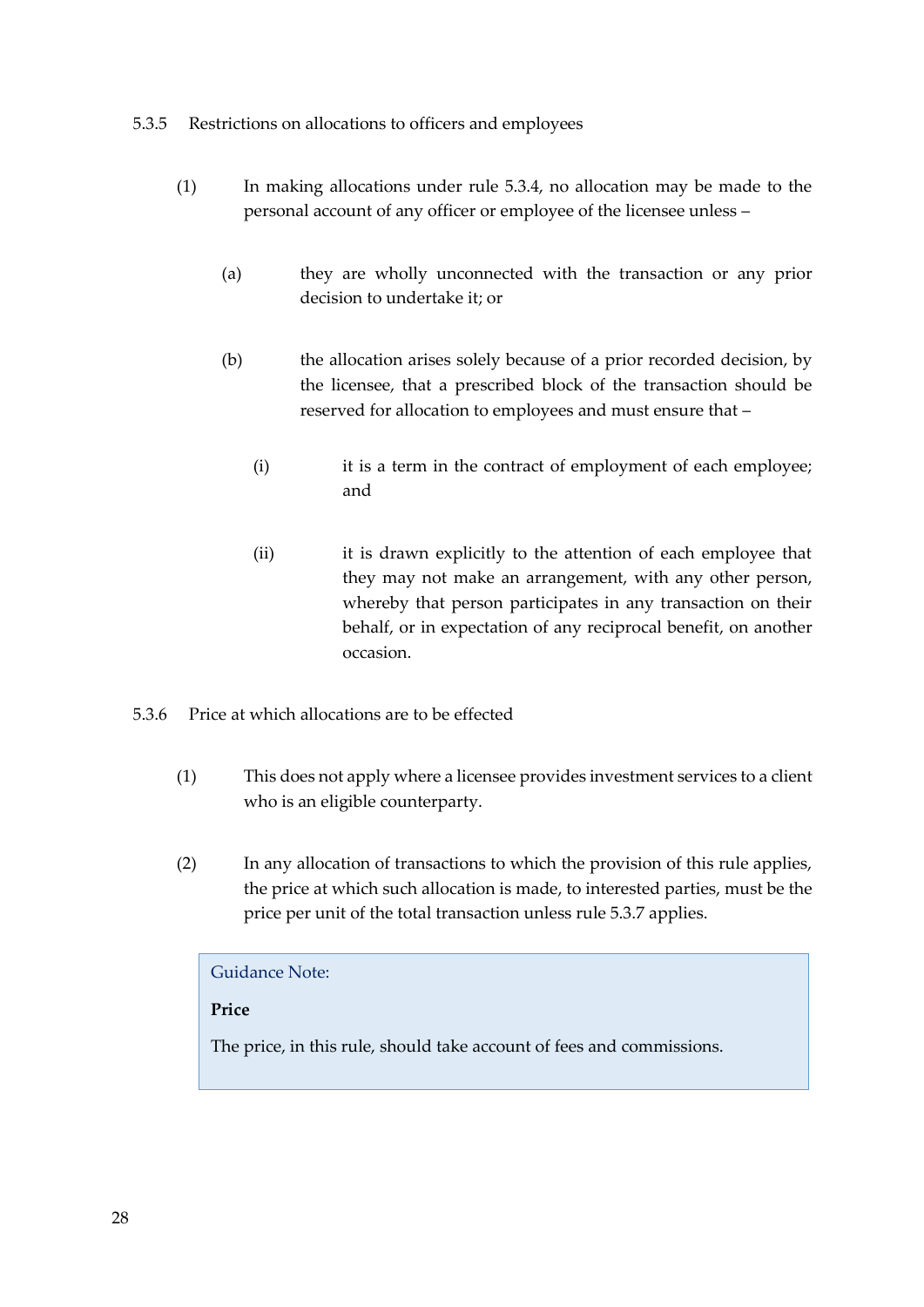#### 5.3.7 Series of transactions treated as one

- (1) This does not apply where a licensee provides investment services to a client who is an eligible counterparty.
- (2) Where a licensee effects a series of transactions during any one period of 24 hours, commencing with the first transaction in that series; or any one or more subsequent successive periods of 24 hours, to achieve one investment decision or objective, then the licensee may ascribe a uniform price to the transactions effected during each such period of 24 hours; calculated as the weighted average of the various prices of transactions effected during the relevant 24 hour period.

## 5.3.8 Churning and switching

- (1) This does not apply where a licensee provides investment services to a client who is an eligible counterparty.
- (2) A licensee must not
	- (a) make a recommendation to a client to deal; or
	- (b) deal, or arrange a deal, in the exercise of its discretion for any client,

if the dealing would reasonably be regarded as too frequent in the circumstances.

- (3) A licensee must not
	- (a) make a recommendation to a client to switch within or between a controlled investment; or
	- (b) effect such a switch in the exercise of its discretion for a client,

unless it believes, on reasonable grounds, that the switch is justified from the client's viewpoint.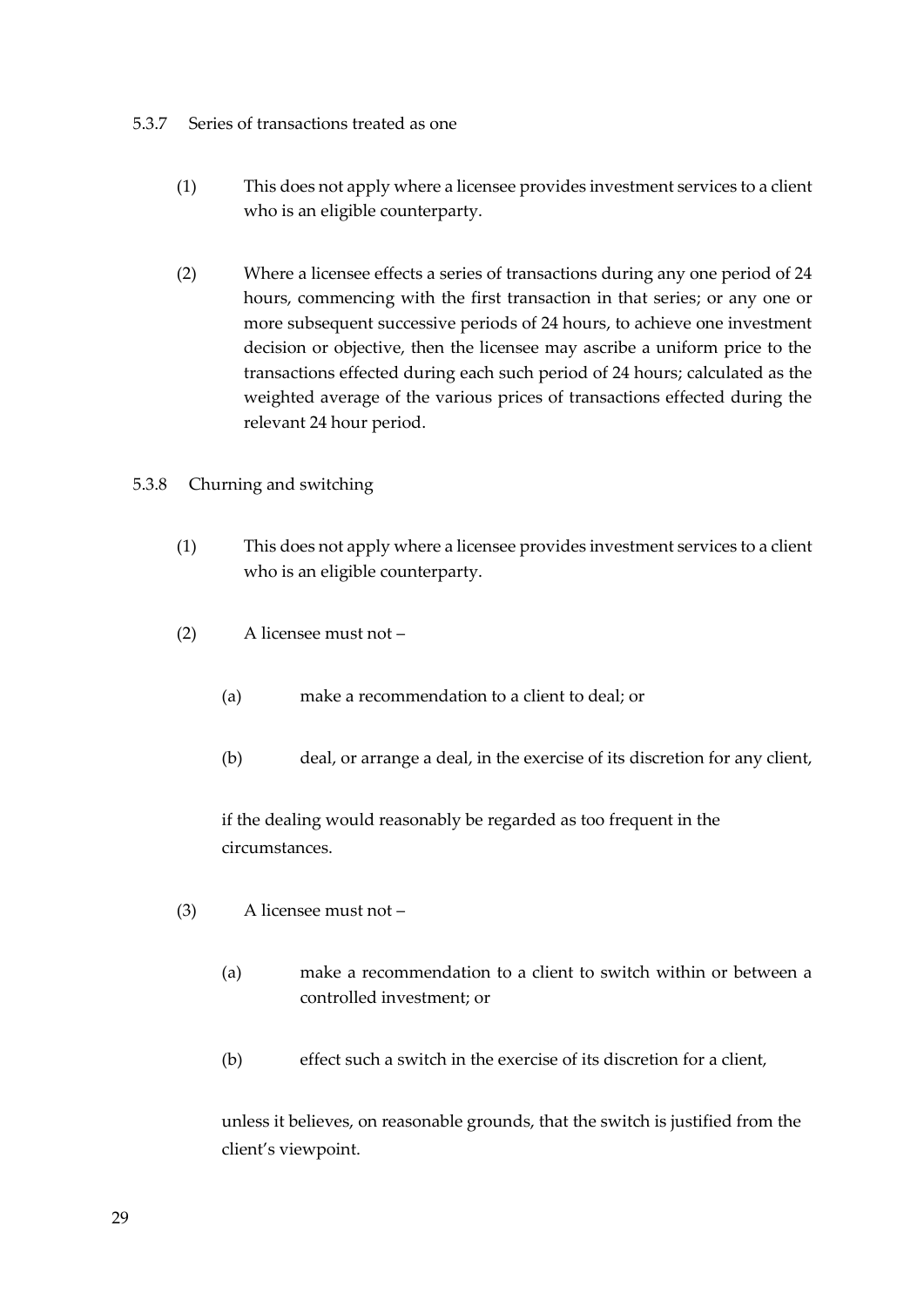## 5.3.9 Dealing ahead of published research or analysis

- (1) If a licensee becomes aware that an associated party intends to publish to clients a written recommendation, or a piece of research or analysis, it must not effect an own account transaction in the investment concerned, or any related investment, until the clients for whom the publication was principally intended have had, or are likely to have had, a reasonable opportunity to react to it; unless it has been documented and evidenced that the conditions set out in (2) have been satisfied.
- (2) A licensee may effect an own account transaction if
	- (a) the publication could not reasonably be expected to materially affect the price of the investment concerned; or any related investment;
	- (b) the licensee is a market maker in the investment concerned, or in a related investment, and the transaction is effected by it in good faith in the normal course of market making;
	- (c) the licensee deals in order to fulfil an unsolicited client's order;
	- (d) the licensee believes, on reasonable grounds, that it needs to deal to fulfil clients' orders which are likely to result from publication and that its doing so will not cause the price of the investment, which is the subject of the written recommendation or piece of research or analysis, to move against clients' interest by a material amount; or
	- (e) the licensee or its associated parties disclose in the publication that it, or its associated parties, have effected or may effect an own account transaction in the investment concerned or any related investment.

## 5.3.10 Staff dealing policy

(1) The licensee must have a staff dealing policy that complies with the requirements of the Company Securities (Insider Dealing)(Bailiwick of Guernsey) Law, 1996 and any other requirements under the Law.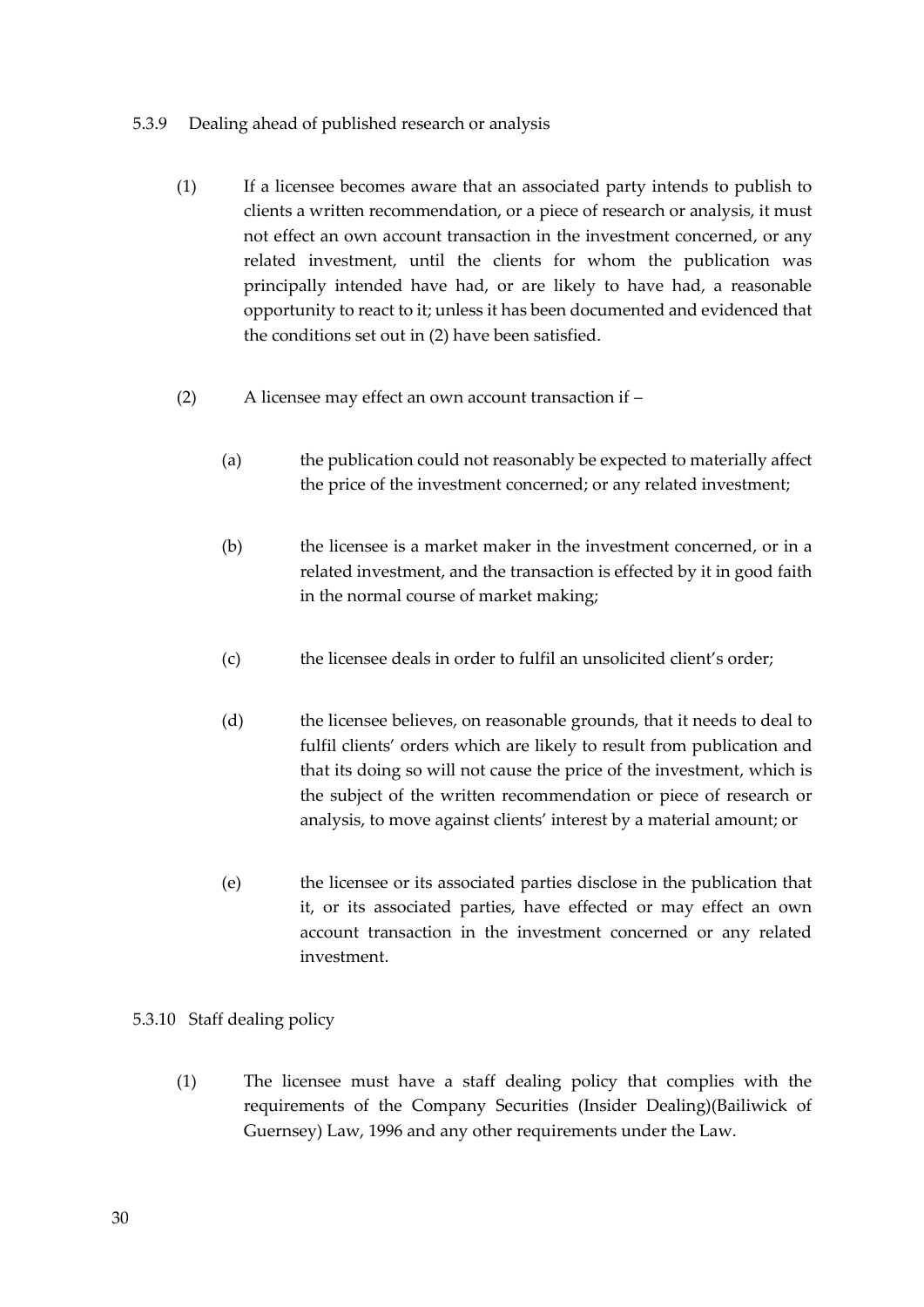## <span id="page-30-0"></span>**5.4 Promotion and Advertising**

## 5.4.1 Issue of materials

- (1) The licensee, if responsible for promotion and advertising, must ensure that any materials used –
	- (a) are clear, fair, and not misleading;
	- (b) do not contain any statement, promise, or forecast which is untrue;
	- (c) are not designed in such a way as to distort or conceal any relevant subject material;
	- (d) are clearly recognisable as an advertisement;
	- (e) are not likely to be misunderstood;
	- (f) where appropriate, state that the investment value is not guaranteed or that the value may fluctuate;
	- (g) do not employ phrases such as "tax-free" or "tax-paid" without making clear which taxes are being referred to; and
	- (h) do not contain information about past performance unless it contains a warning that past performance is not necessarily a guide to future performance and may not be repeated.

## 5.4.2 Regulatory status

(1) The regulatory status of the licensee is to be included on all communications.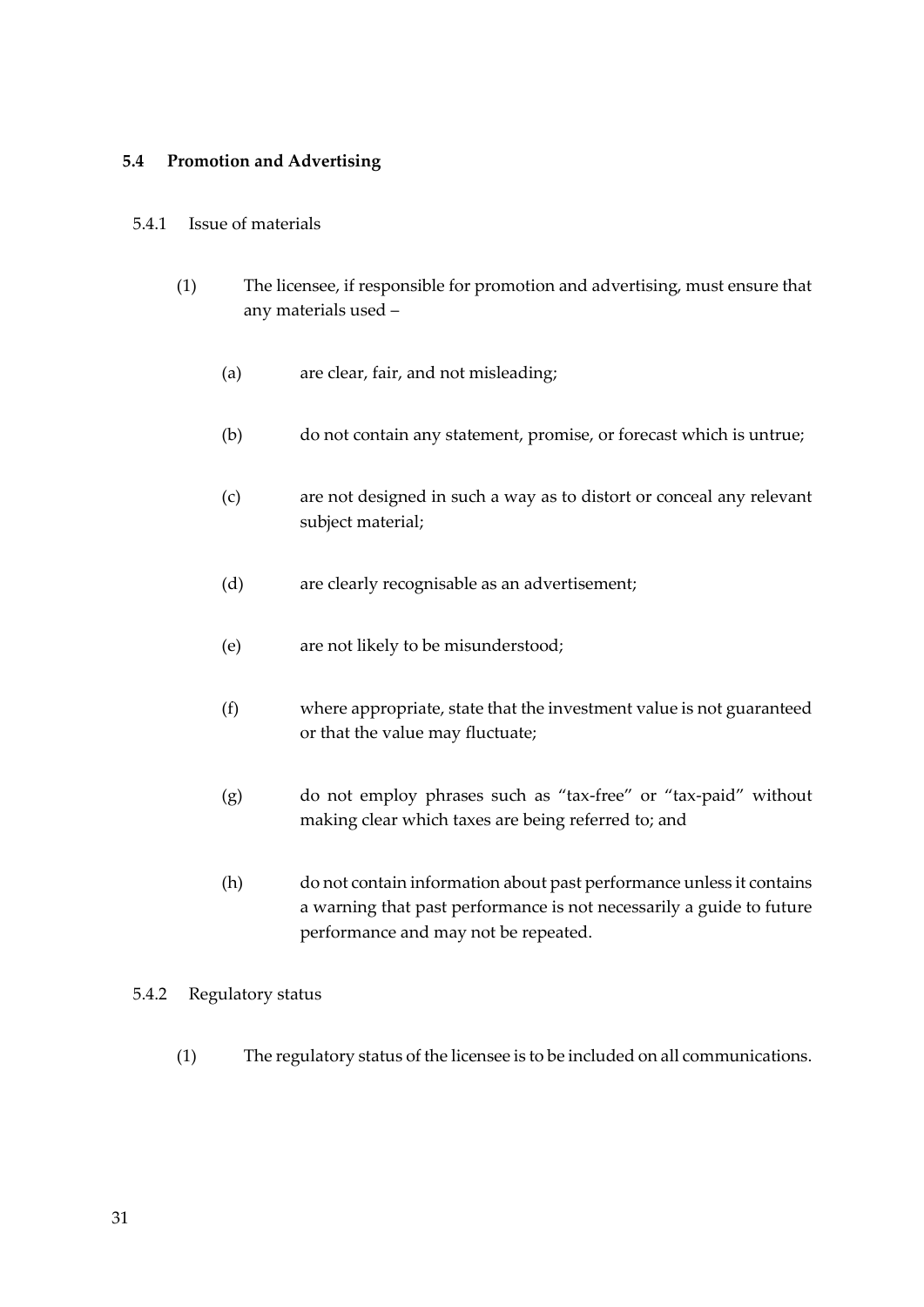## 5.4.3 Overseas promotion and advertising

(1) A licensee must take all reasonable steps with a view to ensuring that any form of promotion or advertising in a country or territory outside of the Bailiwick is in accordance with the legislation in force it that country or territory.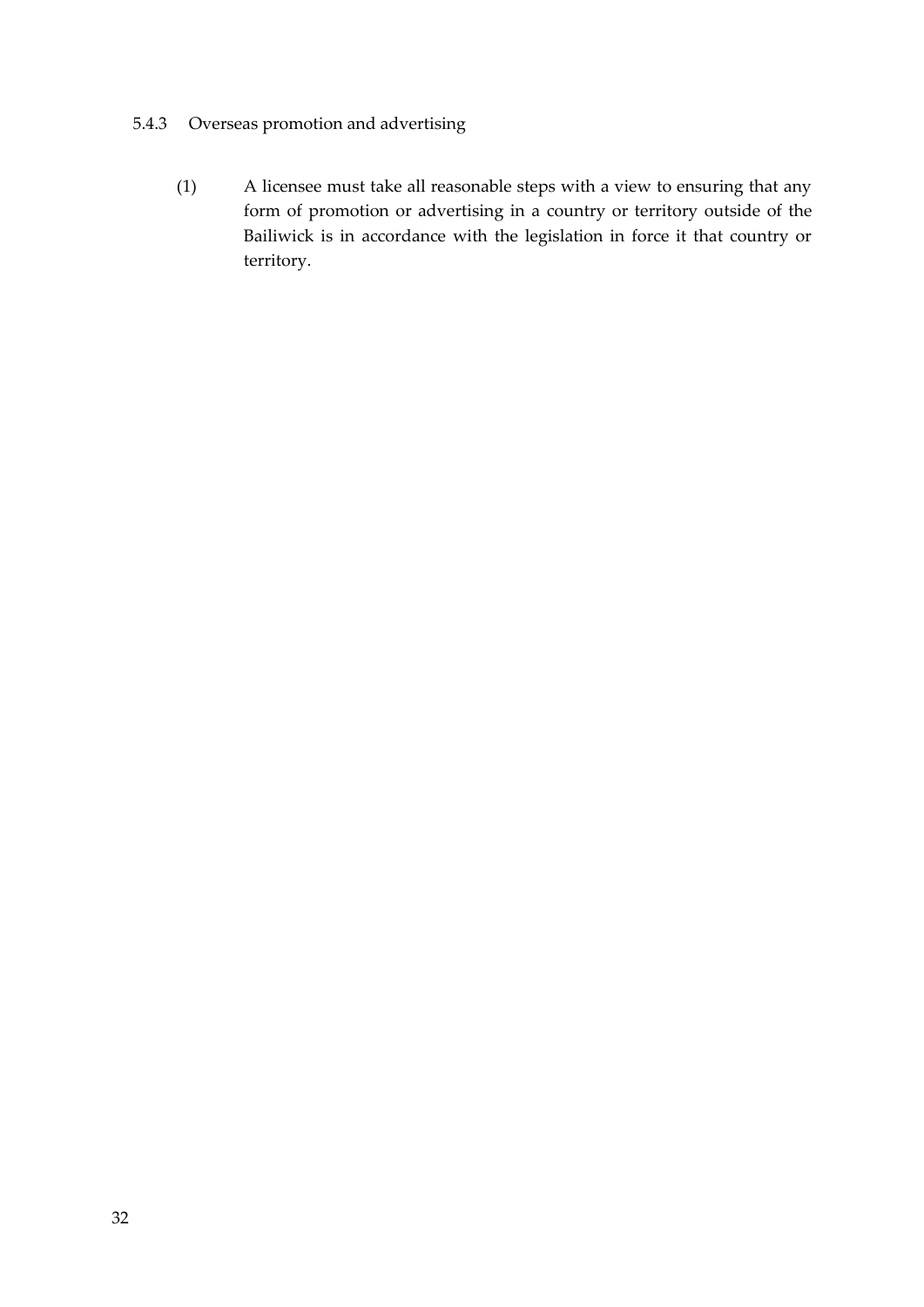## **PART6 RECORD KEEPING**

## <span id="page-32-1"></span><span id="page-32-0"></span>**6.1 Retention requirements**

(1) In this Part the retention periods set out are absolute. They continue to apply after the surrender of a licence and where the licensee ceases to do business.

#### <span id="page-32-2"></span>**6.2 Records**

- (1) All records prepared in order to comply with these Rules must be retained for a period of at least six years.
- (2) A licensee must keep, for a period of six years, a record of occurrences that have, or may have, involved an alleged breach of the Law, or the rules and regulations made under it, and the steps taken with a view to ensuring that such occurrences do not recur-
- (3) Unless otherwise stated all material records and permanent data, prepared in order to comply with these Rules, must be retained for the duration of the relevant relationship and also for a period of at least six years starting from the date that the relationship ceased. For the purpose of this section, the term "relationship" includes any direct relationship a licensee has with a client, in respect of controlled investment business, and any relationship a licensee has either directly with a collective investment scheme, or with another party, in respect of services it provides to the scheme.
- (4) A licensee must keep and properly maintain records relating to its controlled investment business and any other activities affecting its controlled investment business, in English, and capable of being checked and audited, to demonstrate compliance with the legislation.
- (5) A licensee must make such records available, at any time, to the Commission, its employees, and any persons authorised by it.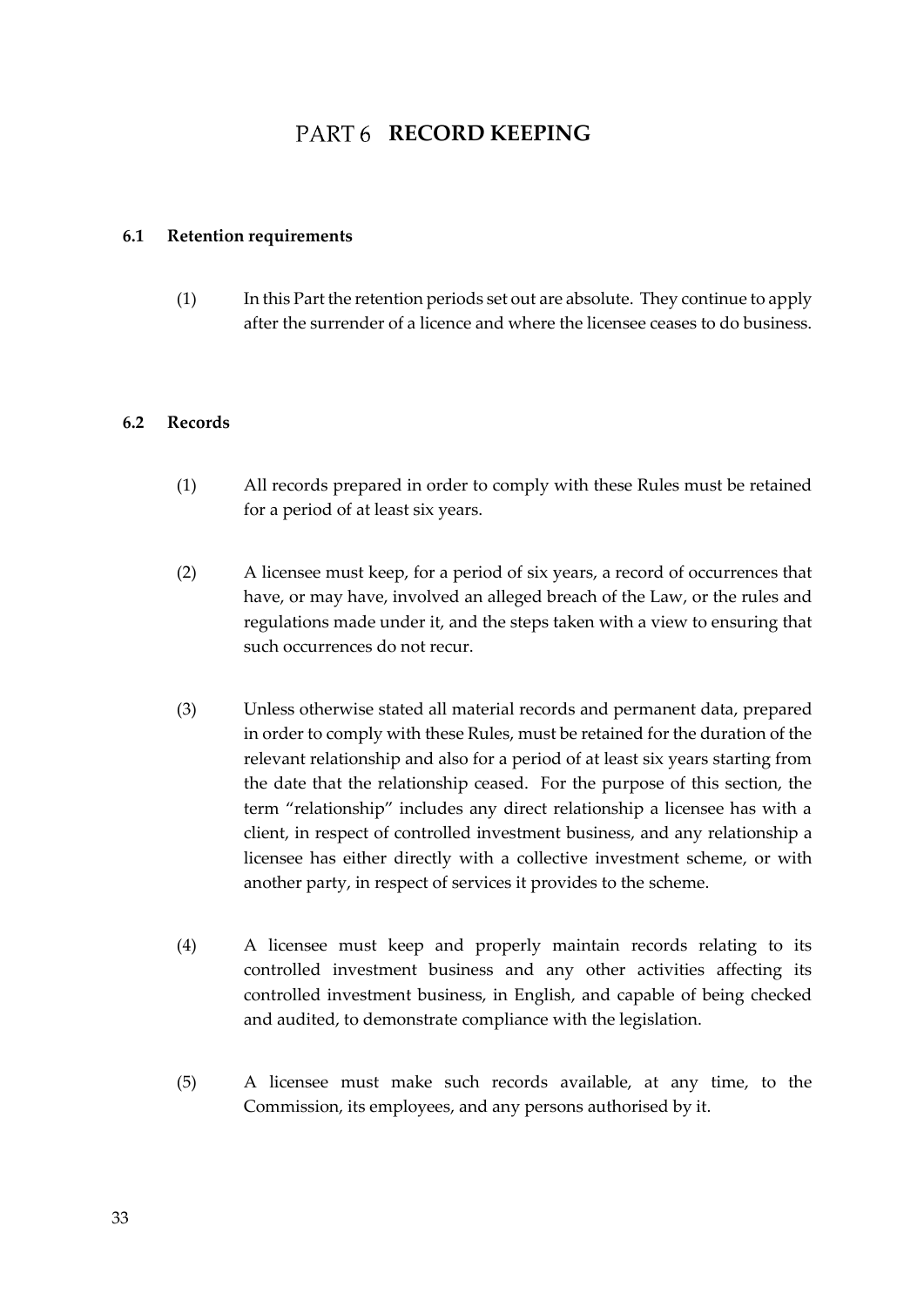- (6) A licensee must review, at least annually, the ease of retrieval of, and condition of, paper and electronic records; including telephone records and recordings.
- (7) Where a financial adviser recommends the early redemption, lapsing, or partial or full withdrawal of a controlled investment, details of such occurrences must be maintained for a period of six years together with an explanation of the reasons for the occurrence or evidence that such an explanation has been sought.

## <span id="page-33-0"></span>**6.3 Scheme property records**

- (1) Where a designated custodian itself, or any other appropriately licensed person, has custody of scheme property and documents of title, or documents evidencing title to scheme property, records must be maintained by the custodian to explain, in respect of each scheme –
	- (a) the location of scheme property and documents of title, or documents evidencing title to scheme property;
	- (b) when the licensee took custody of, or relinquished custody of, the scheme property or documents of title, or documents evidencing title; and
	- (c) the nature, amount, and nominal value of the scheme property or documents of title, or documents evidencing title.

## <span id="page-33-1"></span>**6.4 Records relating to transactions**

- (1) In respect of investors in a collective investment scheme
	- (a) on receipt of instructions from an investor to effect a transaction in the units of a collective investment scheme, a designated administrator must make a record of –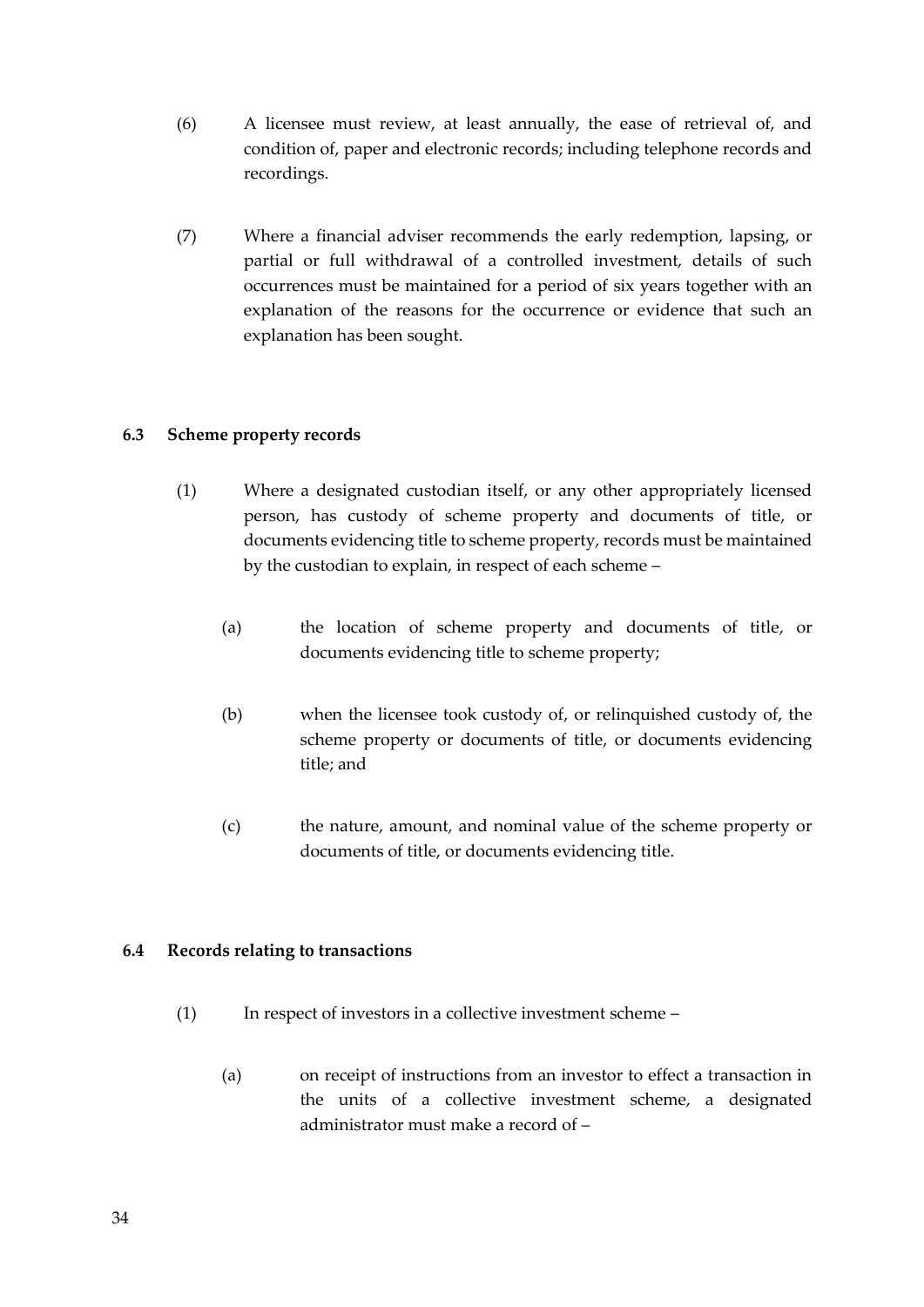- (i) the name of the investor;
- (ii) the name of the collective investment scheme and the number of units, or the subscription monies, subject to instruction;
- (iii) the nature of the proposed transaction;
- (iv) the date and time the relevant instructions were received; and
- (v) any other information necessary to complete the transaction; and
- (b) it will be sufficient if the record is made in an electronic format which also records, second by second, the time of the recording.
- (2) In respect of scheme property of a collective investment scheme
	- (a) on transmission of instructions
		- (i) where a designated administrator, in arranging a transaction on account of a collective investment scheme, gives instructions to another person to effect it, the designated administrator must, simultaneously with the giving of the instructions, make a record of –
			- (aa) the name of the collective investment scheme;
			- (ab) the name of the other persons so instructed;
			- (ac) the terms of the instructions, including the name of the asset; and
			- (ad) the date and time on which the instructions were given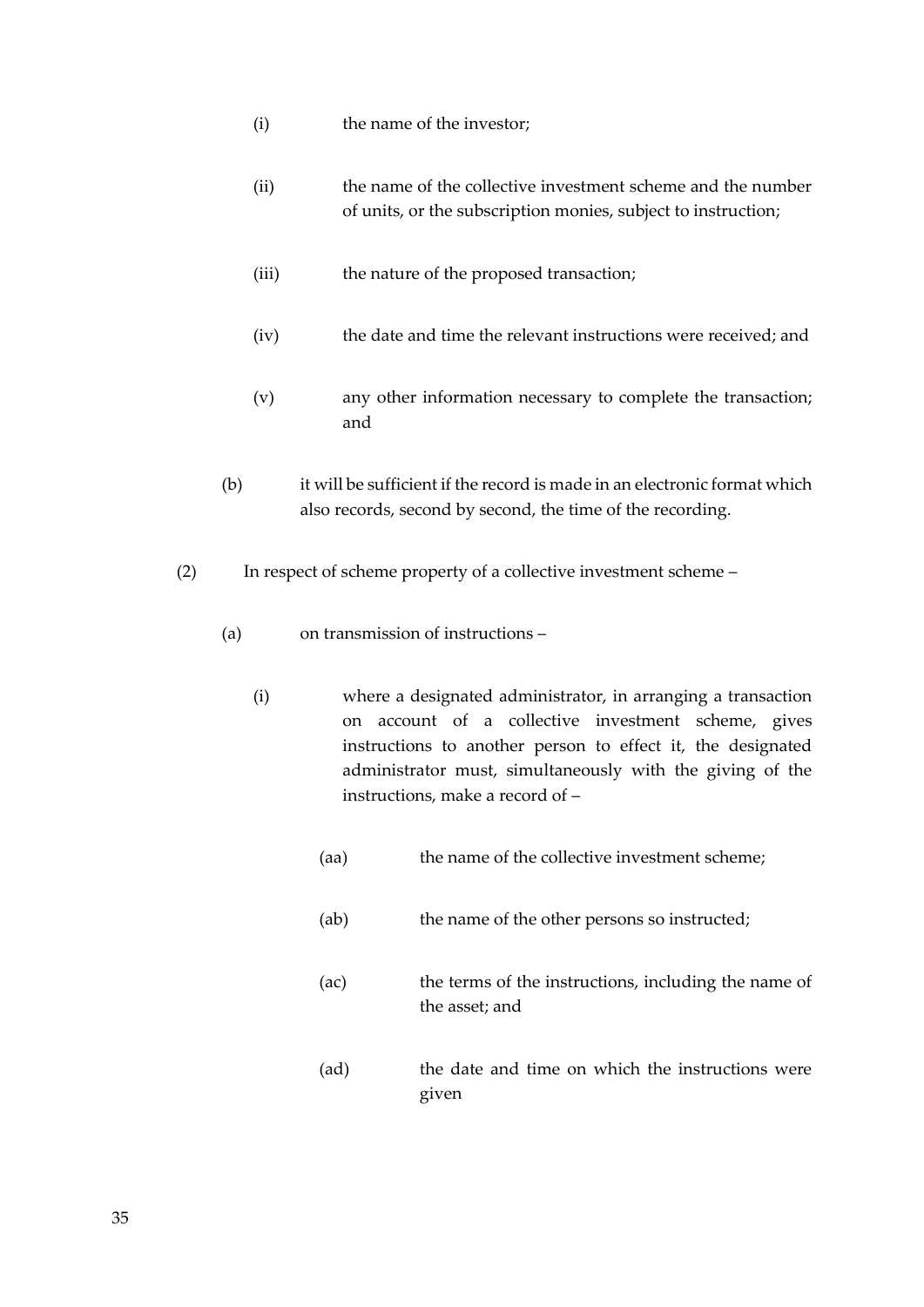and it will be sufficient if the record is made in an electronic format which also records, second by second, the time;

- (b) on execution, where a transaction is effected by a designated administrator, the designated administrator must make a record of –
	- (i) the name of the collective investment scheme and the property which is the subject of the transaction;
	- (ii) the day, the price, and other terms on which the transaction was effected including, where any conversion between currencies is involved, the rate of the exchange;
	- (iii) the brokers to the transaction; and
	- (iv) where the designated administrator effected the transaction in the capacity of both buyer and seller, that fact,

and it will be sufficient if the record is made in an electronic format which also records, second by second, the time.

#### <span id="page-35-0"></span>**6.5 Record keeping of allocation of transactions**

- (1) Where a designated administrator has effected a transaction to which rule 5.3.4 applies it must allocate the transaction between the interested parties as soon as practicable after the transaction has been effected and, on allocation, must keep or procure the keeping of records of –
	- (a) the date and time of the allocation;
	- (b) the investments subject to allocation; and
	- (c) the identity of the interested parties and the designation of any relevant account of the interested parties.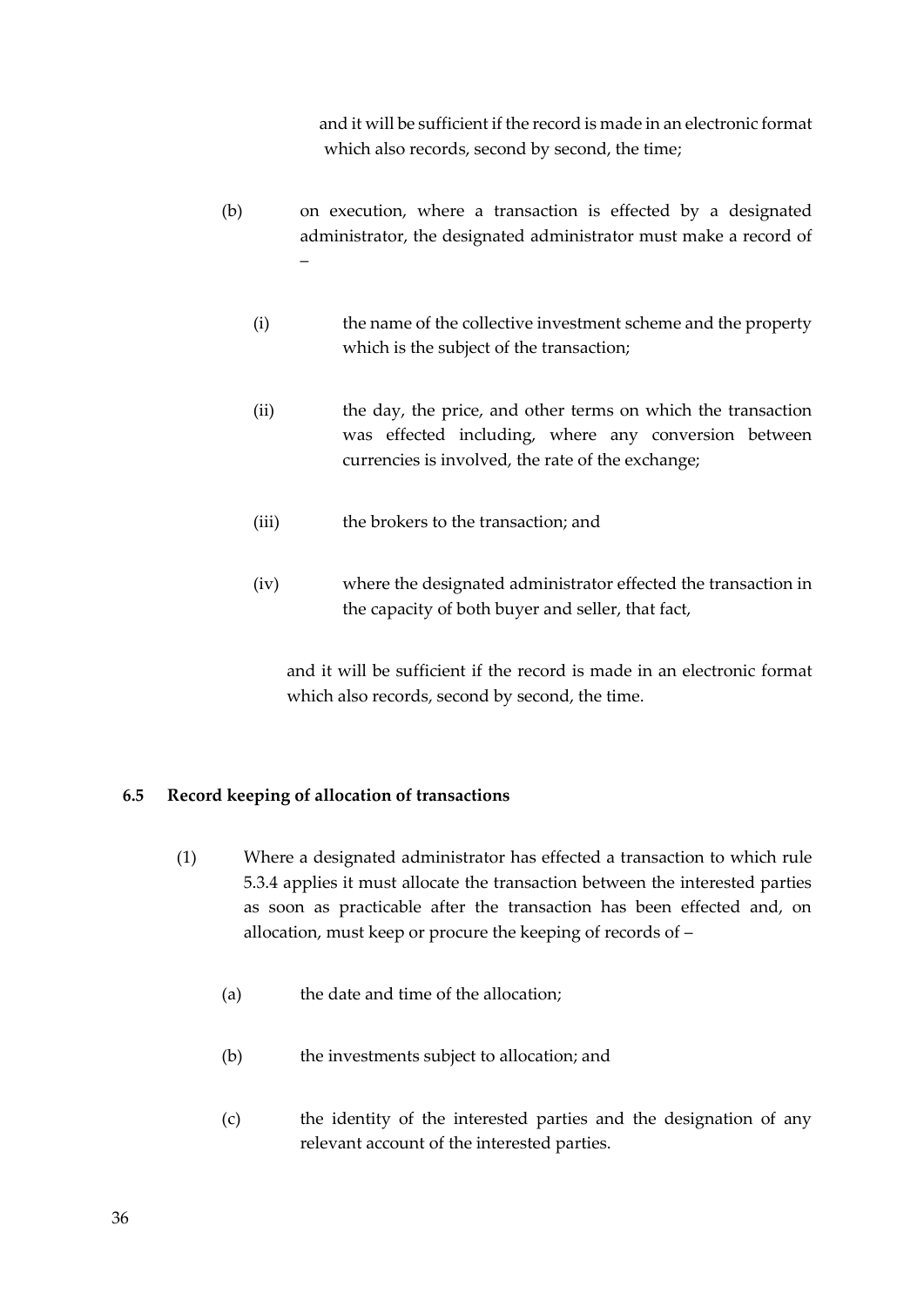## **6.6 In respect of controlled investments held on behalf of a client**

- (1) A licensee which holds custody of controlled investments on behalf of a client, or which appoints another person to be custodian of client investments, must perform a reconciliation as often as is necessary to ensure the accuracy of its records relating to clients' investment entitlements.
- (2) Reconciliations must be performed as follows
	- (a) where client investments are physically held by a licensee; a count must be carried out at least every six months and be reconciled with its record of client investments; and
	- (b) where client investments are not physically held by a licensee; the licensee's record of clients' investment entitlements must be reconciled, at least every three months, with statements obtained from the eligible custodian or other holder.

## **6.7 Destruction of records or files**

(1) A licensee must ensure that it, and its directors and employees and other persons, to the extent that they are under its power and control, must not, without the express written consent of the Commission, amend, destroy, make further entries in, or erase any record or file which is, or may be, relevant to any matter which is the subject of any kind of investigation, disciplinary or other process, or appeal under the Law or the rules and regulations made under it.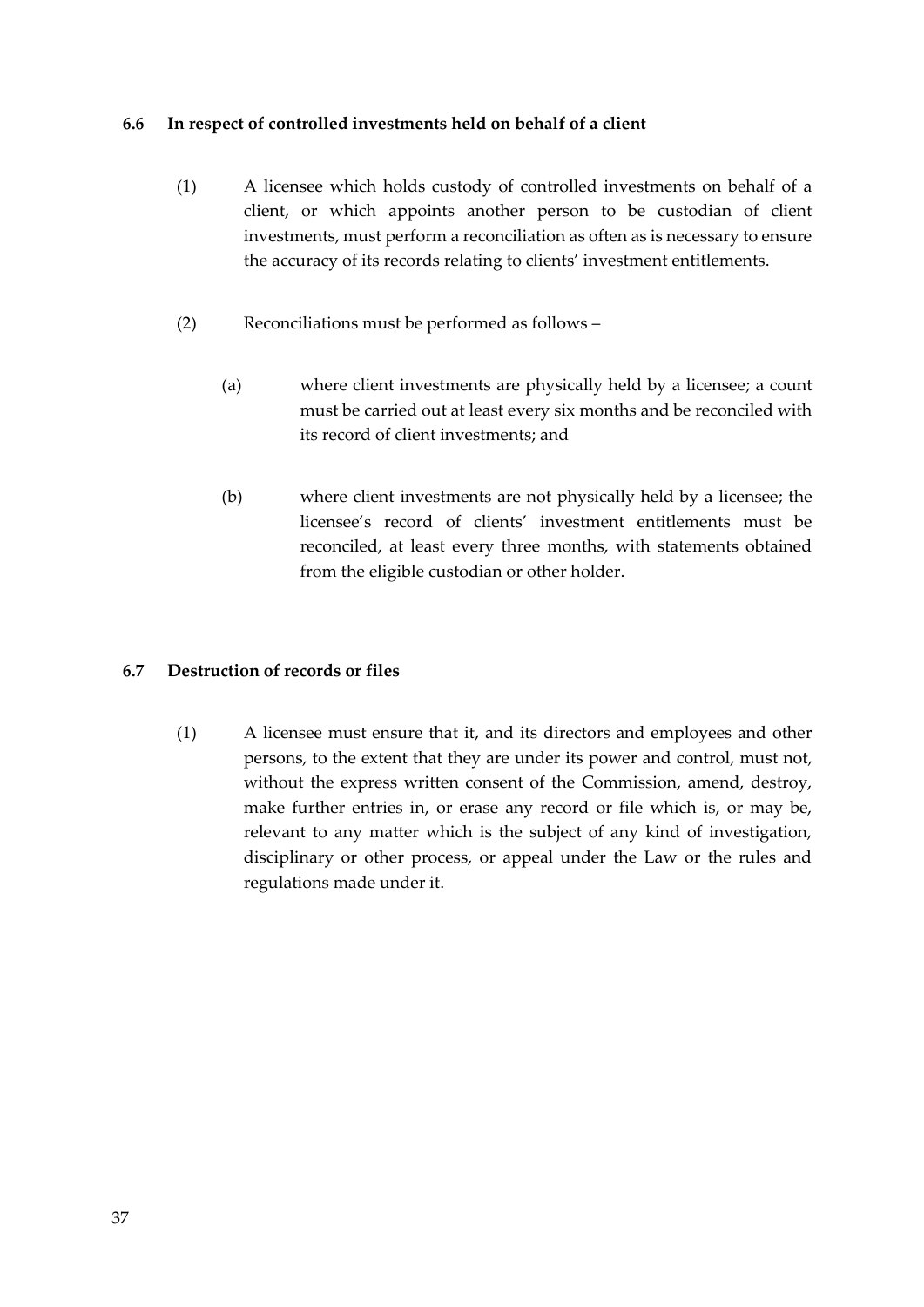# PART 7 CATEGORISING CLIENTS

## **7.1 General definition**

- (1) Any person with, or for whom, a licensee carries on a controlled investment business is a client of that licensee.
- (2) A client of an agent is a client of the licensee for whom that agent acts, or intends to act, in the course of business for which that licensee has accepted responsibility via a contractual arrangement. Such acceptance of responsibility should be evidenced.
- (3) Where a licensee is acting as a designated administrator of a collective investment scheme authorised or registered under the Law, the licensee may categorise the investors in that scheme as if they were retail clients without applying the provisions of rule 7.2 and rule 7.7.

## **Guidance Note:**

Where a licensee is acting as the designated custodian of a collective investment scheme authorised or registered under the Law, for the purposes of these Rules, it is deemed to be carrying on controlled investment business with that scheme.

This Part does not provide any derogation from the provisions of the other rules to which the collective investment scheme is subject.

## **7.2 Notification to clients**

- (1) A licensee must
	- (a) notify a client, in writing, of its categorisation as a retail client, professional client, or eligible counterparty;
	- (b) prior to the provision of services, inform a client about –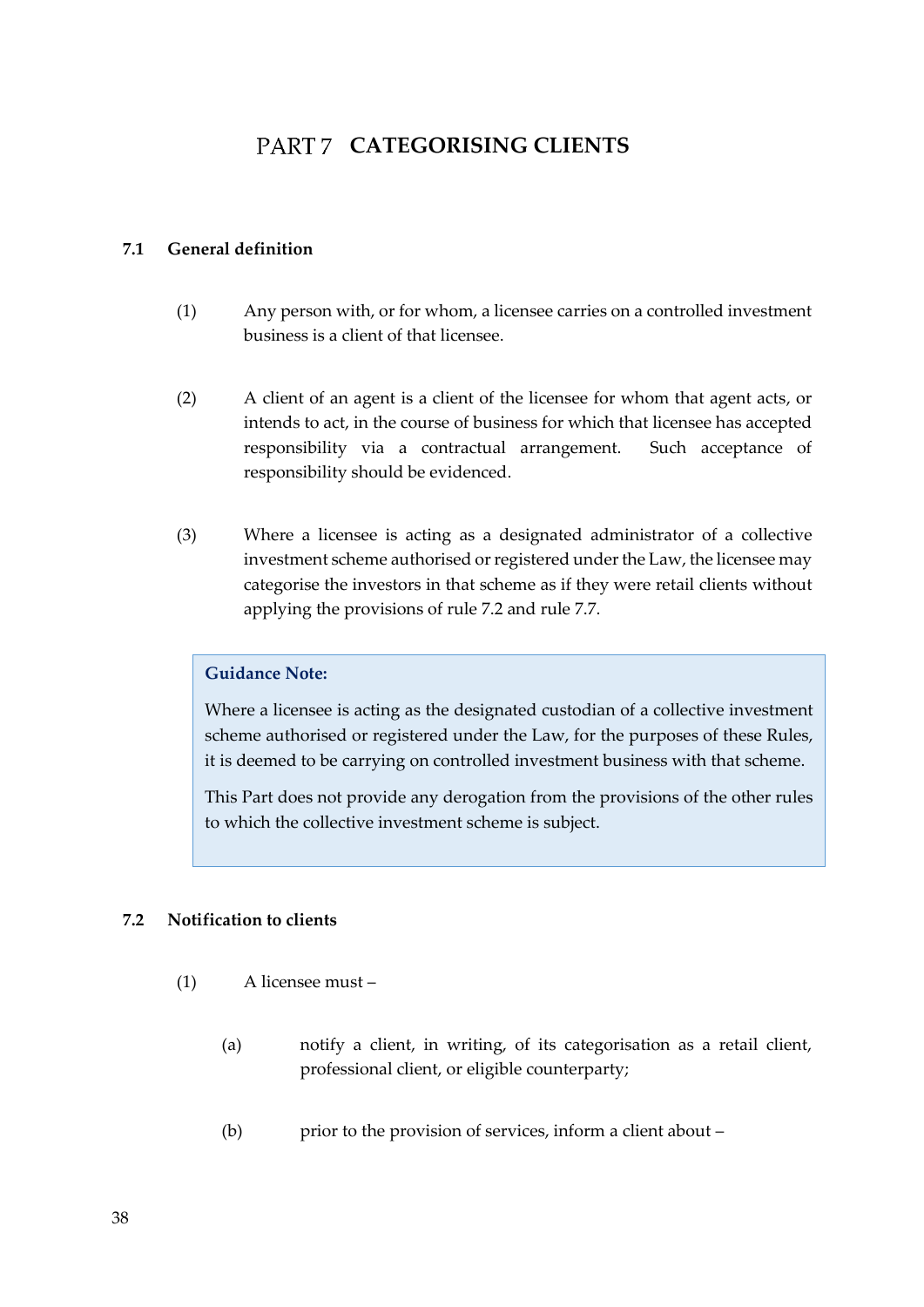- (i) the effect of this categorisation;
- (ii) any limitations to the level of client protection that categorisation entails; and
- (iii) the right that client has to request a different categorisation.

## **Guidance Note:**

Rule 7.6 requires a licensee to allow a client to request re-categorisation as a client that benefits from a higher degree of protection. A licensee should, therefore, notify a client that is categorised as a professional client, or an eligible counterparty, of its right to request a different categorisation.

## **7.3 Retail clients**

(1) A retail client is a client who is not a professional client or an eligible counterparty.

## **7.4 Professional clients**

- (1) A *per se* professional client or an elective professional client is a professional client.
- (2) Each of the following is a *per se* professional client
	- (a) a large undertaking; or
	- (b) a professional investor,

BUT not a member of the public.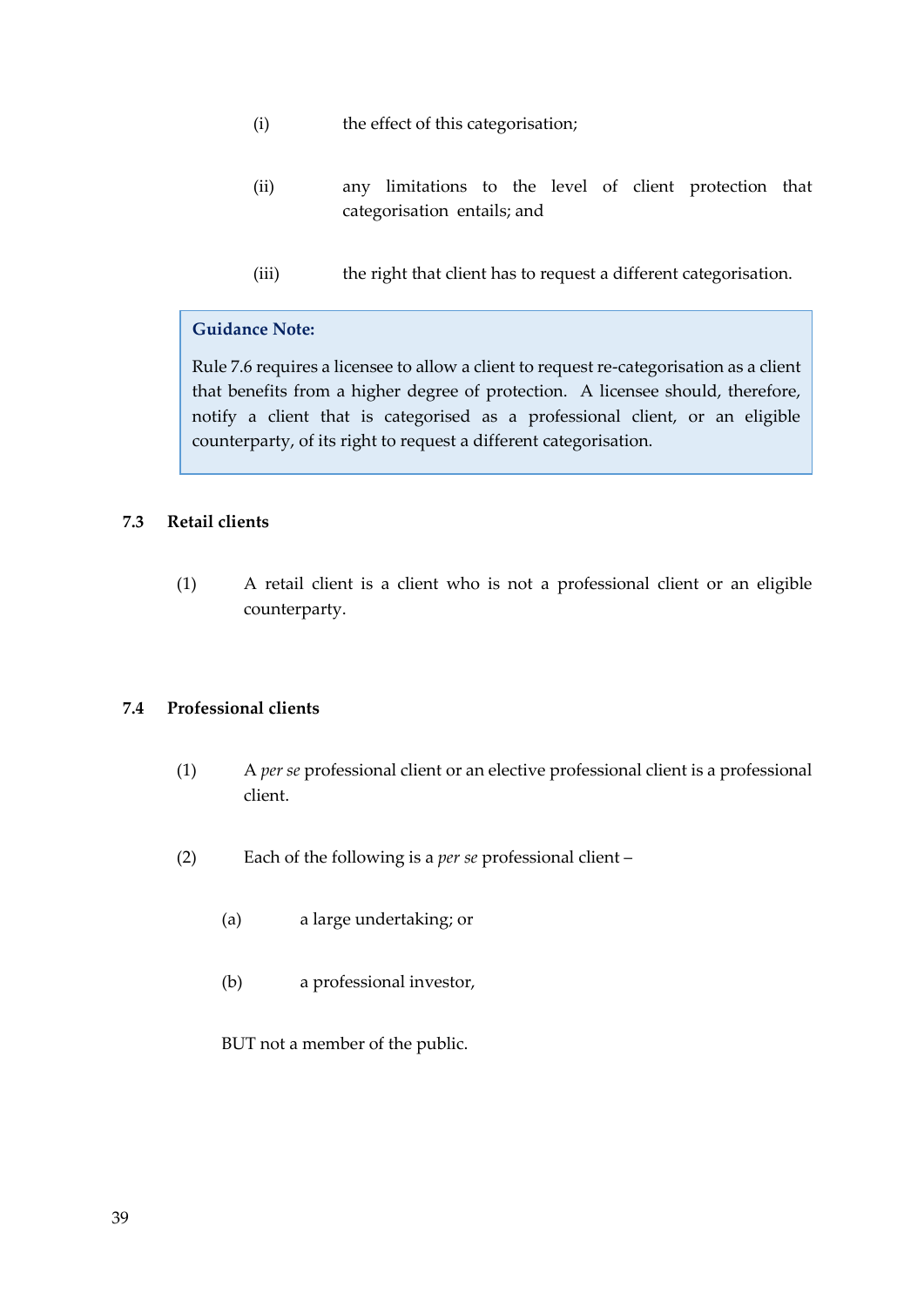- (3) A licensee may treat a client as an elective professional client if the licensee undertakes an adequate assessment of the expertise, experience, and knowledge of the client and this gives reasonable assurance that the client is capable of making their own investment decisions and understanding the risks involved. If the client is an entity then the assessment should be performed in relation to the person authorised to carry out transactions on its behalf.
- (4) A licensee may treat a client as an elective professional client if the following procedure is followed –
	- (a) the client must state, in writing to the licensee, that it wishes to be treated as a professional client either generally, or in respect of a particular service or transaction, or type of transaction, or product;
	- (b) the licensee must give the client a clear, written, warning of the protections and investor compensation rights the client may lose; and
	- (c) the client must state, in writing in a separate document from the contract, that it is aware of the consequence of losing such protections.
- (5) If a licensee becomes aware that a client no longer fulfils the initial conditions that made it eligible for categorisation as a professional client, the licensee must take the appropriate action.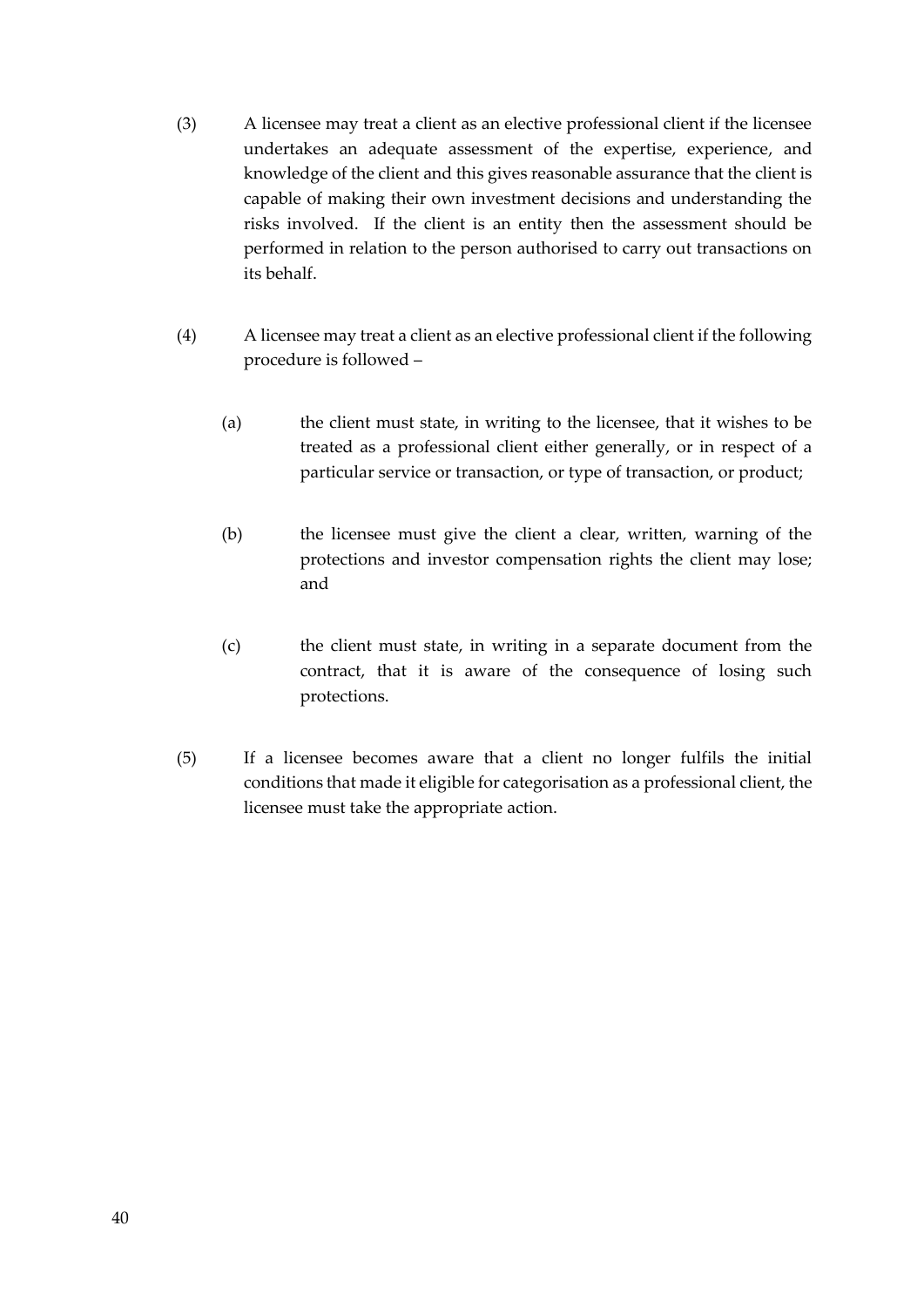#### **Guidance Note:**

## **Assessment**

In making the assessment as to whether a client is an elective professional client the licensee should consider –

- the frequency of the client's dealing in the relevant controlled investments;
- the size of the client's portfolio of cash and controlled investments;
- the client's relevant professional expertise.

The Commission would not object to the application of the criteria for 'Experienced Investors' and 'Knowledgeable Employees' laid out in the Qualifying Investor Funds Guidance in making the assessment.

An elective professional client should not be presumed to possess market knowledge and experience comparable to a per se professional client.

Professional clients are generally responsible for keeping the licensee informed about any change that could affect their current categorisation.

## **7.5 Eligible counterparties**

- (1) A *per se* eligible counterparty or an elective eligible counterparty is an eligible counterparty.
- (2) Each of the following is a *per se* eligible counterparty
	- (a) any entity licensed for dealing, managing, or advising under the Law;
	- (b) an approved bank;
	- (c) an insurance company licensed under the Insurance Business (Bailiwick of Guernsey) Law, 2002;
	- (d) a collective investment scheme;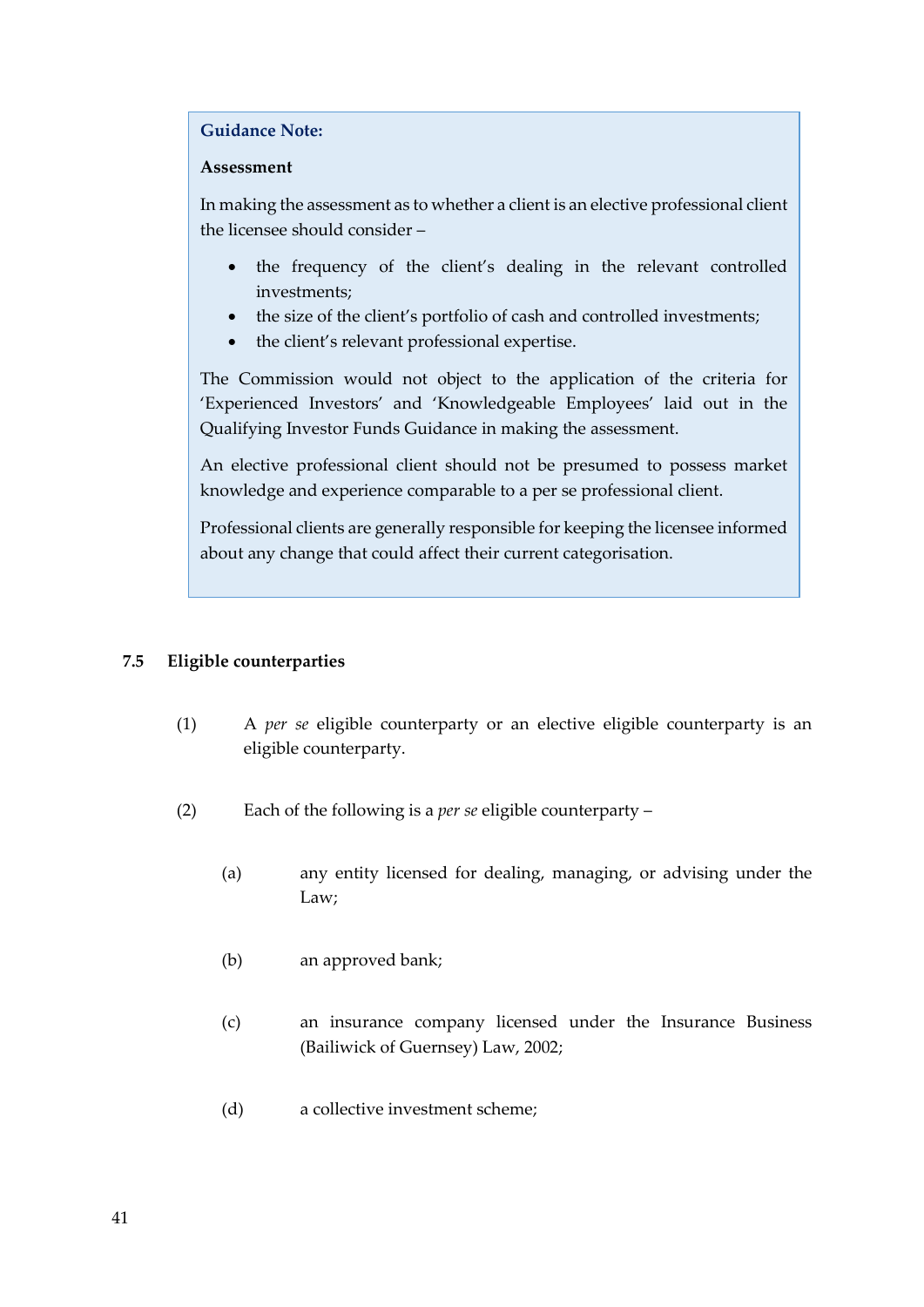- (e) a pension scheme or its management company;
- (f) a national government or its corresponding office, including a public body that deals with the public debt;
- (g) a central bank;
- (h) a supranational organisation;
- (i) any other entity that is
	- (aa) incorporated outside the Bailiwick; and
	- (ab) is suitably licensed, authorised, or qualified by primary or secondary legislation in its home jurisdiction.
- (3) A licensee may treat a client as an elective eligible counterparty if
	- (a) the client is an undertaking;
	- (b) a *per se* professional client;
	- (c) they request such categorisation and the licensee undertakes an adequate assessment of the expertise, experience, and knowledge of the client that gives reasonable reassurance that the client is capable of making their own investment decisions and understanding the risks involved; and
	- (d) the licensee has obtained express confirmation that it agrees to be treated as an eligible counterparty either in the form of a general agreement or in respect of each individual transaction.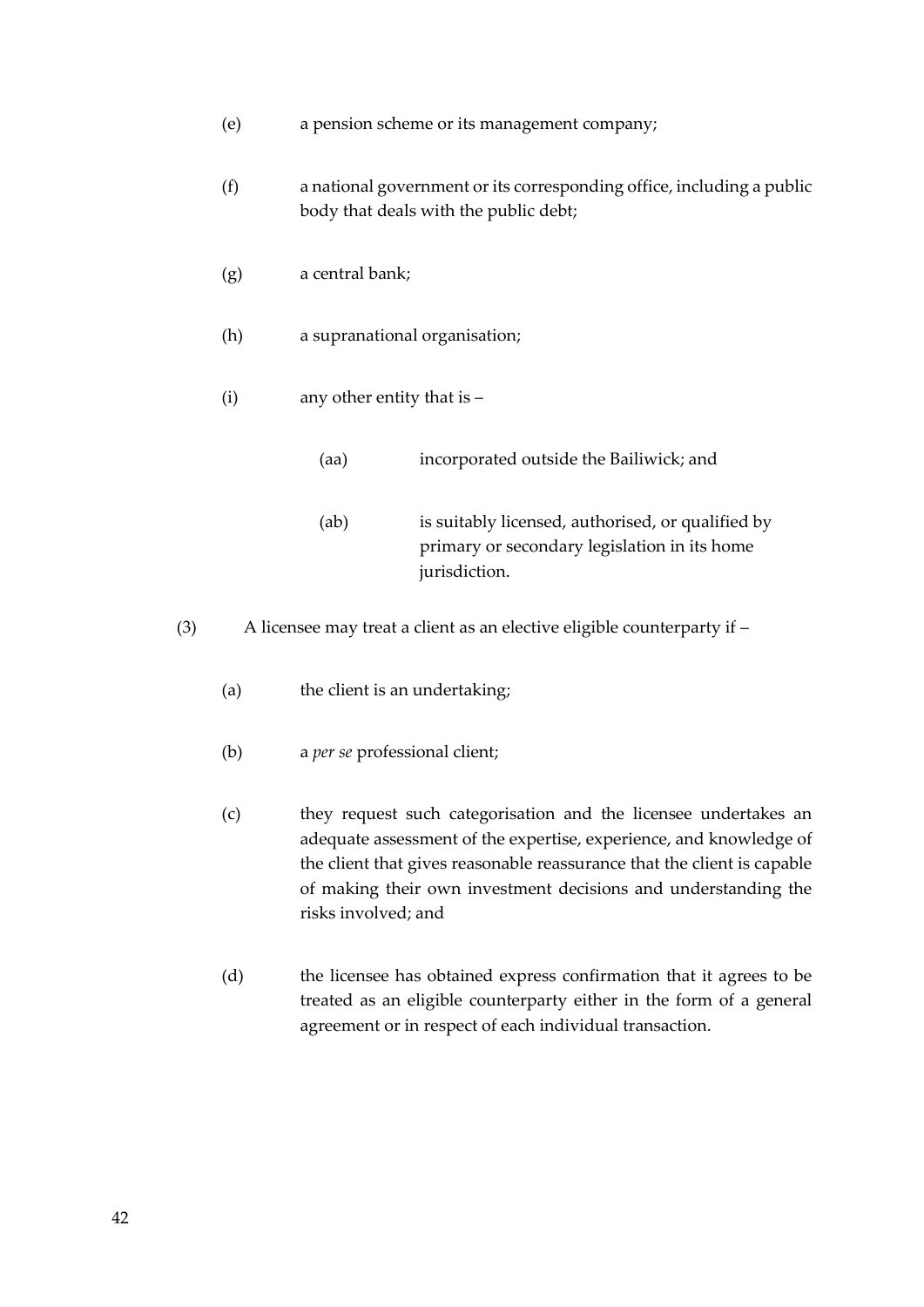## **7.6 Providing clients with a higher level of protection**

- (1) A licensee must accede to a client's request for re-categorisation as a client that benefits from a higher degree of protection.
- (2) A licensee may, either on its own initiative or at the request of the client concerned, –
	- (a) treat as a professional client, or a retail client, a client that might otherwise be categorised as a *per se* eligible counterparty;
	- (b) treat as a retail client a client that might otherwise be categorised as a *per se* professional client,

and if it does so, the client will be re-categorised accordingly.

- (3) If a *per se* eligible counterparty requests treatment as a client whose business with the licensee is subject to conduct of business protections, but does not expressly request treatment as a retail client, and the licensee agrees to that request, the licensee must treat that eligible counterparty as a professional client.
- (4) The ways in which a client may be provided with additional protections include re-categorisation –
	- (a) on a general basis;
	- (b) on a trade by trade basis;
	- (c) in respect of one or more specified rules;
	- (d) in respect of one or more particular services or transactions; or
	- (e) in respect of one or more types of product or transaction.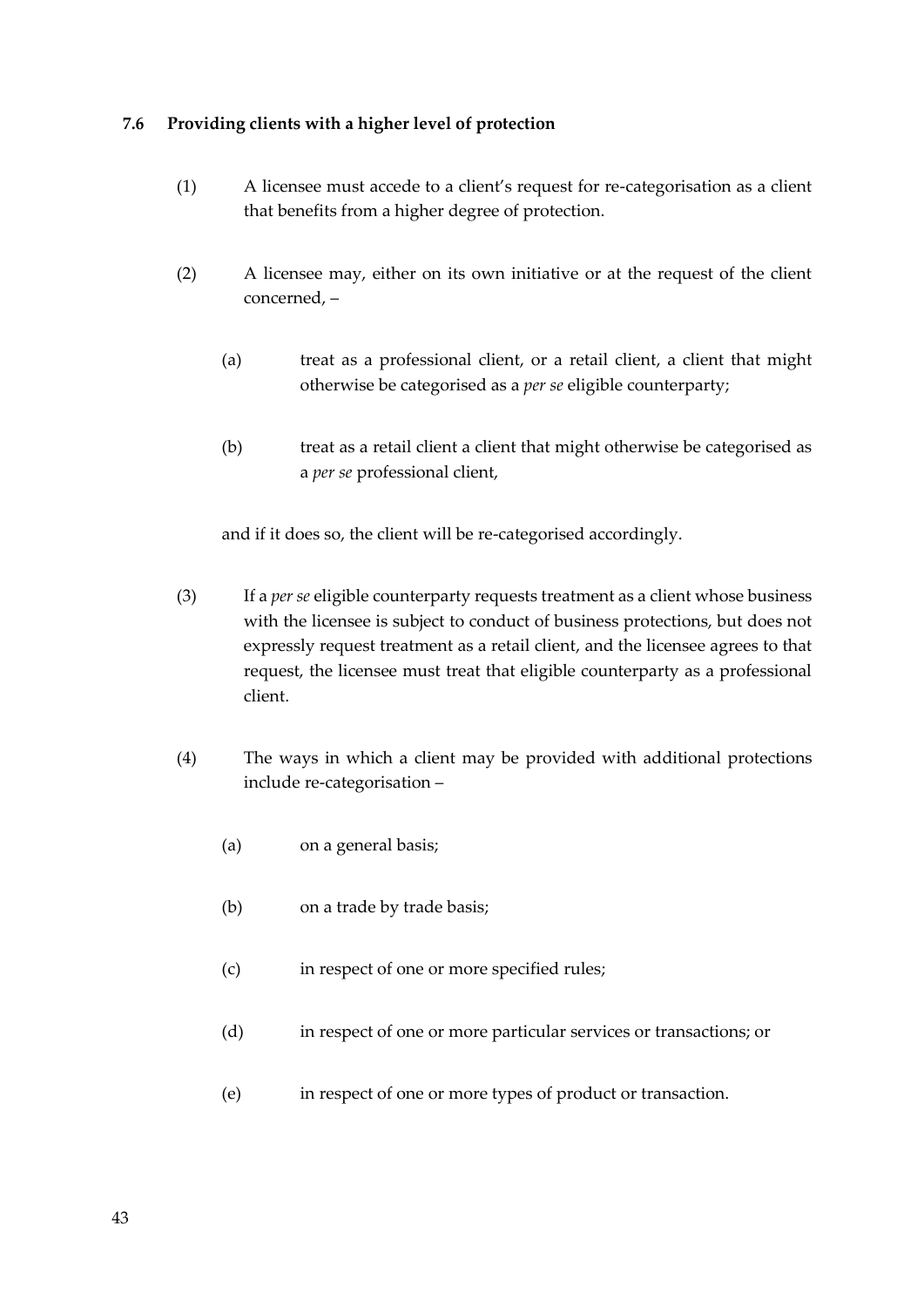## **7.7 Policies, procedures, and records**

- (1) A licensee must implement appropriate written internal policies, procedures, and controls to categorise its clients.
- (2) A licensee may satisfy rule 7.2 by either
	- (a) issuing a standard notice to the client, when they are given the client agreement, and keeping a copy of the standard form for inspection while it is in use and for six years after the licensee ceases to use it; or
	- (b) by incorporating the notice in the text of the client agreement.
- (3) A licensee must make a record in relation to each client of
	- (a) the categorisation established for the client, including sufficient information to support that categorisation;
	- (b) evidence of despatch to the client of any notices under rule 7.2 and, if such notice differs from the relevant standard form, a copy of the actual notice provided; and
	- (c) a copy of any agreement entered into with the client under this rule

and this record must be made at the time of categorisation and should be retained for at least six years after the licensee ceases to carry on business with or for that client.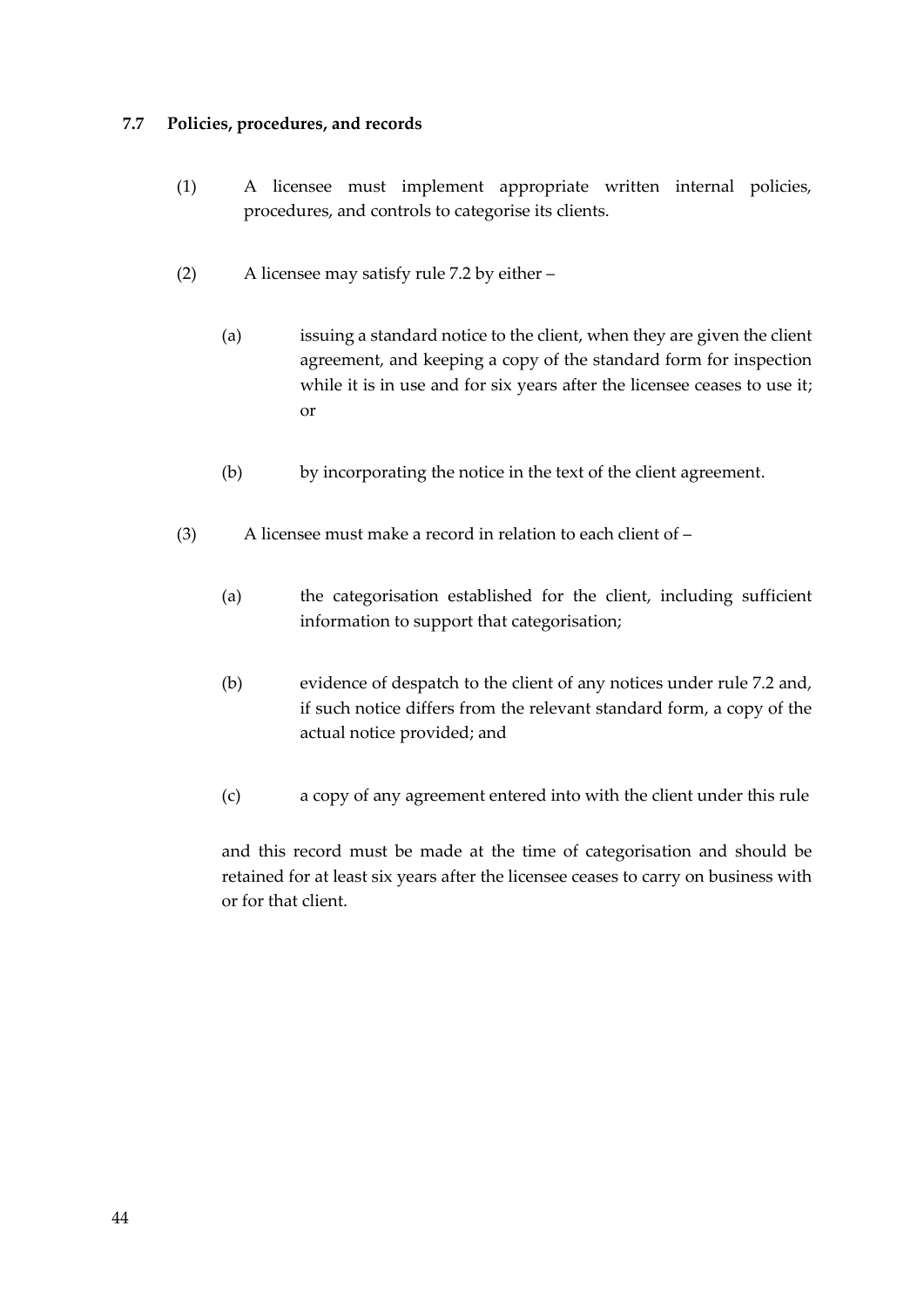## PART 8 **COMPLAINTS**

### **8.1 Complaints procedure**

- (1) Every licensee must have, and ensure compliance with, a written procedure for the effective consideration and fair and proper handling of any complaints relating to the licensee's controlled investment business.
- (2) The licensee must ensure that each of its officers and employees responsible for dealing with clients is, at all times, aware of the complaints procedure and of the obligation to follow it.

#### **Guidance Note:**

It is expected that all complaints are reviewed by, at least, a senior officer of the licensee who is independent of the circumstances giving rise to the complaint.

An appropriate person could be the compliance officer.

## **8.2 Notifications**

- (1) If a complaint remains unsettled for longer than three months from the date of the licensee becoming aware of the complaint, the licensee must inform the Commission, within fourteen days, and must also advise the complainant that he may inform the Commission directly of the complaint.
- (2) The licensee must inform the Commission, within fourteen days, of it becoming aware of a significant complaint and must also advise the complainant that they may inform the Commission directly of the complaint.
- (3) The licensee must inform the Commission, within fourteen days, of it becoming aware of a series of complaints regarding any one employee, whether a current employee or not.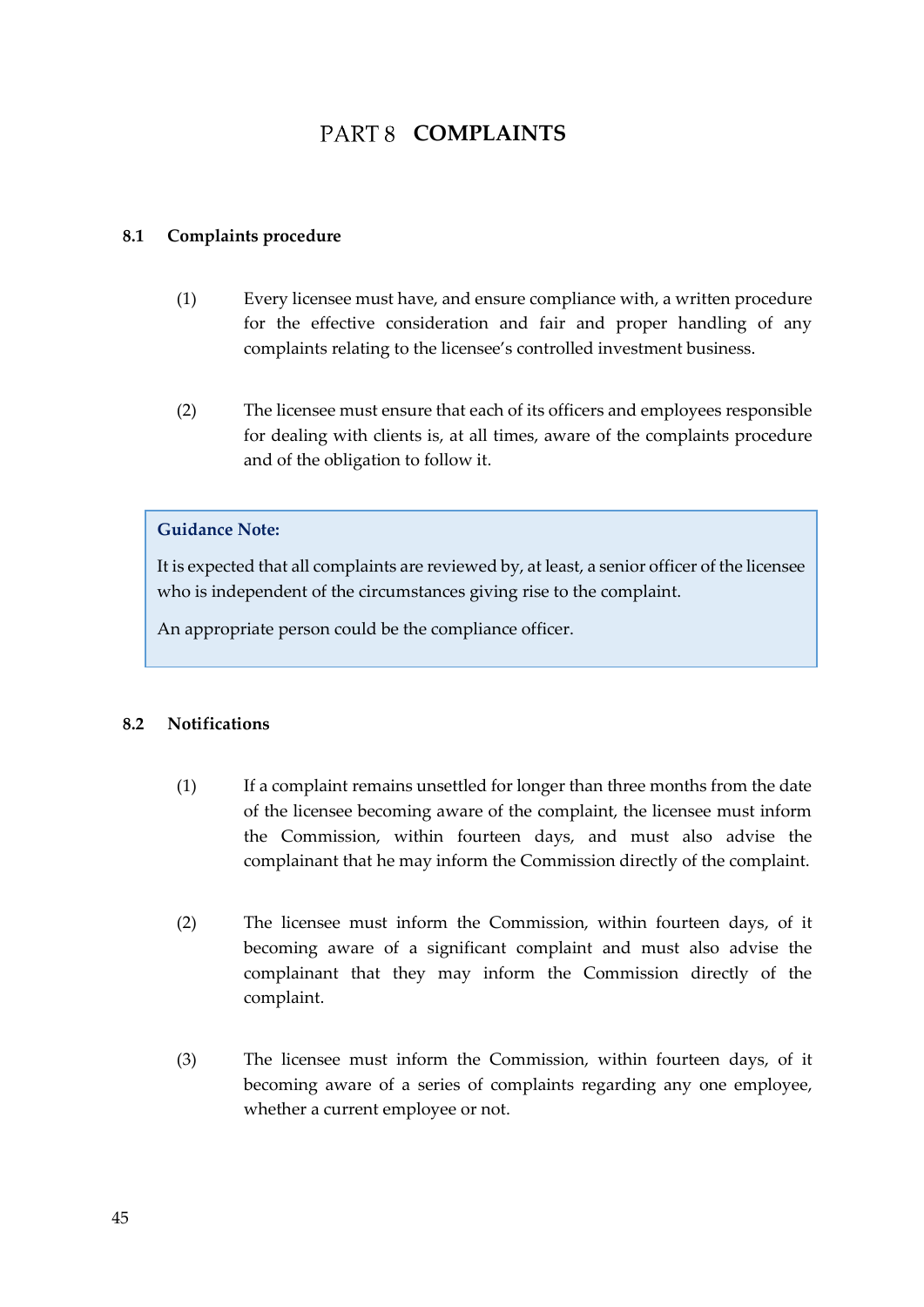(4) For the purposes of (1), where a licensee has given a substantive response in relation to a complaint or significant complaint, unless and until the licensee has received an indication from the complainant that the response is unsatisfactory, the licensee is entitled to treat the complaint as settled and resolved after the expiry of four weeks from the date of its response.

## **8.3 Record keeping**

(1) Every licensee must maintain a register in which it records any complaints received, along with sufficient details to allow it to be able to demonstrate that it has dealt with, or is dealing with, such complaints in accordance with these Rules.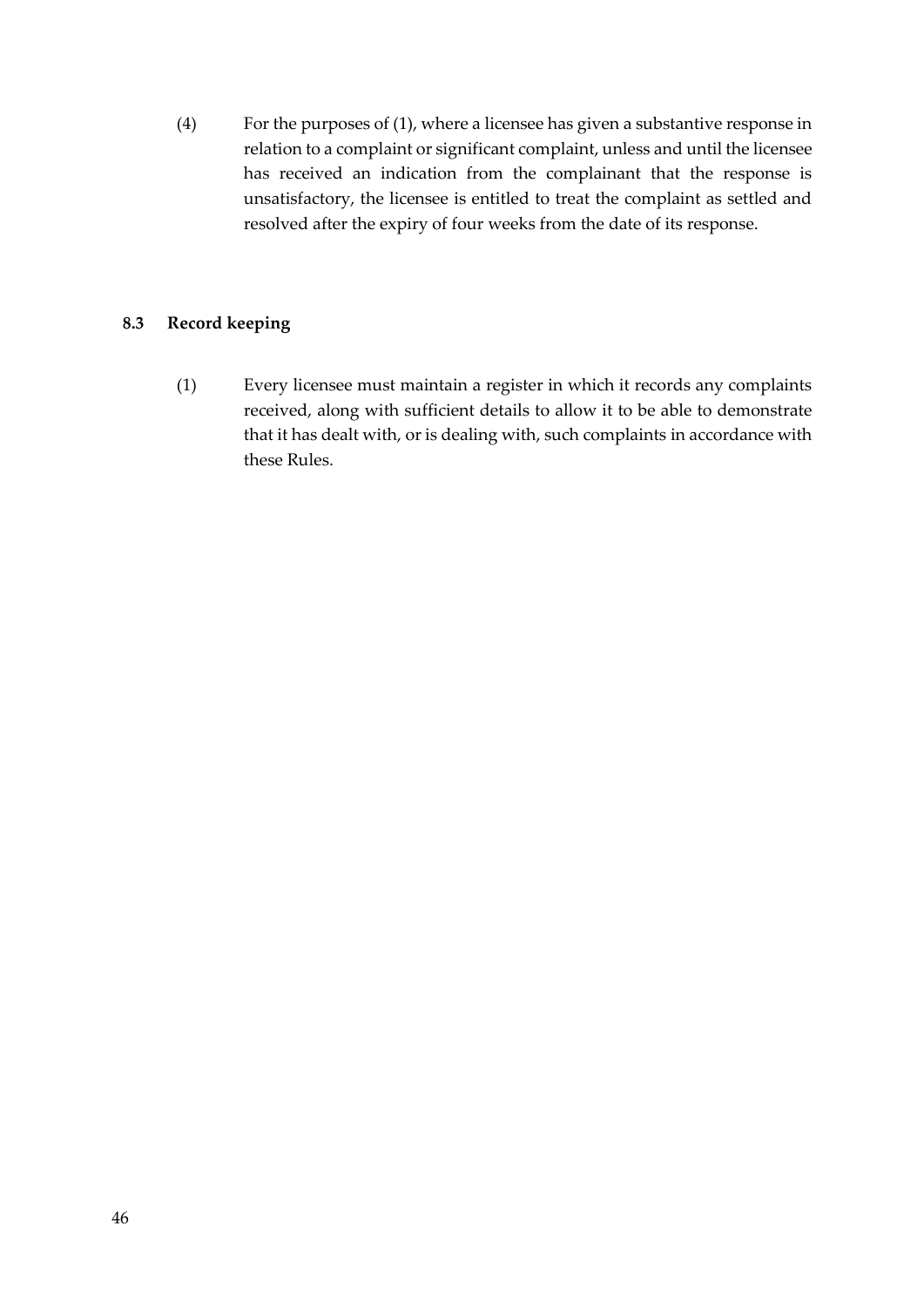## PART 9 CLIENT ASSETS

#### **9.1 Safekeeping of client assets**

- (1) A licensee which has custody of a client's controlled investments must
	- (a) keep safe, or arrange for the safekeeping by an eligible custodian, any documents of title relating to them;
	- (b) ensure that registerable investments which it buys or holds for a client in the course of conducting its controlled investment business are properly registered in the client's name or, with the consent of the client, in the name of an eligible custodian or eligible nominee with the addition, if deemed appropriate, of an account designation, name, or number which is unique to the client;
	- (c) where title to investments is recorded electronically, ensure that client entitlements are separately identifiable from those in the beneficial ownership of the licensee, and any other client of the licensee, in the records. It will be sufficient, if deemed appropriate by the licensee, for a client's entitlements to be identified by an account designation name, or number, which is unique to that client;
	- (d) not use a client's investments for its own account unless it has obtained that client's prior written consent;
	- (e) where the licensee registers clients' investments in the name of an own nominee, accept responsibility for the acts or omissions of that nominee;
	- (f) not lend, or arrange the lending, of clients' investments to a third party unless –
		- (i) the client to whom the investment belongs has consented, in writing, and the loan is subject to appropriate documented terms and conditions;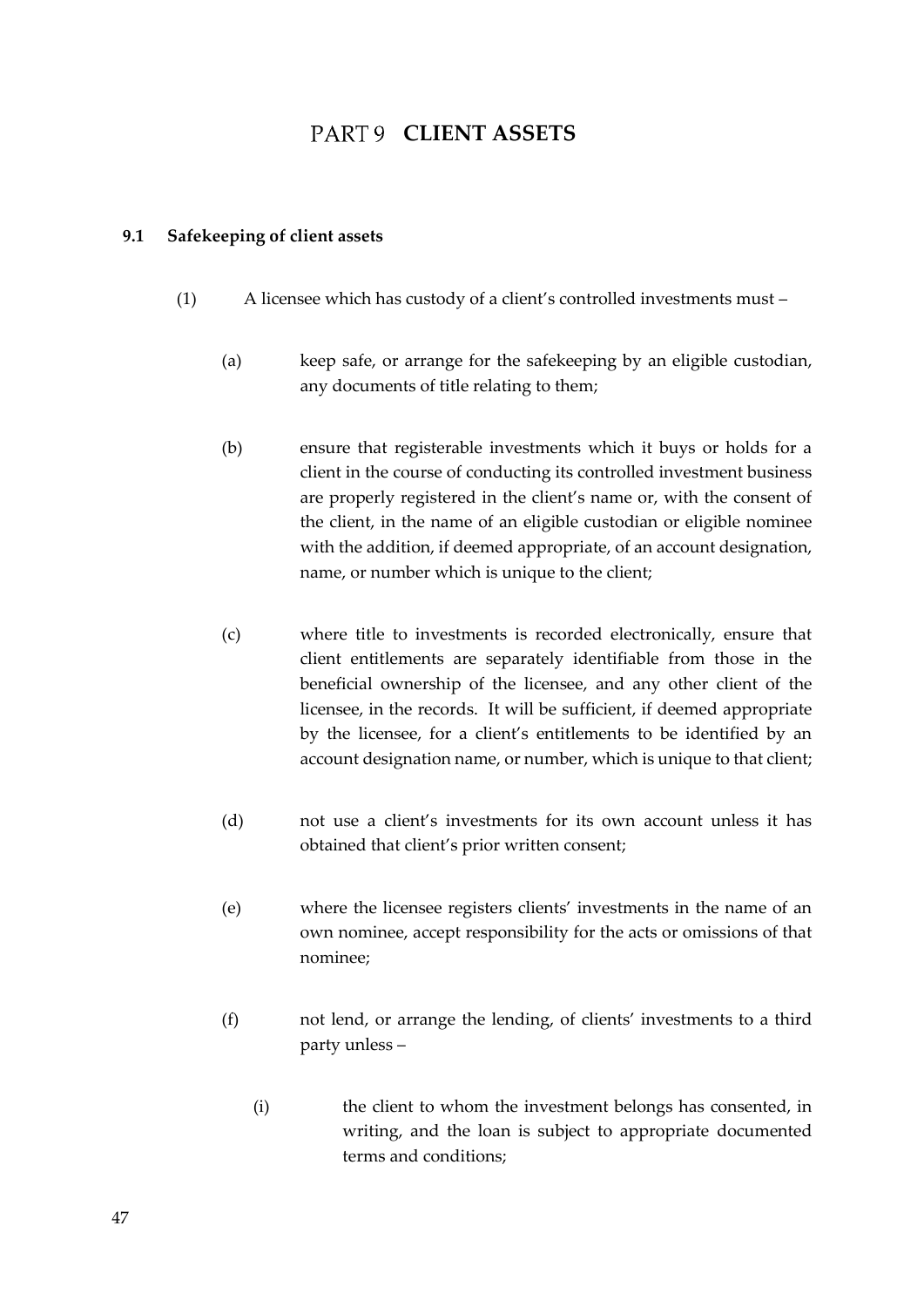- (ii) where clients' investments belonging to more than one client are registered in the same name, each client whose investments are so registered has consented, in writing, to the lending of client investments registered in that name and each client's entitlement is clearly ascertained;
- (iii) adequate collateral is obtained and maintained for the duration of the loan, in accordance with any written instructions given by the client; and
- (iv) the licensee arranges for all income, inclusive of dividends, fees, or commissions earned; other than any fees payable to the licensee for arranging the loan; either to be paid to the client direct or to be received by the licensee on the client's account and treated as client money unless instructed otherwise by the client.

## **9.2 Client money**

- (1) Client money is money, in any currency, which in the course of carrying on controlled investment business a licensee holds for, receives from, or owes to a client. Client money may be held in different currency to that of receipt.
- (2) Client money must be held separately, from the licensee's own money, in one or more dedicated client money bank accounts.

## **Guidance Note:**

A licensee, or agent, holds or receives money where either that money is not immediately due and payable on demand to the licensee for its own account, or, although due and payable, is held or received in respect of any obligation of the licensee which has not yet been performed.

A licensee, or agent, owes money where it is due and payable to a client.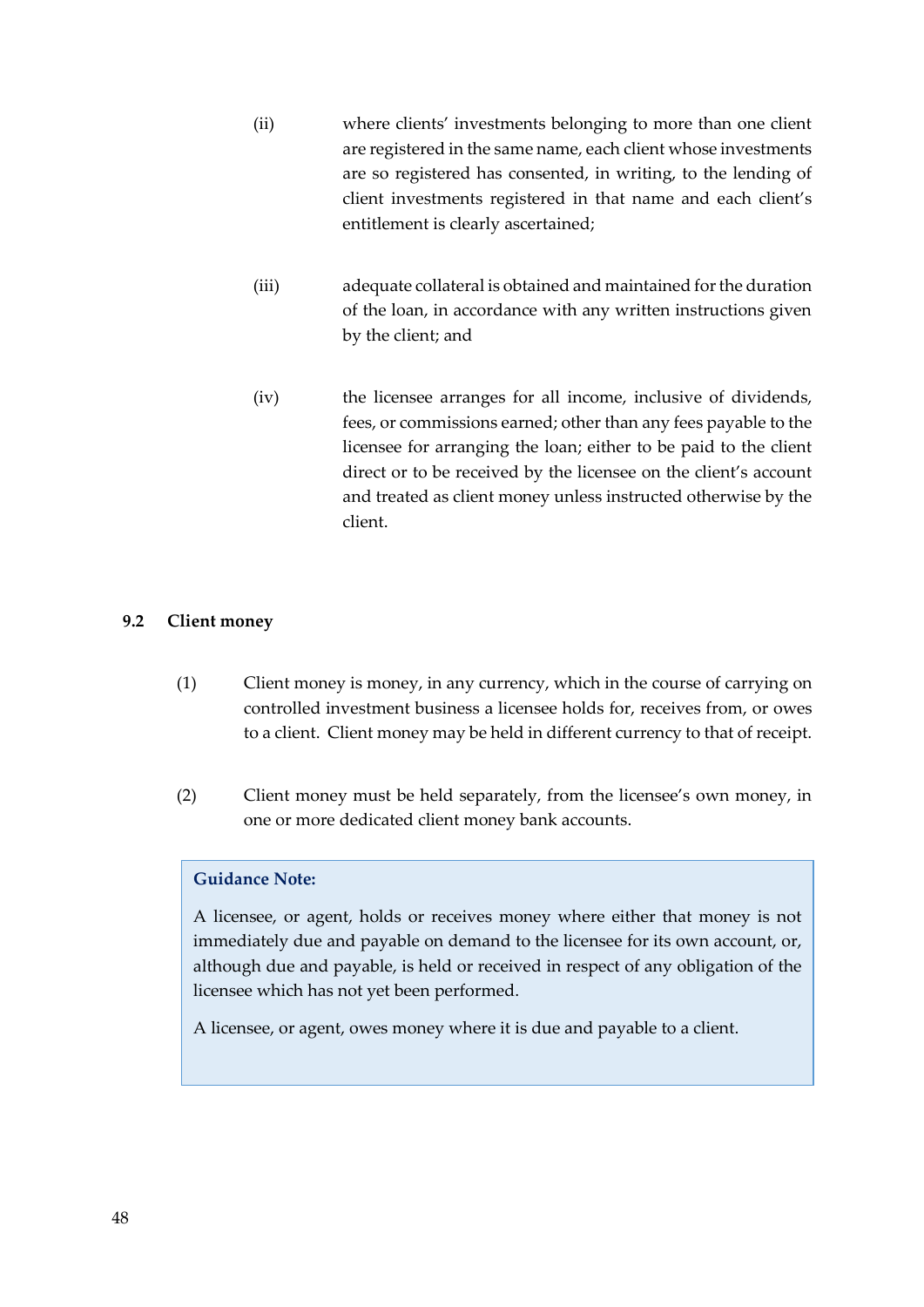## **9.3 Client money accounts**

- (1) All money which is client money and which is received by the licensee, and all money payable by the licensee which becomes client money, must be held in a client account with an approved bank.
- (2) If not already confirmed by the bank, when a licensee opens a client money bank account, it must give written notice, to the approved bank, requiring the bank's written acknowledgment that –
	- (a) all money standing to the credit of that account is held by the licensee as trustee and that the bank is not entitled to combine the account with any other account, or to exercise any right of set-off or counterclaim against money in that account, in respect of any sum owed to it on any other account of the licensee;
	- (b) interest earned on the account will be credited to the account or to an account of the same type; and
	- (c) the title of the account sufficiently distinguishes the account from any other account containing money that belongs to the licensee and is in the form requested by the licensee.
- (3) If, in the case of a client account with an approved bank outside Guernsey, the bank declines to provide the acknowledgment required above, or if the licensee has any other ground for believing that client money will not be protected as effectively as it would be if held in a client account in Guernsey, the licensee must not pay or transfer client money into that account.
- (4) Section (3) does not apply to money held by a licensee which is also licensed under the Banking Supervision (Bailiwick of Guernsey) Law, 2020 on behalf of a client in an account with itself.
- (5) Client money held or received by a licensee must be paid either into a client account as soon as possible, and in any event no later than the next business day, or to the client concerned.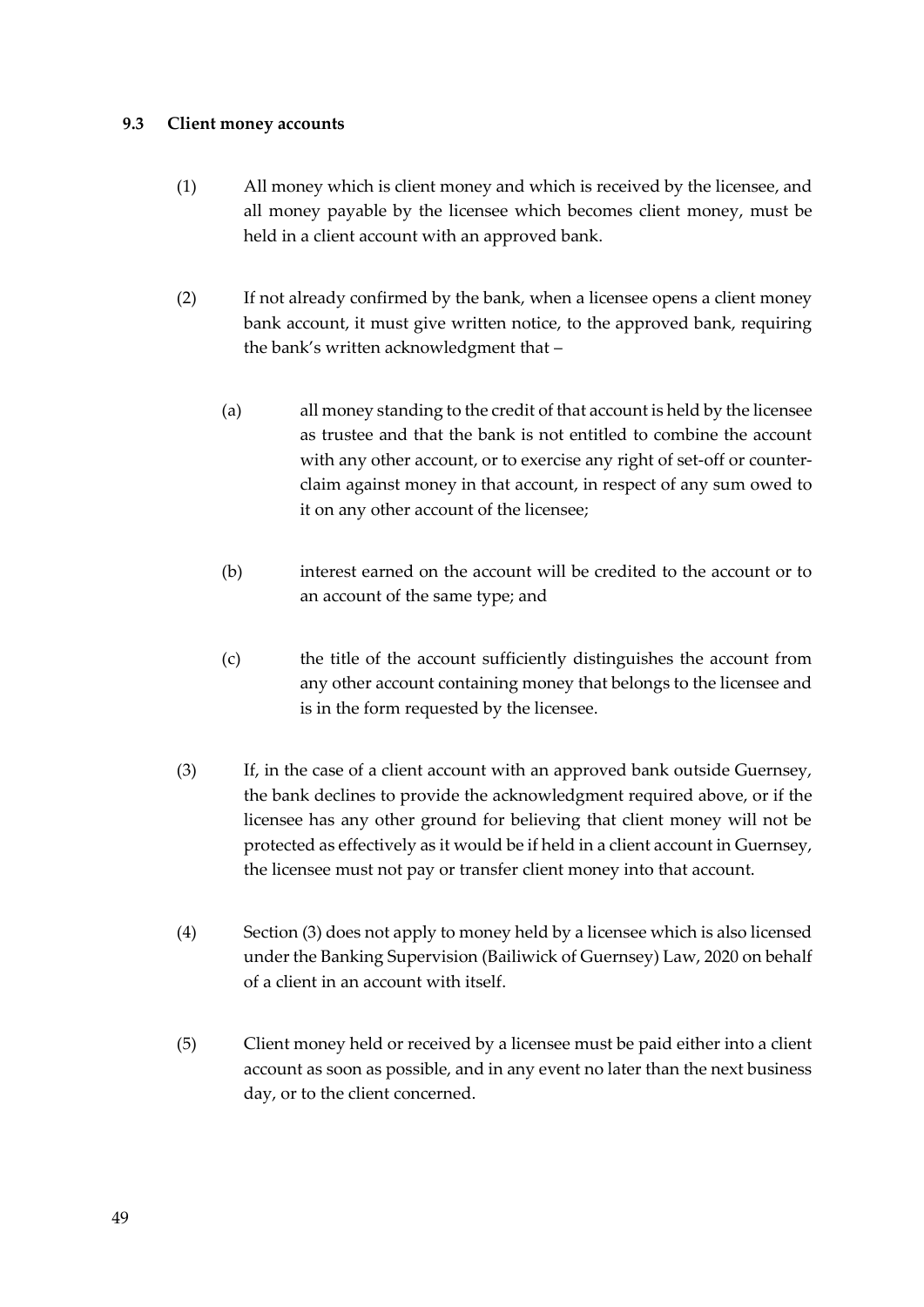- (6) Money held or received by a licensee, in the form of a cheque, draft, or electronic transfer drawn in favour of the licensee which includes client money, must be paid into a client account unless it represents money payable to one client only in which case it may be endorsed over or paid to the client concerned, or as the client shall so direct.
- (7) Money received which is not client money should be paid out of the client money bank account no later than one business day after the day on which the money had been cleared. This does not apply to amounts of less than £25, or equivalent.

## **9.4 Payments from client money accounts**

- (1) Money ceases to be client money if it is paid
	- (a) to the client;
	- (b) into a bank account in the name of the client, not being an account which is also in the name of the licensee; or
	- (c) to the licensee itself; where it is due and payable to the licensee.
- (2) The following items may be withdrawn from a client account
	- (a) money, not being client money, paid into the account for the purpose of opening or maintaining the account;
	- (b) money paid into the account in contravention of these Rules;
	- (c) money properly required for payment to or on behalf of a client;
	- (d) money properly required for or towards payment for the purchase of units, shares, partnership interests, or of a debt due to the licensee from a client other than in respect of fees and commission;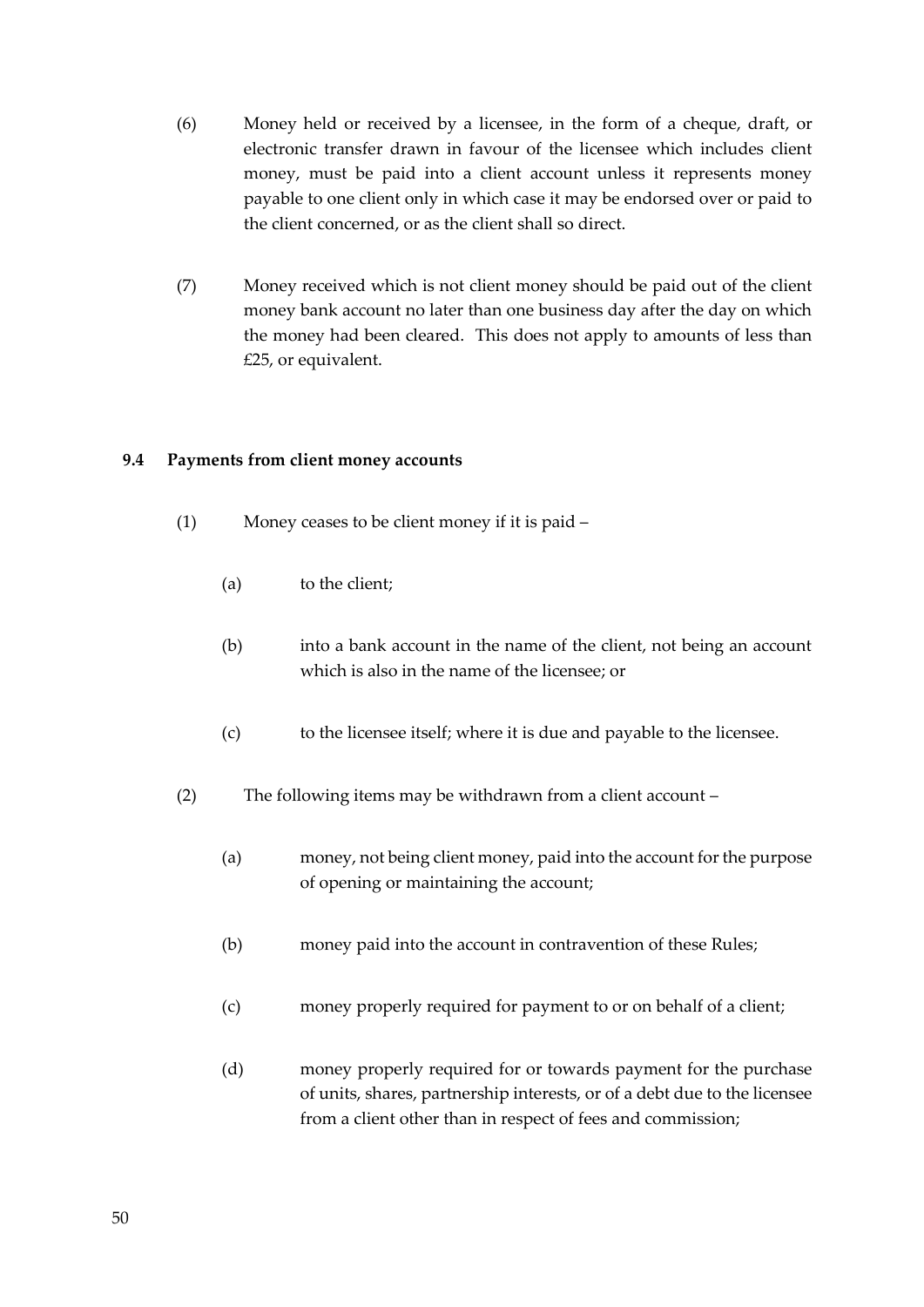- (e) money properly required for, or towards, payment of fees or commissions payable to the licensee and specified in a statement delivered to the client showing how those fees and commissions have been calculated;
- (f) money drawn on a client's authority or in conformity with any contract between the licensee and the client;
- (g) money which may be properly transferred into another client account;
- (h) if a cheque is paid into a client account and that cheque includes money which is not client money, that money must be withdrawn from the account as soon as cleared funds are credited to the account in respect of that cheque; and
- (i) interest withdrawn from the client money bank account.
- (3) Money must not be withdrawn from a client account for, or towards, payment of fees or commissions payable to the licensee unless those fees or commissions have been calculated in accordance with the formula disclosed to clients in the relevant permanent data communication.
- (4) Where a licensee draws a cheque or other payable order the money does not cease to be client money until the cheque or order is dispatched.
- (5) Where a licensee makes a payment to a client from an account other than a client money bank account, the sum of money in the client money bank account equivalent to the amount of that payment, will not become due and payable to the licensee until the client or other party has received that payment in cleared funds.
- (6) Where a licensee has contracted to rebate commission to a client, the amount becomes client money when it becomes payable and should be settled within the timeframe agreed in the contract.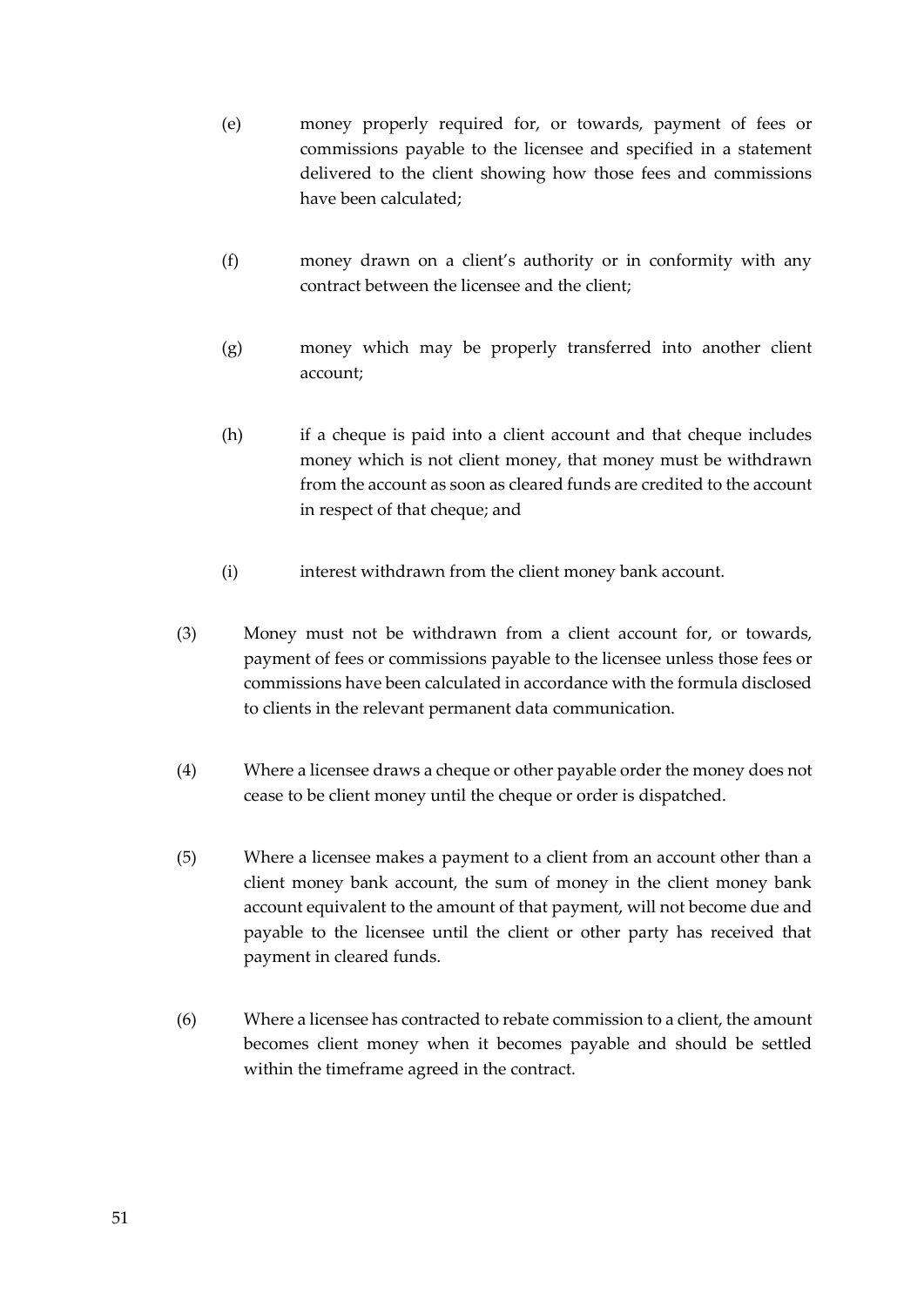- (7) No money, other than money required to be paid in under these Rules, must be paid into such an account unless the money is the licensee's own money –
	- (a) and it is required to be paid for the purpose of opening or maintaining the account and the amount is the minimum amount required for the purpose; or
	- (b) it is paid to restore, in whole or in part, any money paid out of the account in contravention of these Rules, or to restore the account out of an overdraft position.

## **9.5 Operation of client money accounts**

- (1) A licensee must maintain records sufficient to demonstrate compliance with this Part.
- (2) A licensee must, at least once a month, reconcile the balance on each client money bank account, as recorded by the licensee, with the balance on that account as set out on the statement issued by the approved bank.
- (3) The client money account must not become overdrawn and there must not be a shortfall in client money upon reconciliation with the statement issued by the approved bank.
- (4) In the event of a breach the licensee must immediately restore the account.

## **9.6 Provisions applicable only in relation to collective investment schemes**

(1) A designated administrator or licensee which is liable to pay money to a client, either in respect of a transaction entered into with, or for, that client, in the course of business or by way of interest on client money, must immediately ensure that such money is held, for the client, in a client account unless the designated administrator or licensee's debt is discharged by paying such money directly to the client.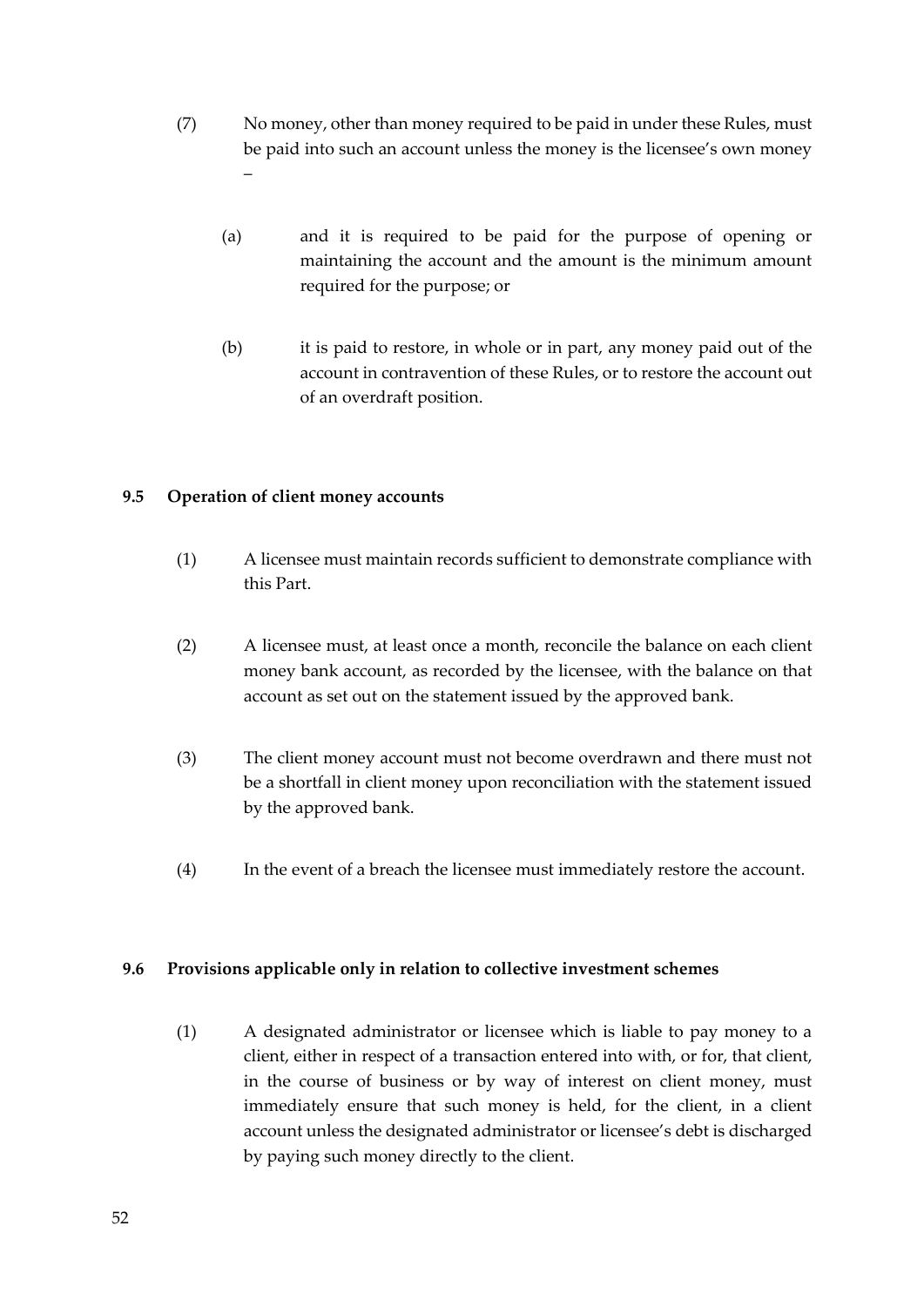- (2) Money which may be withdrawn by way of payment from a client to the designated administrator, or licensee, must be withdrawn immediately.
- (3) Where interest is payable on a client account the designated administrator, or licensee, must notify clients as to whom the interest is payable within the scheme particulars of the collective investment scheme.

## **Guidance Note:**

These Rules anticipate that client money is recorded in the name of the licensee.

In the case of collective investment schemes these Rules apply whether client money is recorded in the name of the designated administrator or principal manager.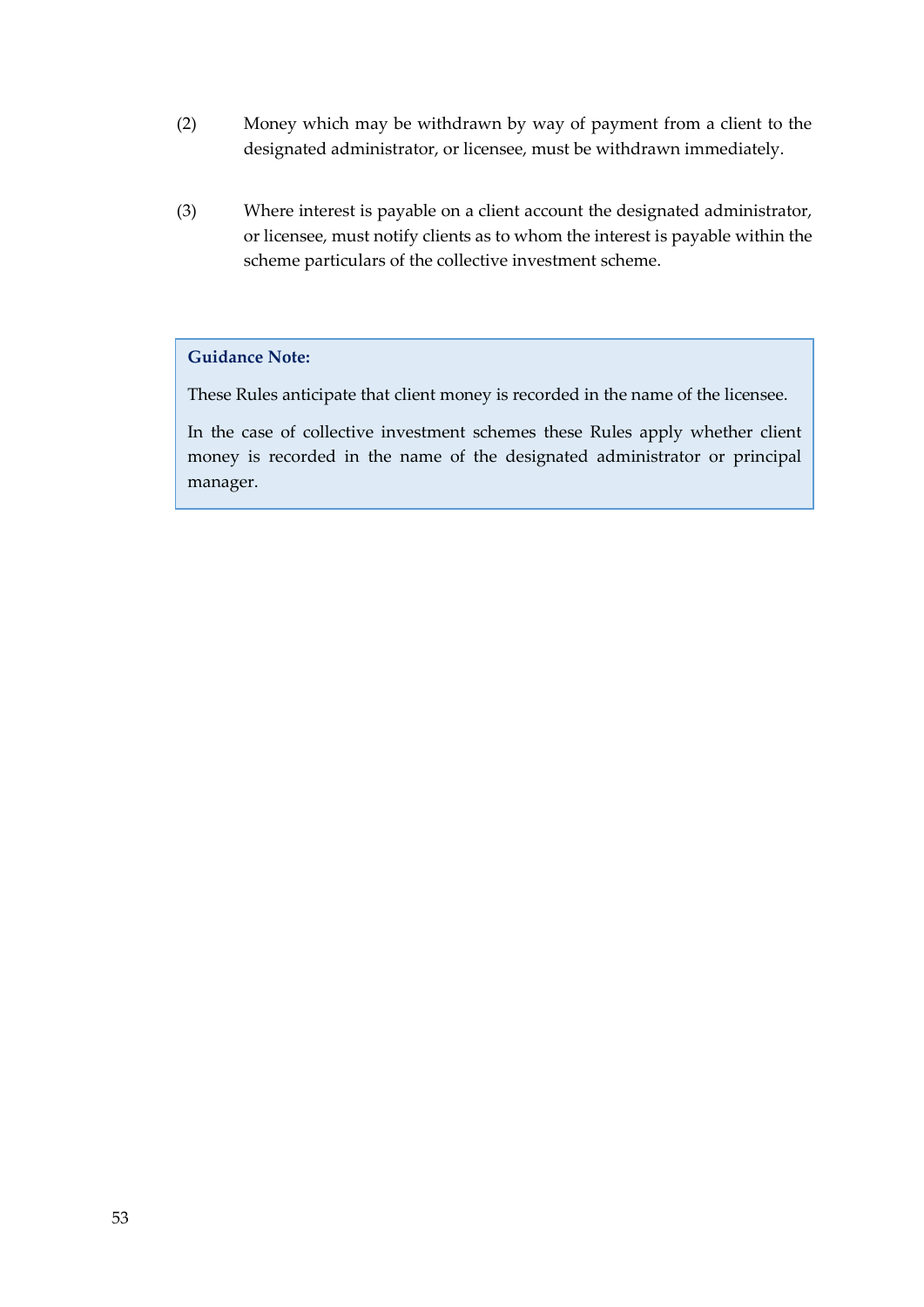## **PART 10 CONTRACT NOTES**

#### **10.1 General**

(1) A licensee must, after a transaction has been effected with or on behalf of a client in a collective investment scheme, or in a Category 2 controlled investment, deliver or send, or arrange for there to be delivered or sent, to the client, or to a person nominated by the client for that purpose, a statement relating to the transaction (a "contract note"). This does not apply where the licensee provides investment services to a client who is an eligible counterparty.

#### **10.2 Contents**

- (1) The contract note must contain
	- (a) the name and address of the licensee;
	- (b) the client's name, or other designation, and account number;
	- (c) the dealing day in respect of the transaction;
	- (d) in the case of a transaction in a collective investment scheme which is authorised or registered under the Law, the time of pricing in respect of the transaction;
	- (e) the name of the controlled investment and the number of units subject of the transaction or the size of the transaction;
	- (f) whether the transaction is one of sale, purchase, or conversion and the price of the units, shares, limited partnership interests, or controlled investment;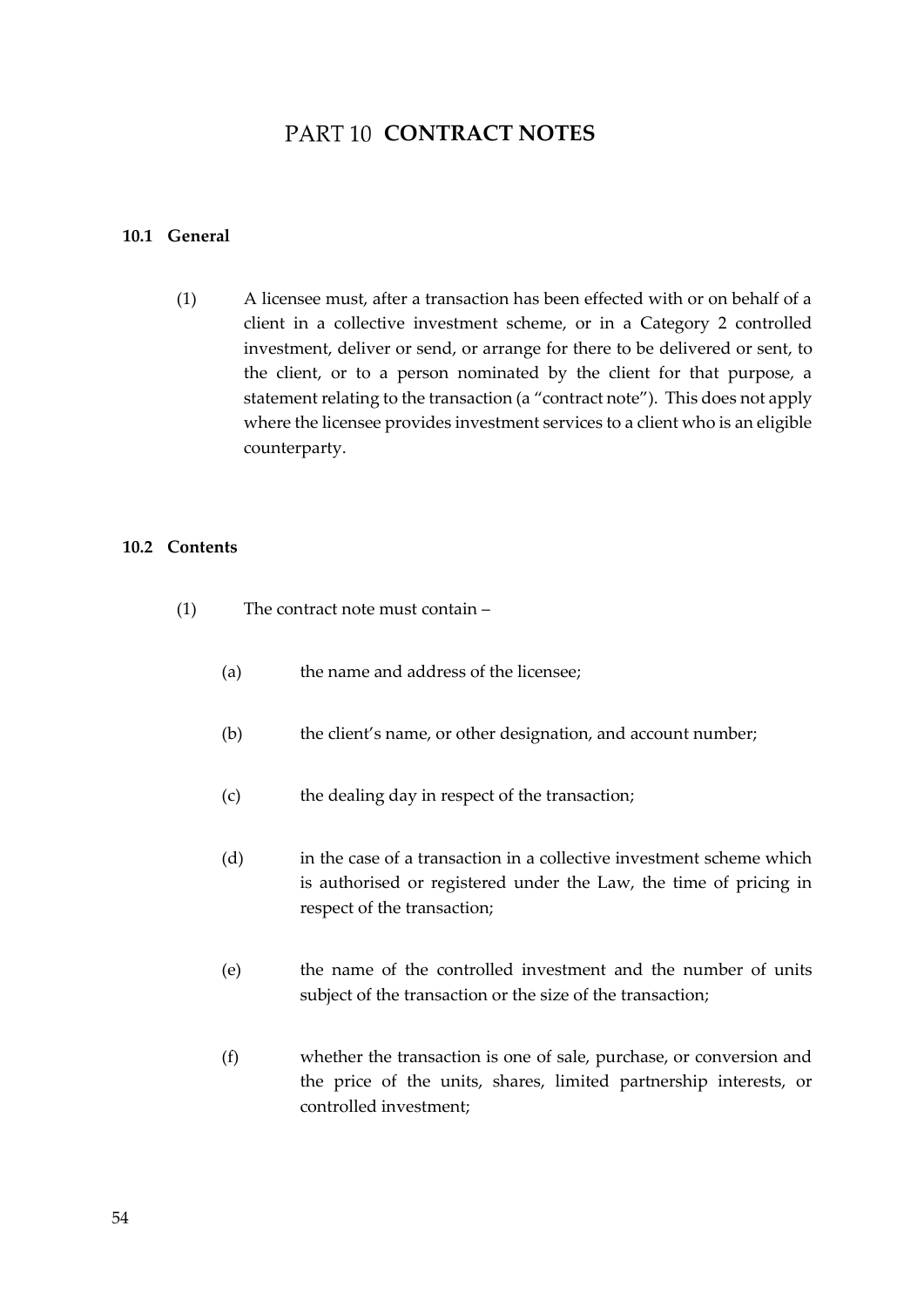- (g) the total consideration payable at the settlement date, and the amount;
- (h) where the transaction involves the conversion of one currency into another, the rate of exchange obtained in effecting that conversion;
- (i) the amount, or percentage, and type of any charges, whether or not included in the price, unless the licensee is dealing as principal;
- (j) whether any remuneration commission is, or will, be payable in connection with the transaction by, or on behalf of or to, the licensee or an associate and to, or from, whom;
- (k) the settlement date; and
- (l) any other relevant matters in relation to the transaction.

## **10.3 Other requirements**

- (1) For a transaction in an open-ended collective investment scheme which is authorised or registered under the Law, the contract note must be sent in accordance with the scheme's principal documents and before the close of business on the seventh business day following the day on which the transaction was effected.
- (2) For a transaction effected in a Category 2 controlled investment, the contract note must be sent as soon as practicable except where the client specifically requests, in writing, otherwise.
- (3) For the purposes of  $(1)$  and  $(2)$ 
	- (a) a transaction effected after the close of business on any business day, but before the end of that business day, must be treated as having been effected before the close of business on the next following business day;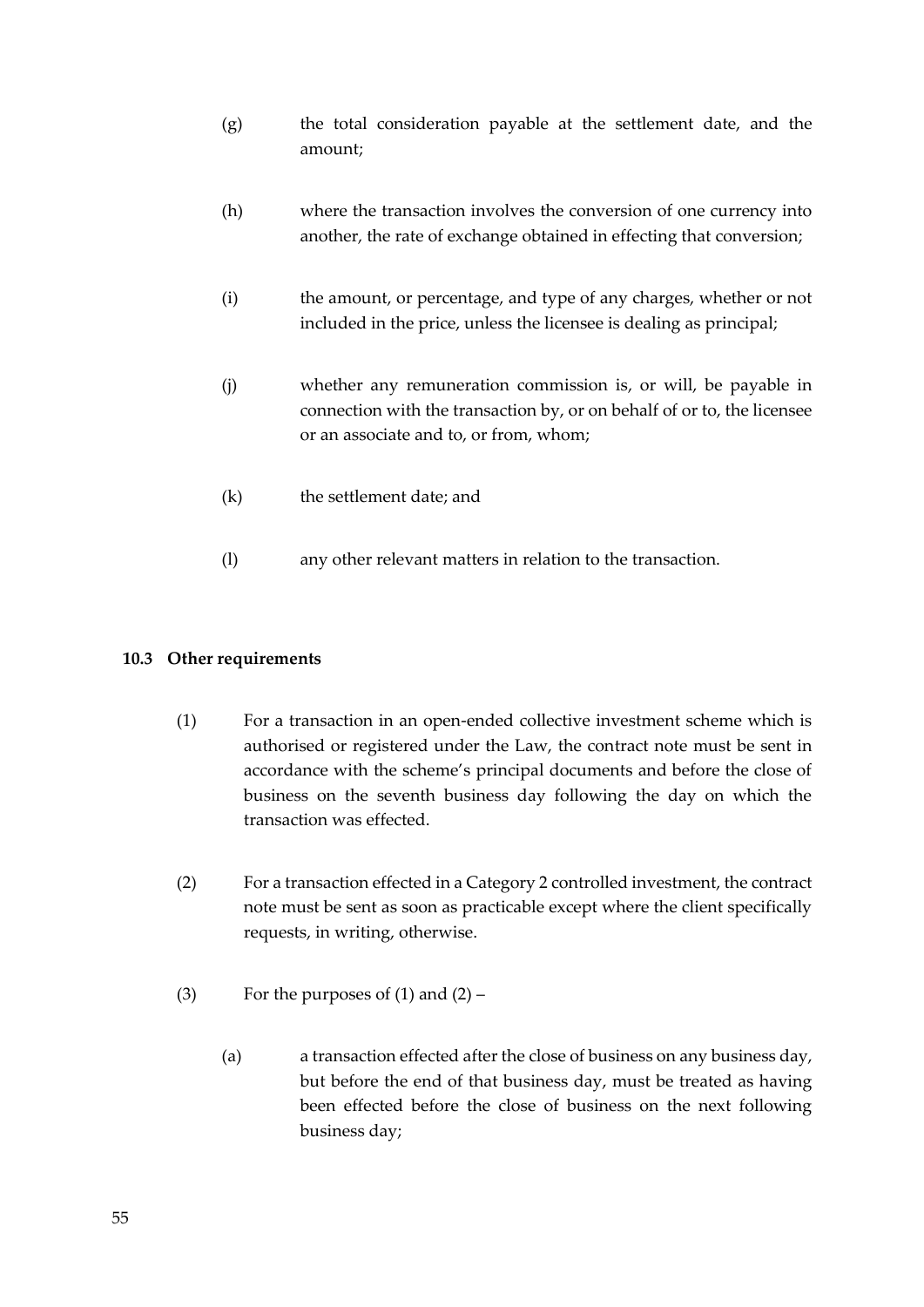- (b) where a series of transactions is treated as one, the end of the relevant period of 24 hours must be treated as the time at which the transaction was effected; and
- (c) where a transaction falls to be allocated in accordance with rule 5.3.4 to rule 5.3.6, the transaction must be treated as having been effected on the day on which the allocation is made.
- (4) In the event that a client, for whom a licensee has effected a sale, conversion, or purchase of a Category 2 controlled investment, requests the time of pricing in respect of a transaction, this must be promptly provided by the licensee.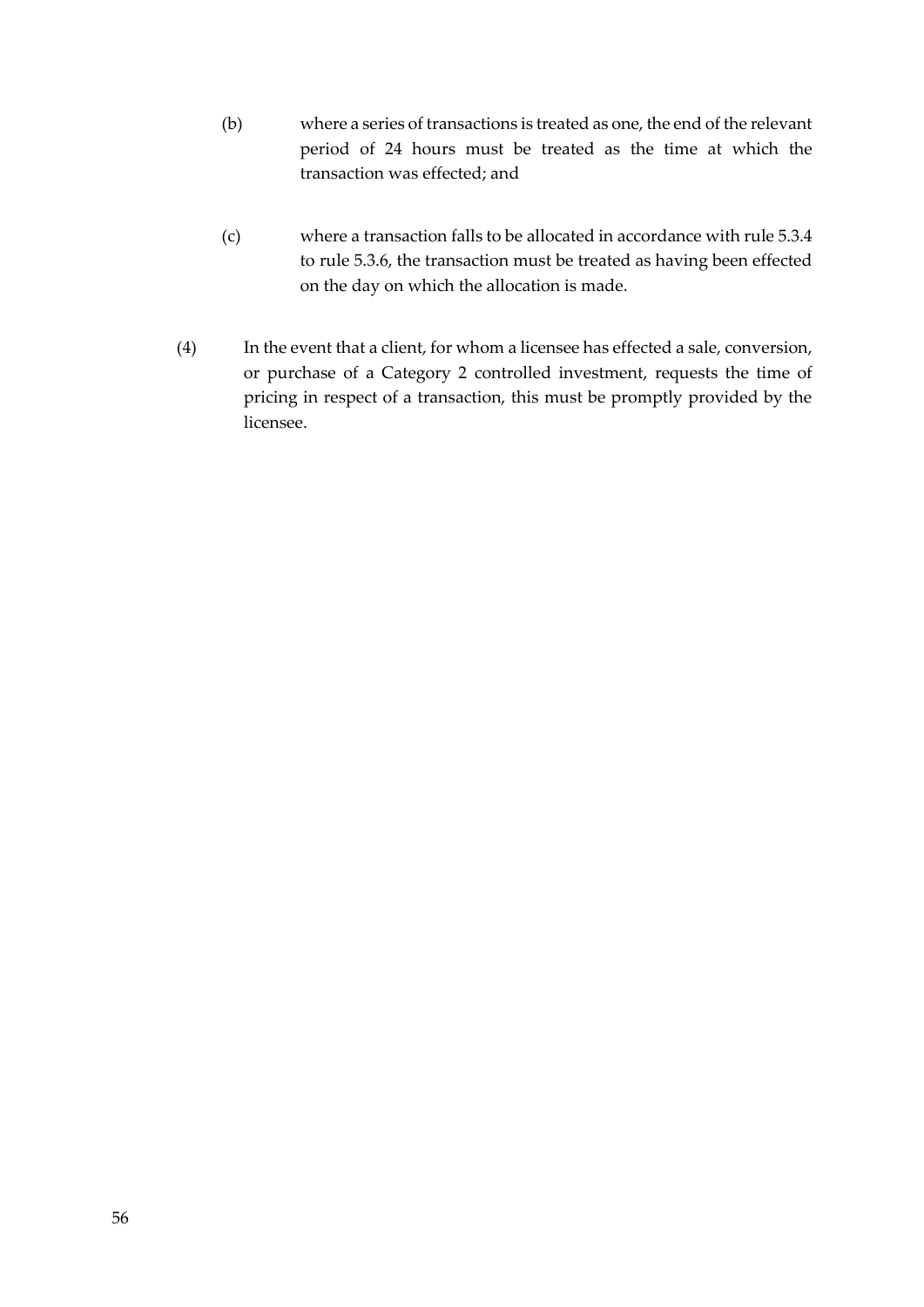## **PART 11 CONFLICTS OF INTEREST**

## **11.1 Conflicts of interest policy**

- (1) Licensees must establish, implement, and maintain an effective conflicts of interest policy, appropriate to the size and organisation of the licensee and the nature, scale, and complexity of its business.
- (2) Where the licensee is a member of a group, the policy must also take into account any circumstances of which the licensee is, or should be, aware of which may give rise to a conflict of interest relating to other members of the group.
- (3) The conflicts of interest policy must include the following
	- (a) identification, with reference to the specific controlled investment business carried out by or on behalf of the licensee, of the circumstances which do, or may, give rise to a conflict of interest entailing a material risk of damage to the interests of one or more clients; and
	- (b) specific procedures to be followed to manage such conflicts.
- (4) Licensees must ensure that any procedures implemented, under this rule, are designed to ensure that relevant persons engaged in controlled investment business involving a conflict of interest carry on that business at a level of independence appropriate to the size and organisation of the licensee and the nature, scale, and complexity of the business or the group to which it belongs.
- (5) Procedures to be followed and any measures adopted must include, where appropriate –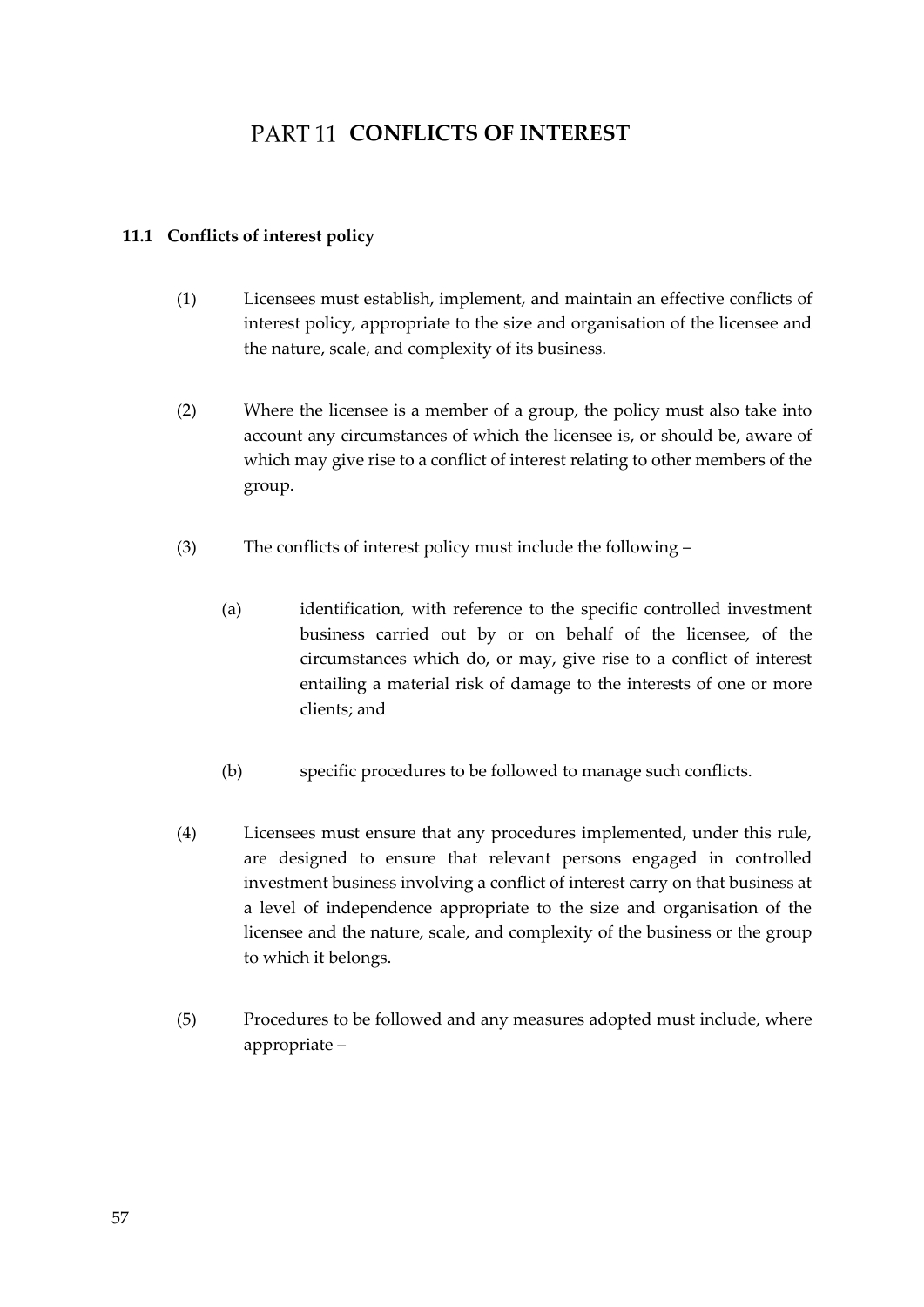- (a) effective procedures to prevent or control the exchange of information between relevant persons engaged in activities involving a risk of conflict of interest, where the exchange of that information may harm the interests of one or more clients;
- (b) the separate supervision of relevant persons whose principal functions involve carrying out activities on behalf of, or providing services to, clients whose interests may conflict; or who otherwise represent different interests that may conflict, including those of the licensee;
- (c) the removal of any direct link between the remuneration of relevant persons principally engaged in one activity and the remuneration of, or revenues generated by, different relevant persons principally engaged in another activity; where a conflict of interest may arise in relation to those activities;
- (d) procedures to prevent, or limit, any person from exercising inappropriate influence over the way in which a relevant person carries out controlled investment business; and
- (e) procedures to prevent, or control, the simultaneous or sequential involvement of a relevant person in controlled investment business where such involvement may impair the proper management of conflicts of interest.
- (6) If the adoption or the practice of one or more of these procedures does not ensure the requisite degree of independence, licensees must adopt alternative or additional measures and procedures as necessary.
- (7) Where procedures to manage conflicts of interest are not sufficient to ensure, with reasonable confidence, that risks of damage to client interests will be prevented, the licensee must clearly disclose the general nature and sources of conflicts of interest to the client before undertaking business on its behalf.
- (8) Licensees must make disclosure which includes sufficient detail, taking into account the nature of the client, to enable that client to make an informed decision with respect to the controlled investment business.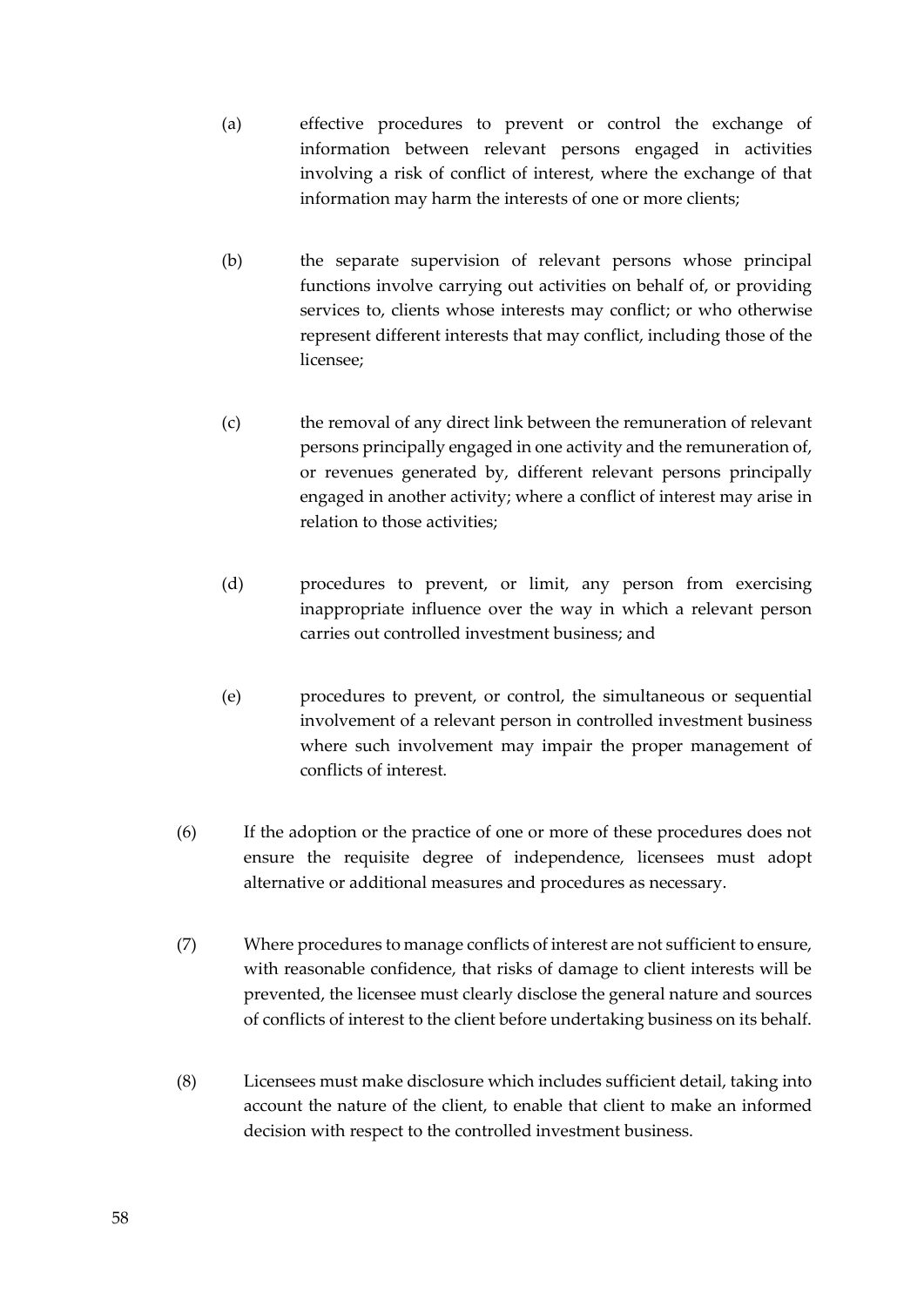## **11.2 Record of services or activities giving rise to detrimental conflict of interest**

(1) Licensees must keep, and regularly update, a record of the controlled investment business carried out, by or on behalf of the licensee, in which a conflict of interest entailing a material risk of damage to the interests of one or more client has arisen or may arise.

## **11.3 Gifts and inducements**

- (1) This does not apply where a licensee provides investment services to a client who is an eligible counterparty.
- (2) A licensee must take reasonable steps to ensure that neither its directors, employees, nor any of its agents –
	- (a) offers or gives; or
	- (b) solicits or accepts

any gifts, or other direct or indirect benefit, which is likely to conflict significantly with any duties of the recipient, or the recipient's employer, owed to a client in connection with controlled investment business.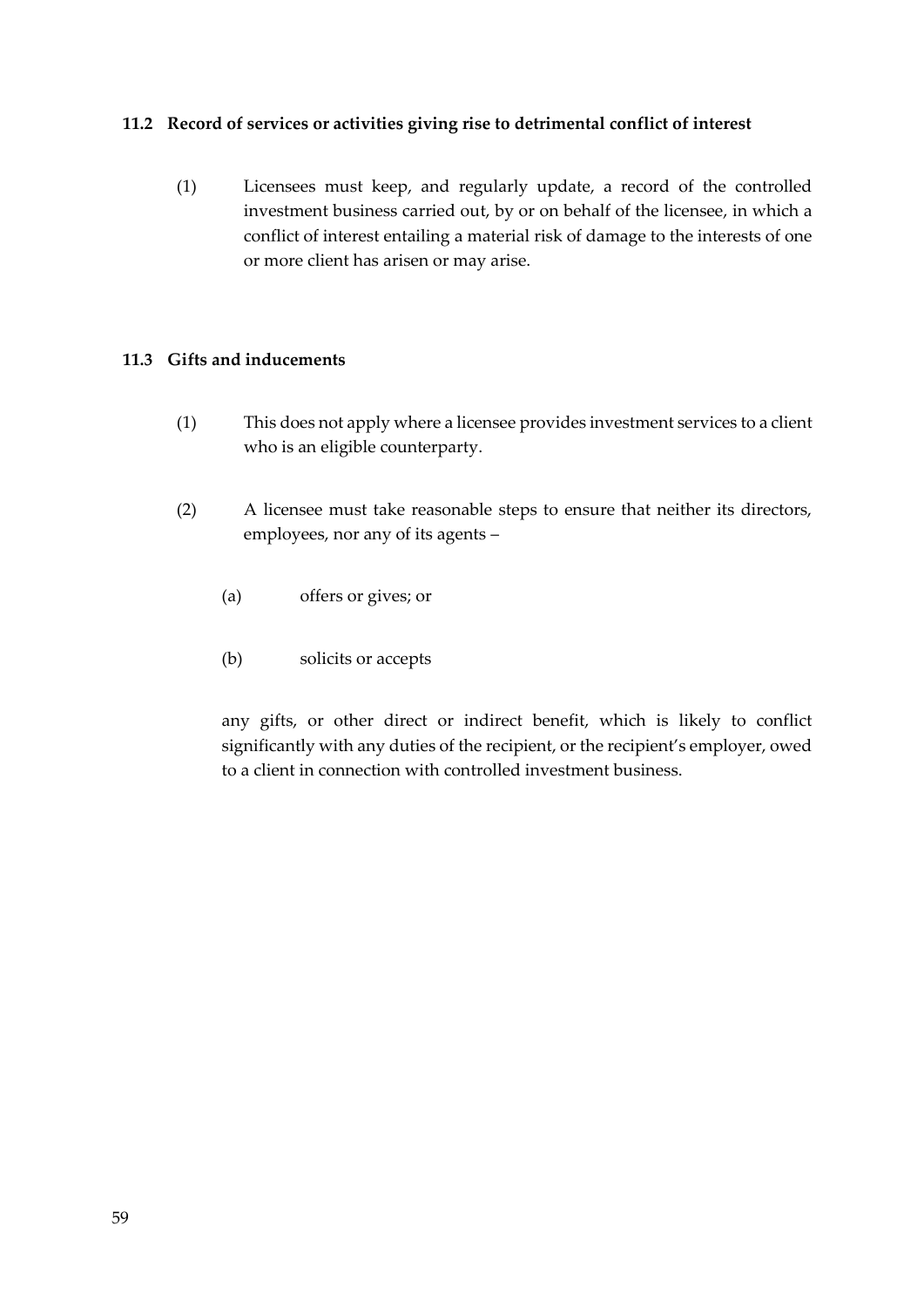## **PART 12 NOTIFICATIONS**

## **12.1 Name and address**

- (1) A licensee must give written notice to the Commission, within fourteen days, of –
	- (a) a change in the registered, or equivalent, name of the licensee;
	- (b) a change in any business name under which the licensee carries on controlled investment business in Guernsey;
	- (c) a change in the address of the head office or principal place of business of the licensee;
	- (d) a change in the address of the registered office of the licensee; or
	- (e) a change in the address for the service of notices or documents.

## **12.2 Key employees**

- (1) A licensee must notify the Commission, in writing and within fourteen days, of any changes to –
	- (a) key employees as set out in sections 40, 41 and 42 of the Law; or
	- (b) the financial adviser

providing reasons for this change, and must only act on those changes in accordance with the relevant sections of the Law and these Rules.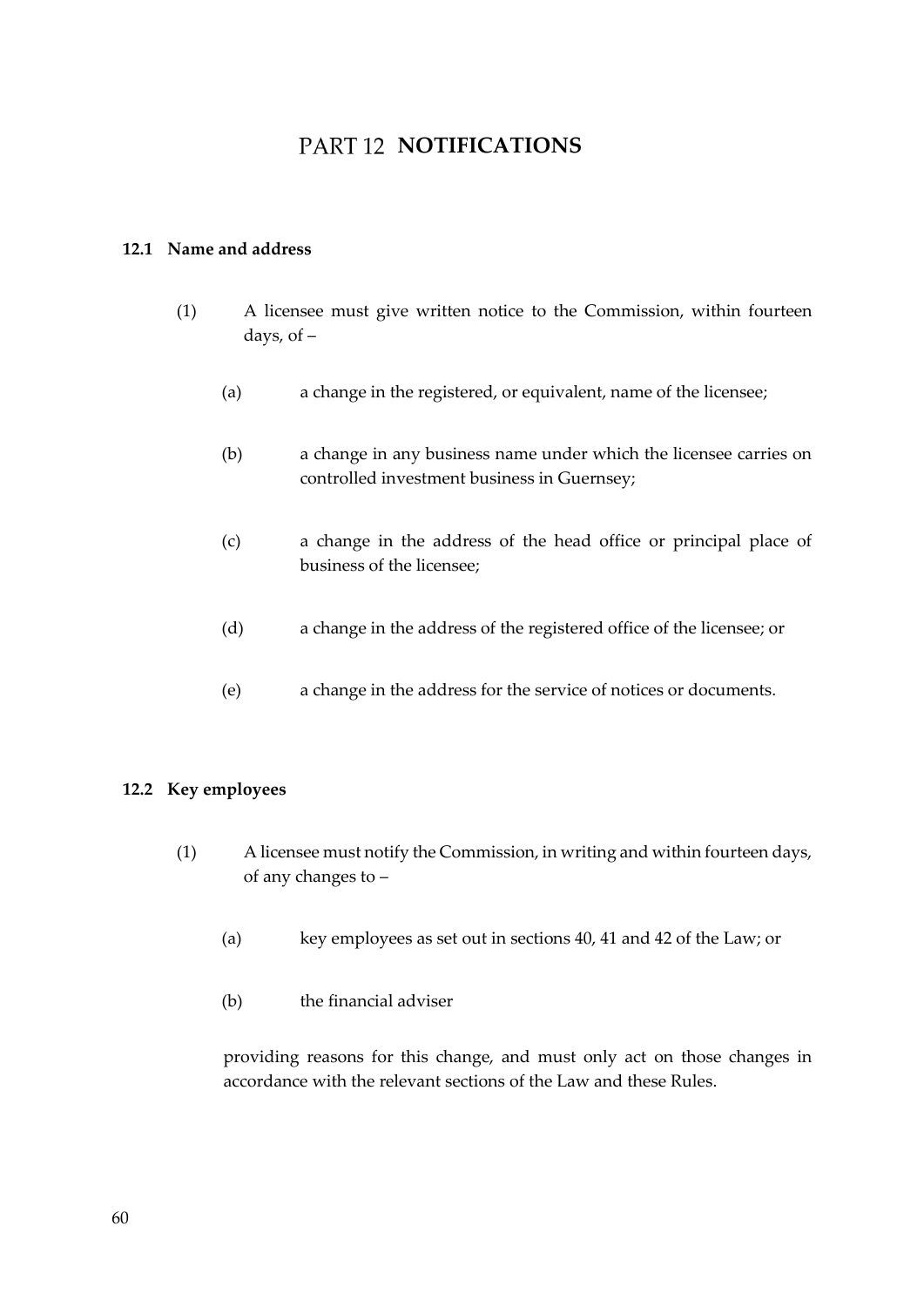## **12.3 Information regarding key employees**

- (1) A licensee must give written notice, to the Commission within fourteen days, of it becoming aware of any of the following matters in relation to key employees –
	- (a) a change of name;
	- (b) the refusal of any application for, or revocation or suspension of, a license, authorisation, or registration under any legislation relating to finance business;
	- (c) the imposition of disciplinary measures or sanctions by a regulatory authority, including a Self-Regulatory Organisation, or Professional Body, in relation to the individual's professional or business activities;
	- (d) the making of an order by a court disqualifying that individual from serving as a director of a company or from being concerned with the management of a company; or
	- (e) any breach of Schedule 3 by a financial adviser.
- (2) A notice made must include a statement of the circumstances and all known matters related to the reason for the notification.

## **12.4 Information regarding all employees**

- (1) A licensee must give written notice, to the Commission, within fourteen days of it becoming aware of the occurrence of any of the following in relation to any of its employees –
	- (a) a conviction of any offence involving fraud or other dishonesty;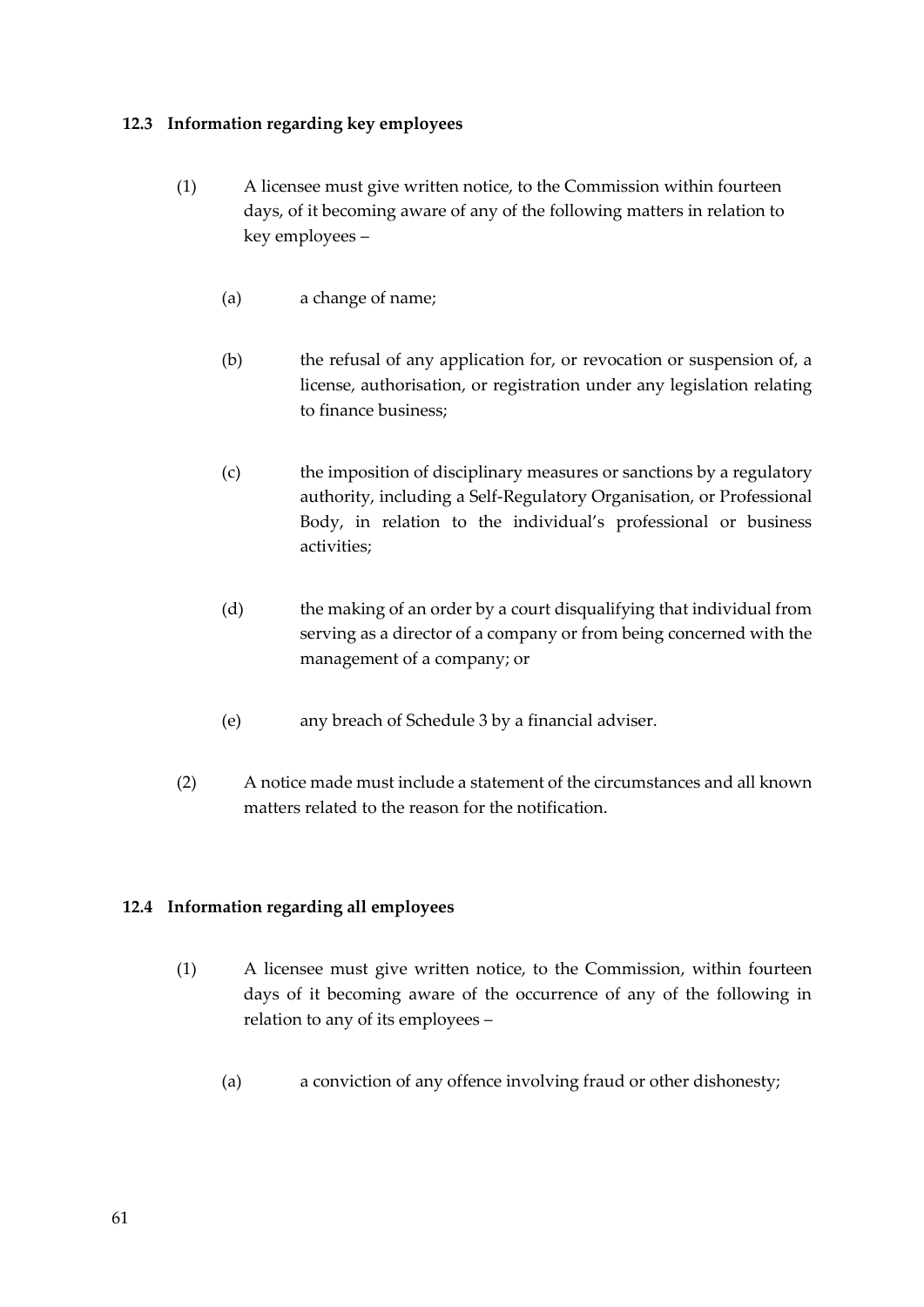- (b) a conviction of any offence under legislation relating to finance business; or
- (c) the institution of *saisie*, *désastre*, bankruptcy, sequestration, or similar proceedings.
- (2) A licensee must give written notice, to the Commission within fourteen days, of the summary dismissal of any employee in the Bailiwick and the reasons for this dismissal, which must include employees under probation.
- (3) A record must be maintained of the names of any employees disciplined by a licensee for any breach of the Law or rules, or for any other conduct which may reasonably be expected to affect the conduct of the licensee's controlled investment business, including particulars of –
	- (a) the offence for which the employee was disciplined; and
	- (b) steps taken to discipline the employee,

and details must be submitted, to the Commission, within seven days of the employee being disciplined.

## **12.5 General Proceedings**

- (1) A licensee must give written notice, to the Commission within fourteen days, of the occurrence of any of the following –
	- (a) the presentation of an application for the winding-up of, other than for the voluntary winding-up for the purposes of reconstruction of amalgamation, or an administration order on, the licensee or a company which is a subsidiary or holding company of the licensee;
	- (b) the appointment of a receiver, administrator, administrative receiver, or trustee of the licensee;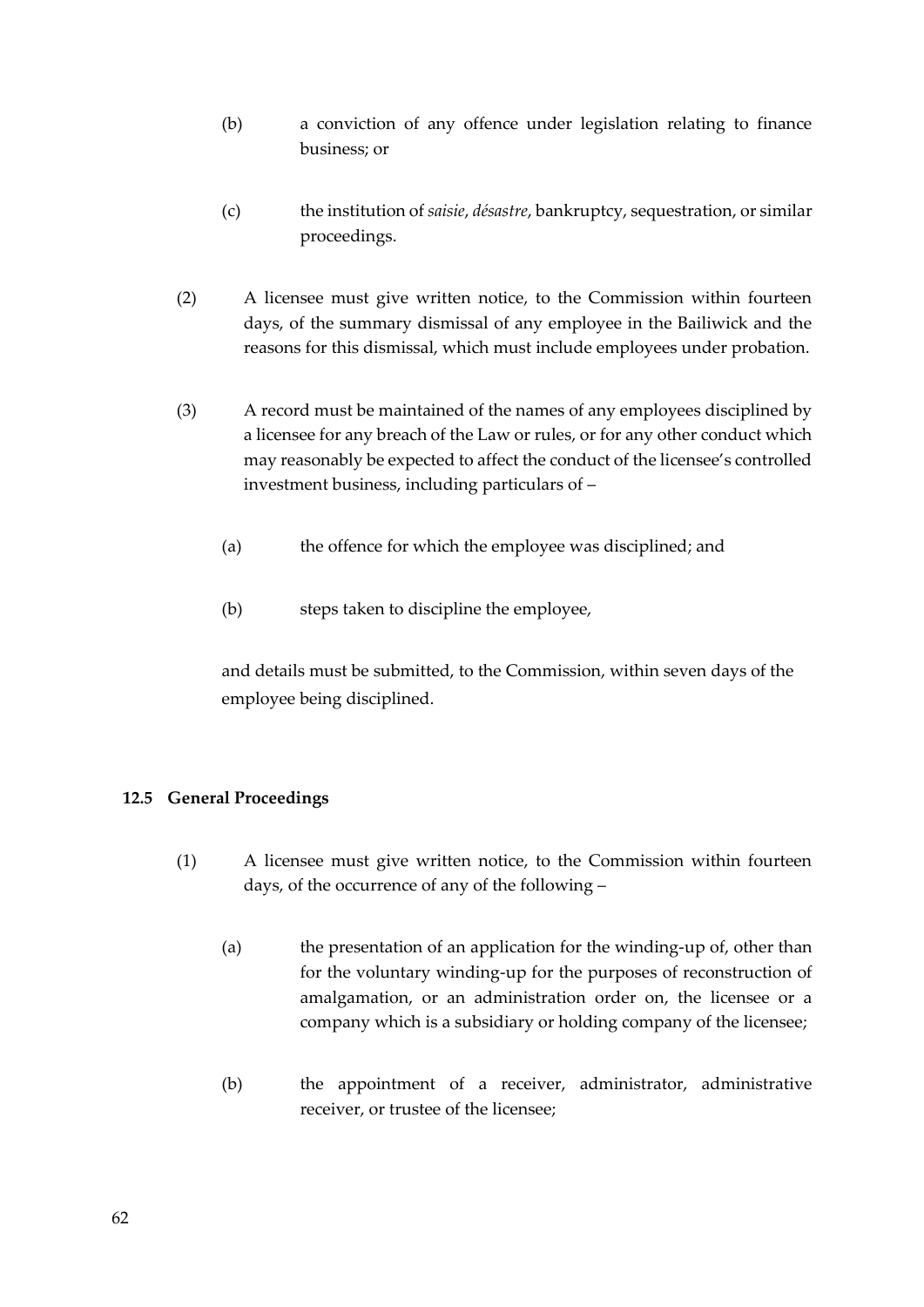- (c) the making of a composition or voluntary arrangement with creditors of the licensee;
- (d) the granting, withdrawal, or refusal of an application for, or revocation or surrender of, any licence, authorisation, or registration to carry on finance business under any legislation, whether in the Bailiwick or elsewhere;
- (e) the appointment of inspectors by a statutory or other regulatory authority, including a Self-Regulatory Organisation or Recognised Professional Body, to investigate the affairs of the licensee;
- (f) the imposition of disciplinary measures or sanctions on the licensee, or its directors, in relation to its finance business by any regulatory authority, including a Self-Regulatory Organisation or Recognised Professional Body;
- (g) the bringing, against any licensee or its directors, of any material legal action or proceedings, or any arbitration to which the licensee is a party, relating to finance business; and
- (h) the conviction of the licensee of any offence under legislation relating to finance business, companies, or bankruptcy or of any offence involving fraud or dishonesty.

## **12.6 Holding company**

- (1) A licensee must give written notice, to the Commission within fourteen days, if it either becomes, or ceases to be, a subsidiary of another company or entity. The notice must specify the following –
	- (a) the holding company's, or entity's, name;
	- (b) its principal business;
	- (c) the names of its directors; and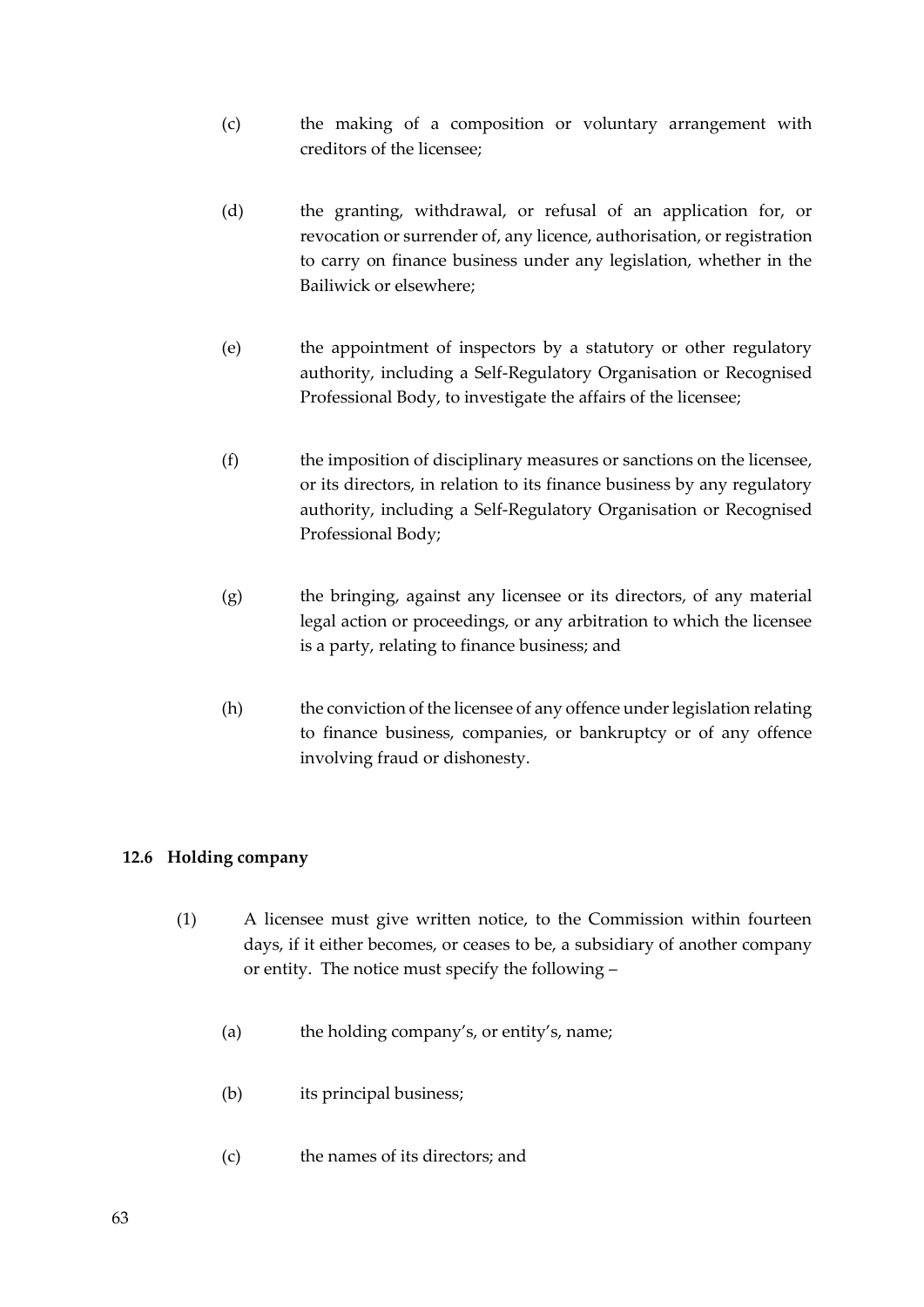(d) the address of its registered office.

## **12.7 Subsidiaries**

- (1) A licensee must give written notice, to the Commission within fourteen days, of the formation, acquisition, disposal, or dissolution of a subsidiary.
- (2) The notice must specify the following
	- (a) the subsidiary's name; and
	- (b) its principal business, if any.

## **12.8 Proposed change in restricted activity**

(1) A licensee must give written notice, to the Commission within fourteen days, of any significant change in the business plan irrespective of whether it requires any change to its licence.

## **12.9 Other occasions requiring written notice**

- (1) A licensee must give written notice and details, to the Commission within fourteen days, where it has reason to believe that –
	- (a) it will be unable to comply with, or be unable to demonstrate compliance with, the requirements of these Rules;
	- (b) a director or employee has been engaged in activities involving fraud or other dishonesty in relation to the licensee's controlled investment business in the Bailiwick;
	- (c) the licensee's auditor may qualify the accounts; or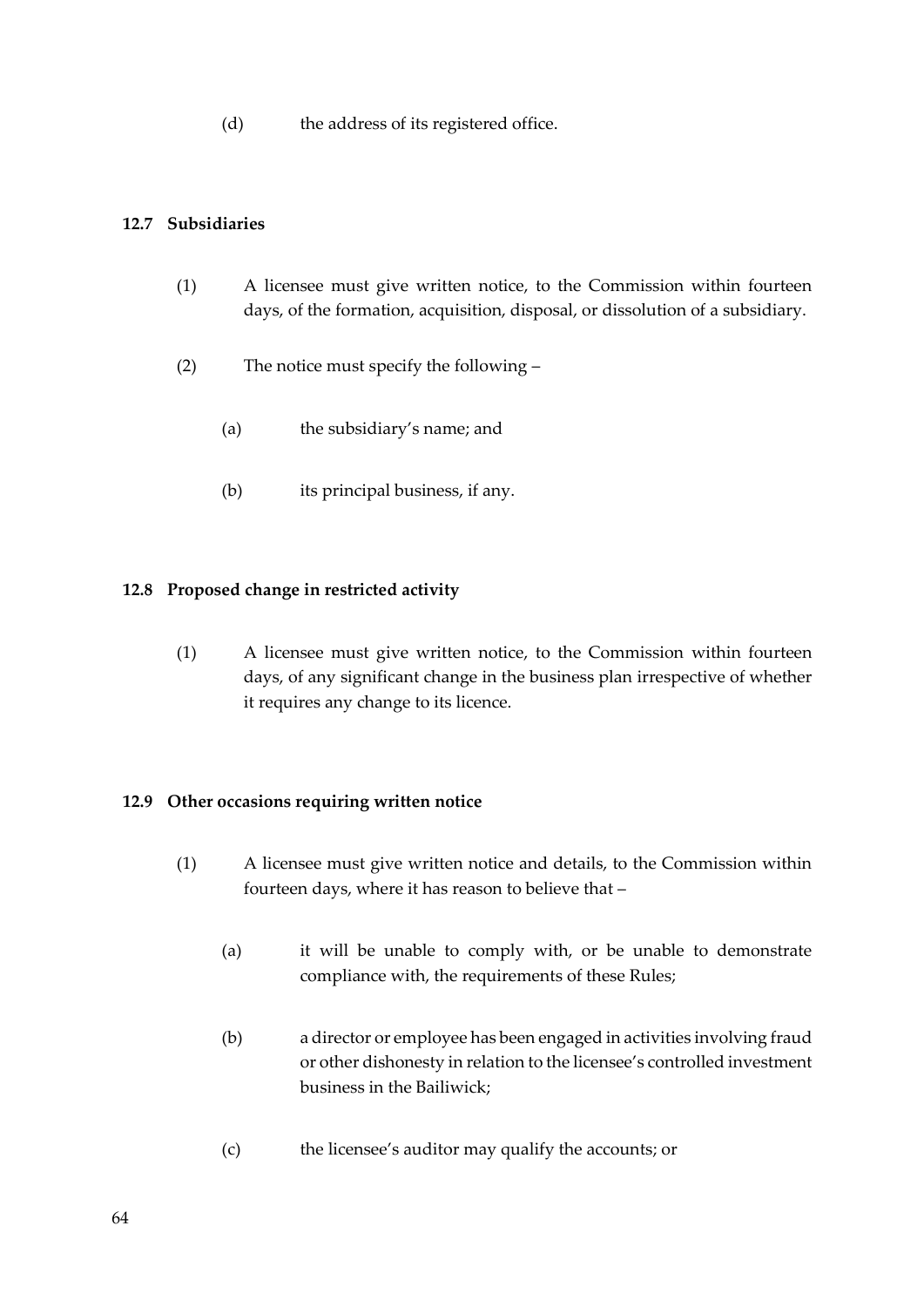(d) the liabilities of a subsidiary or holding company of the licensee exceed its assets.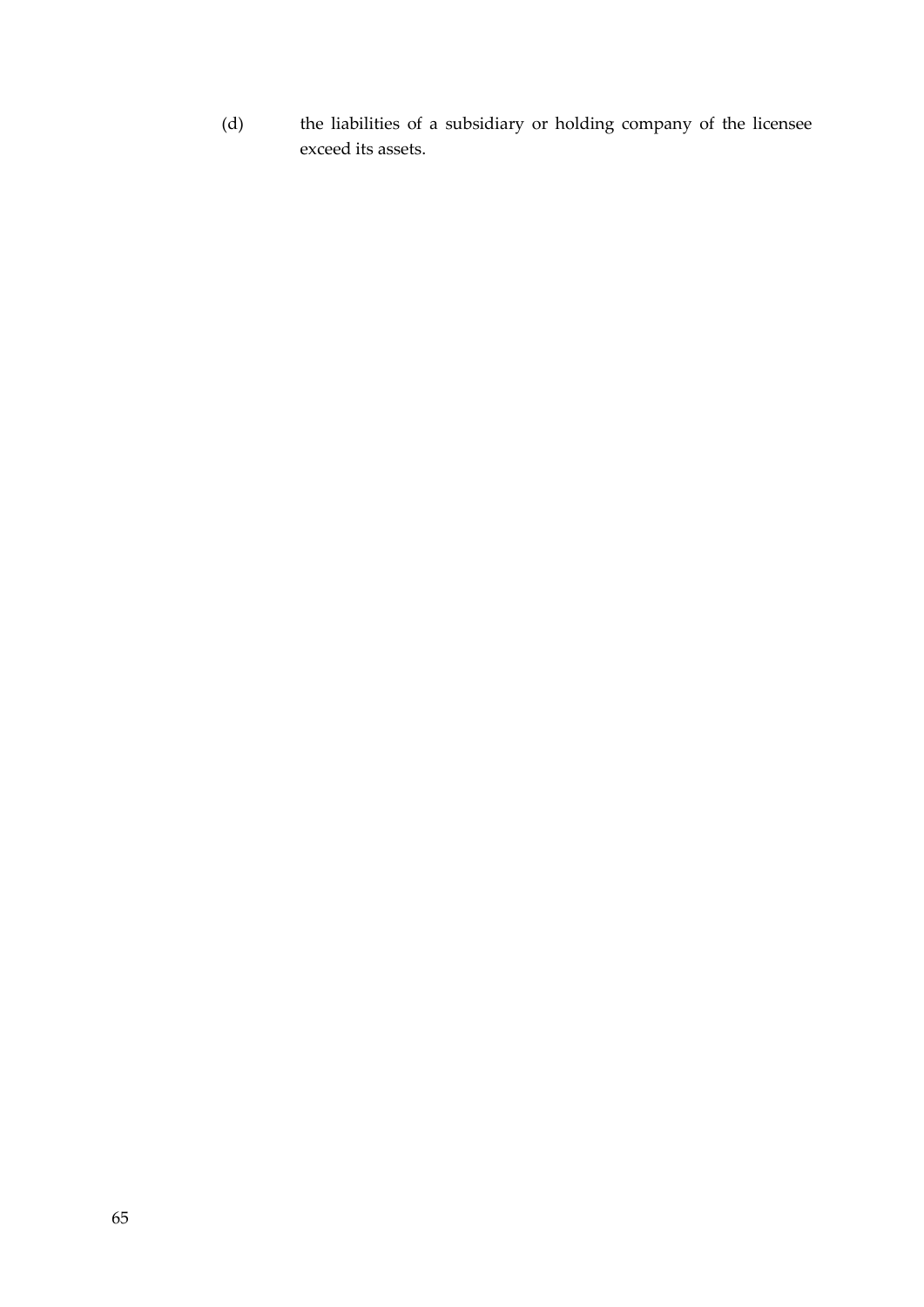## **PART 13 GENERAL PROVISION**

## **13.1 Interpretation**

- (1) In these Rules terms have their ordinary meaning unless specifically defined in the Law or in these Rules.
- (2) In these Rules the following definitions should be followed -

"**accounting reference date**" means the date to which the licensee's accounts are prepared;

**"agent"** means, in relation to a licensee, any person, including an employee, who acts under the instruction of a licensee;

**"approved bank"** means a person who is licensed under The Banking Supervision (Bailiwick of Guernsey) Law, 2020, or is registered under The Banking Business (Jersey) Law, 1991, or authorised under the Isle of Man Financial Services Act 2008, or is authorised to carry on a banking or deposit-taking business under the law of the UK, of any EU member State, or under the law of any country or territory which may be listed in notices issued by the Commission;

**"associated party"** in relation to a licensee means –

- (a) an undertaking in the same group as the licensee;
- (b) any body corporate at least one-fifth of the issued equity share capital of which is beneficially owned by that licensee or an associated party;
- (c) any other person whose business or domestic relationship with the licensee or its associated party, or with the partners, directors, managers, or employees of the licensee, or its associated party, places the person in a position to exercise significant influence over the licensee which might reasonably be expected to give rise to a conflict of interest in dealings with third parties;

**"attitude to investment risk"** means the level of risk which a client is willing to take, and able to accept, in order to achieve their financial goals; taking into consideration the client's capacity for loss;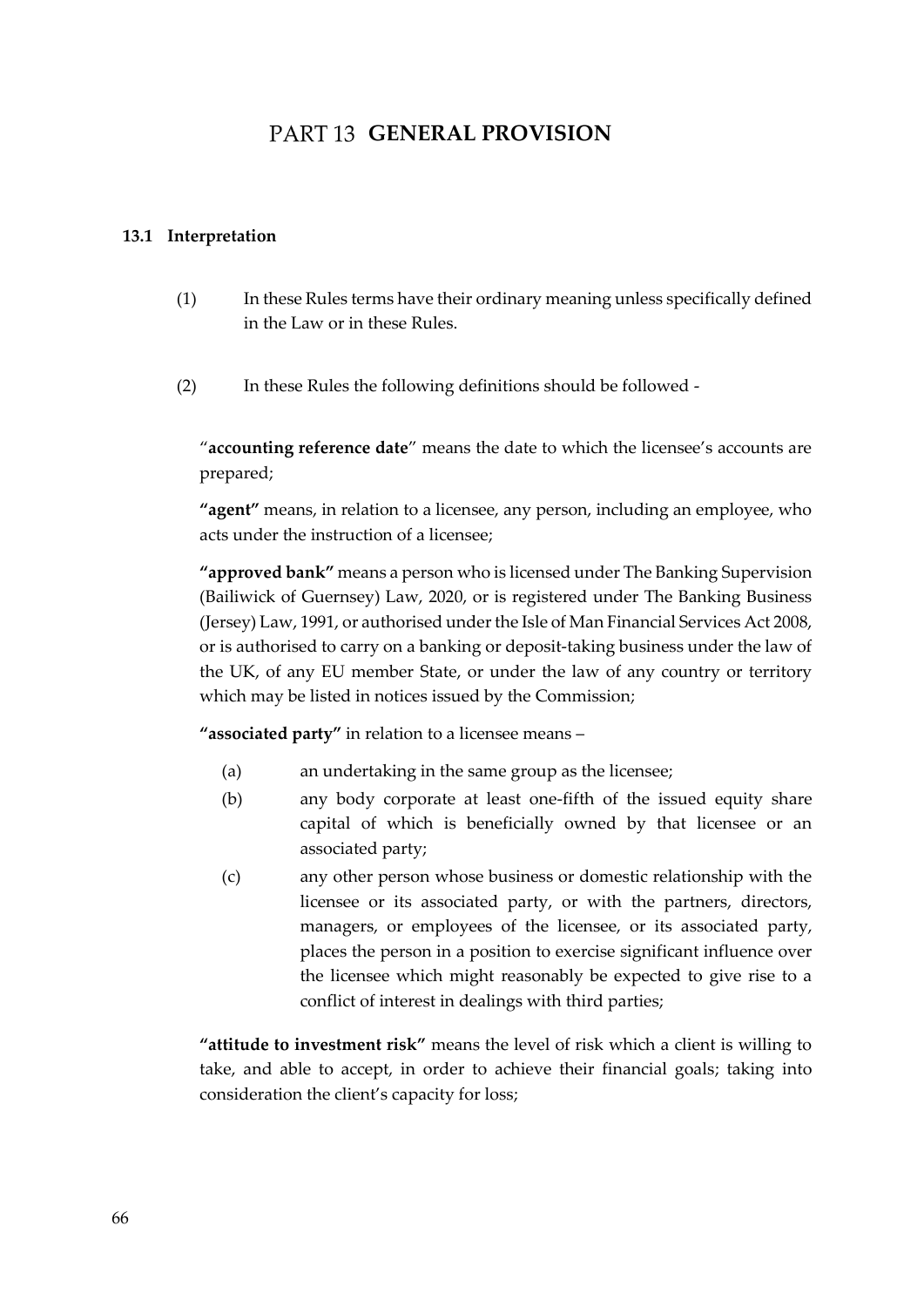**"board"** has the meaning given to it in the Companies (Guernsey) Law, 2008 or, in the case of an unincorporated entity, the committee or managing board of a partnership or other similar governing body;

**"block of business"** means business that increases the receiving licensee's, or reduces the transferring licensee's, fee income by 15% or more; such figure being calculated using the last audited accounts of that licensee;

**"capacity for loss"** means the financial loss a client could tolerate without a detrimental effect to their standard of living at the date of investment or inception of the policy;

**"client account"** means an account with an approved bank which –

- (d) is in the name of the manager; and
- (e) includes in its title the description "client account" or such description in an official language of the country in which the bank account is held;

**"client money bank account"** means an account at an approved bank in the name of a licensee which includes, in its title, an appropriate description to distinguish the money in the account from a licensee's own money;

**"complaint"** means any oral or written expression of dissatisfaction, whether justified or not, for or on behalf of a person about the provision of, or failure to provide, a financial service which alleges that the complainant has suffered (or may suffer) financial loss, material distress, or material inconvenience;

**"derivative"** includes a contract for differences, a future, or an option;

**"discretionary manager"** means a licensee which, via an agreement with the client, manages and controls the client's portfolio without prior reference to the client, subject to suitability having been established as per these Rules;

**"eligible custodian"** means –

- (a) an approved bank;
- (b) a person who is licensed, under the Law, to carry on the restricted activity of custody; or
- (c) any person which the licensee is satisfied, both at the outset and thereafter, having made reasonable enquiries, is a fit and proper person to be such a custodian;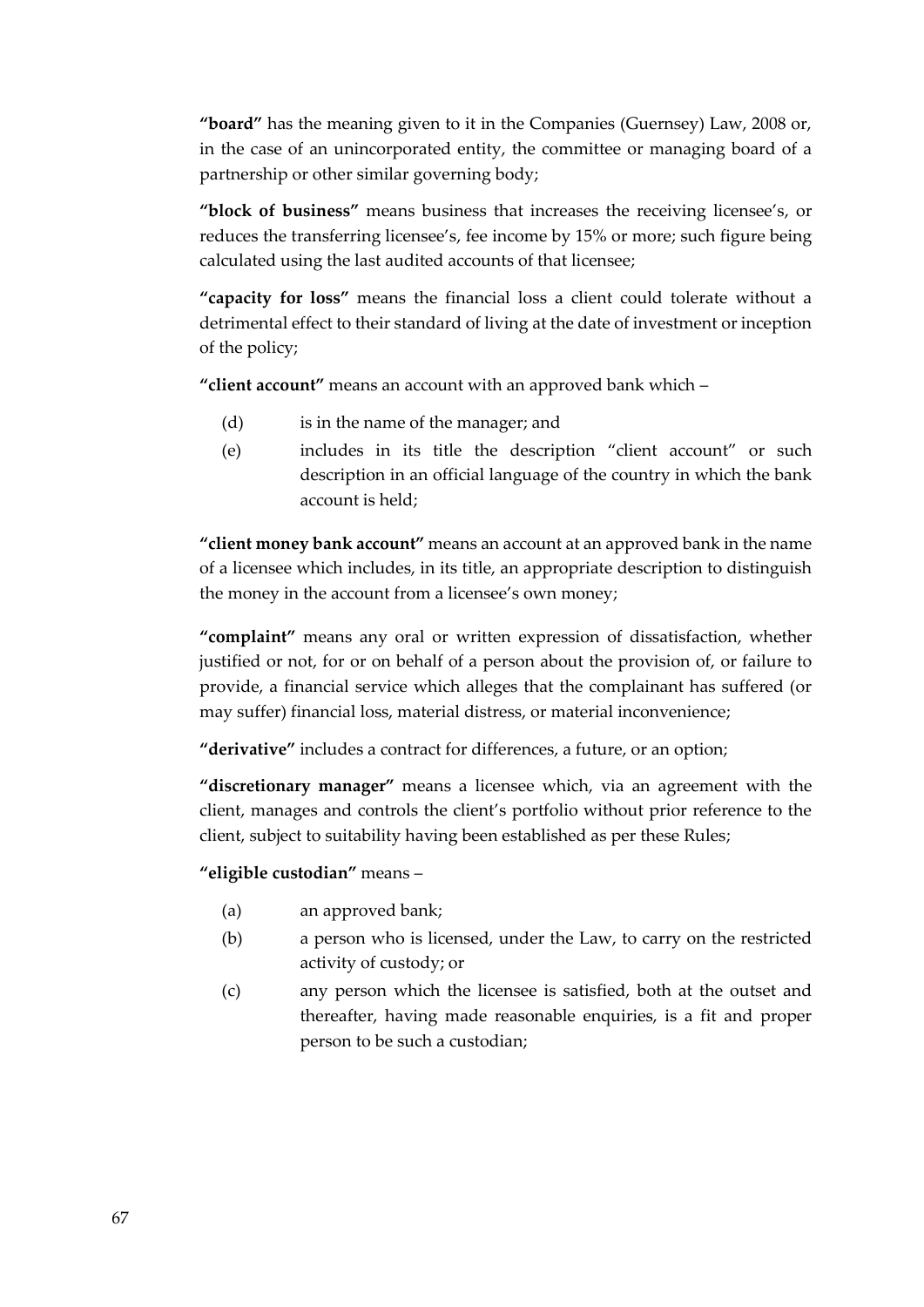## **"eligible nominee"** means –

- (a) a person, chosen by the client, who is not an associate of the licensee; or
- (b) a corporate nominee, i.e. a nominee which is a company, whose business is limited to the holding, and activities related to the holding, of investments, including an own nominee;

**"financial adviser"** means a person authorised by a licensee to give advice to retail clients on controlled investment business;

**"generally accepted accounting principles"** includes those accepted in –

- (a) the UK;
- (b) the United States; or
- (c) any other country approved in writing by the Commission;

**"investment services"** means activities undertaken in the course of carrying on controlled investment business;

**"large undertaking"** means any commitment meeting two of the following size requirements, on a company basis -

- (a) balance sheet total of £13,000,000;
- (b) net turnover of £26,000,000;
- (c) own funds of  $£1,300,000;$

**"manager"** means -

- (a) in relation to a person, means an employee who, under the immediate authority of their employer, is responsible either alone, or jointly with one or more other persons, for the conduct of the licensee's controlled investment business; and
- (b) in relation to a collective investment scheme, means an entity responsible for the restricted activity of management, in connection with the collective investment scheme, and defined in Schedule 2 of the Law;

**"material records"** means such records that would be necessary for the purposes of establishing a complete and accurate record of all aspects of a licensee's conduct of controlled investment business. These include, without limitation, records of instructions, transactions, valuations, contract notes, and advice;

**"own nominee"** means, in relation to a licensee, a corporate nominee whose business is limited to the holding, and activities related to the holding, of investments which is either controlled by, or whose directors are accustomed to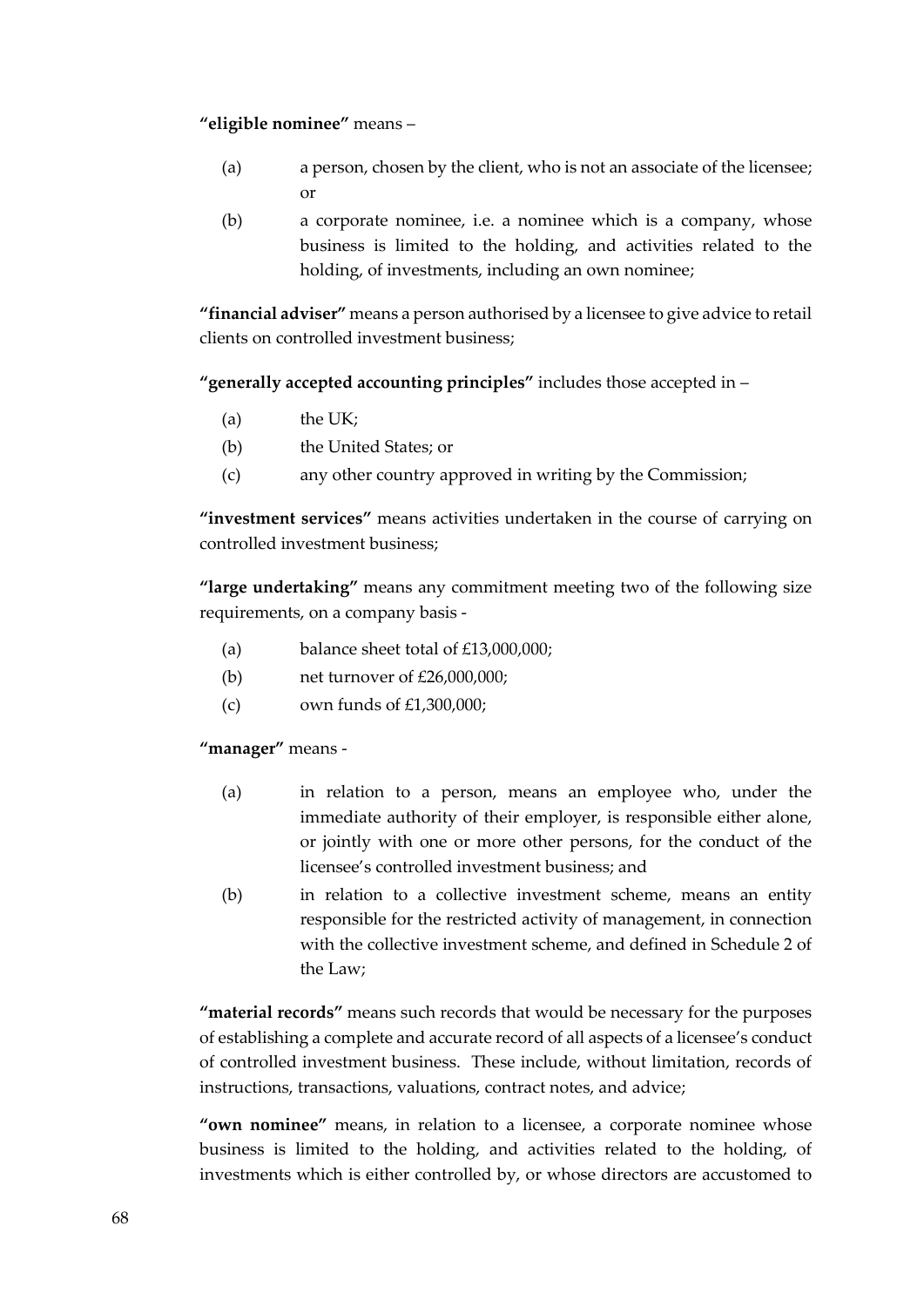act in accordance with the directions or instructions of, the licensee in relation to its business generally;

**"pension scheme"** means a scheme approved under section 155 of the Income Tax (Guernsey) Law, 1975;

**"permanent data"** means such records, documents, and data as are considered material for the establishment and ongoing proper conduct of controlled investment business by a licensee. These include, without limitation, mandates and other agreements, client take-on documentation, client profiles, records relating to due diligence and other checks made and the findings of such checks. In the case of Category 1 controlled investment business these also include, without limitation, prospectuses, constitutive documents, and agreements relevant to the licensee;

## **"professional investor"** is –

- (a) a Government, local authority, public authority, or supra-national body, either in the Bailiwick or elsewhere; or
- (b) a person, partnership, or other unincorporated association or body corporate, whether incorporated, listed, or regulated in an OECD country or otherwise, whose ordinary business or professional activity includes, or it is reasonable to expect includes acquiring, underwriting, managing, holding, or disposing of investments whether as principal or agent; or the giving of advice on investments;

**"Recognised Professional Body"** means a body which regulates the practice of a profession; reference to the practice of a profession does not include references to carrying on a business consisting wholly or mainly of controlled investment business;

**"senior executives"** means the chief executive, and persons holding a supervised role, exercising day-to-day managerial functions of the licensee;

**"shortfall provisions"** means that where a policyholder exercises their right to cancel a contract they may not get a full refund of the money they have paid if the value of the investment falls before the cancellation notice is received by the provider;

**"stock lending activity"** means any transaction undertaken by the licensee which results in the temporary disposal of the client's securities under a stock lending agreement, in return for pre-arranged collateral or cash;

**"significant complaint"** means a complaint alleging a breach of the Law, *mala fides*, malpractice, or impropriety, or repetition or recurrence of a matter previously complained of, whether significant or otherwise; and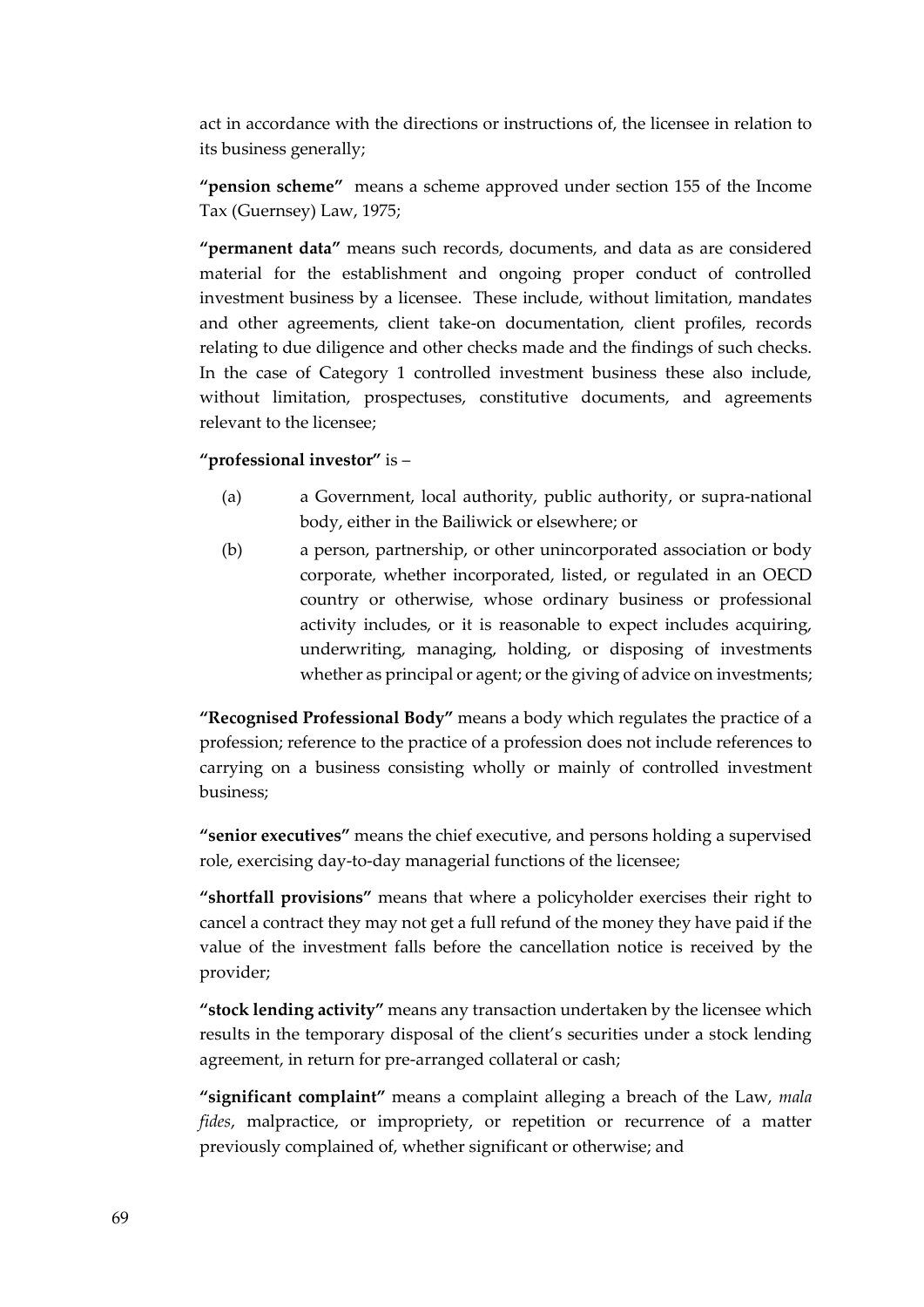**"statement of professional standing"** means a certificate issued by a body listed in the guidance note on training and competency schemes issued by the Commission.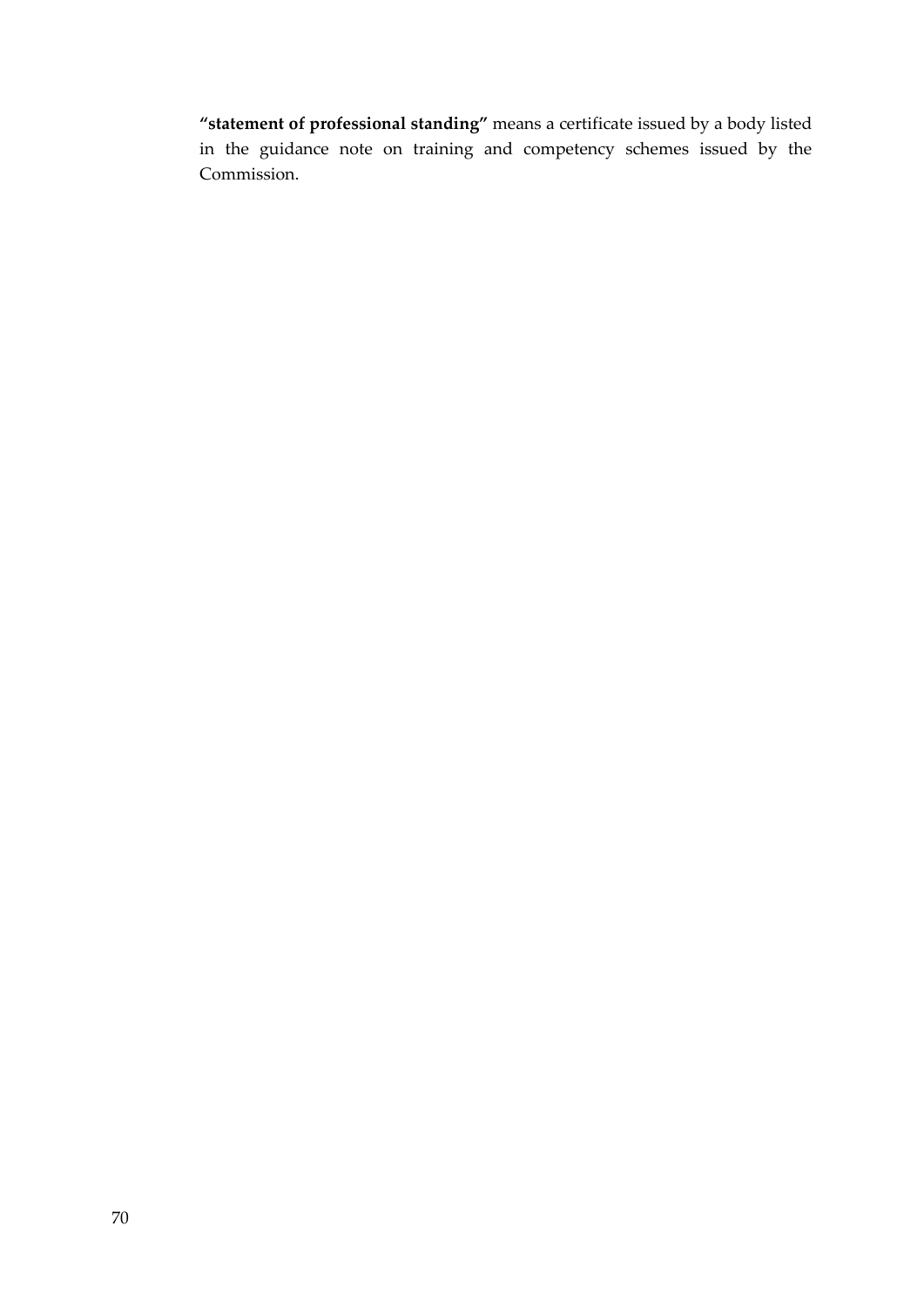# PART 14 SAVINGS, REVOCATIONS, CITATION AND **COMMENCEMENT**

## **14.1 Savings**

(1) Any exclusion or modification granted by the Commission, under The Licensees (Conduct of Business) Rules, 2009, or The Licensees (Conduct of Business) Rules, 2016, will continue to apply where the Law and these Rules provide scope for such exclusions or modifications.

## **14.2 Revocations**

- 14.2.1 The Collective Investment Schemes (Designated Persons) Rules, 1988
	- (1) The Collective Investment Schemes (Designated Persons) Rules, 1988 are revoked.
- 14.2.2 The Licensees (Financial Resources, Notification, Conduct of Business and Compliance) Rules, 1998
	- (1) The Licensees (Financial Resources, Notification, Conduct of Business and Compliance) Rules, 1998 are revoked.
- 14.2.3 The Licensees (Conduct of Business) Rules, 2009
	- (1) The Licensees (Conduct of Business) Rules, 2009 are revoked.
- 14.2.4 The Licensees (Conduct of Business) Rules, 2016
	- (1) The Licensees (Conduct of Business) Rules, 2016 are revoked.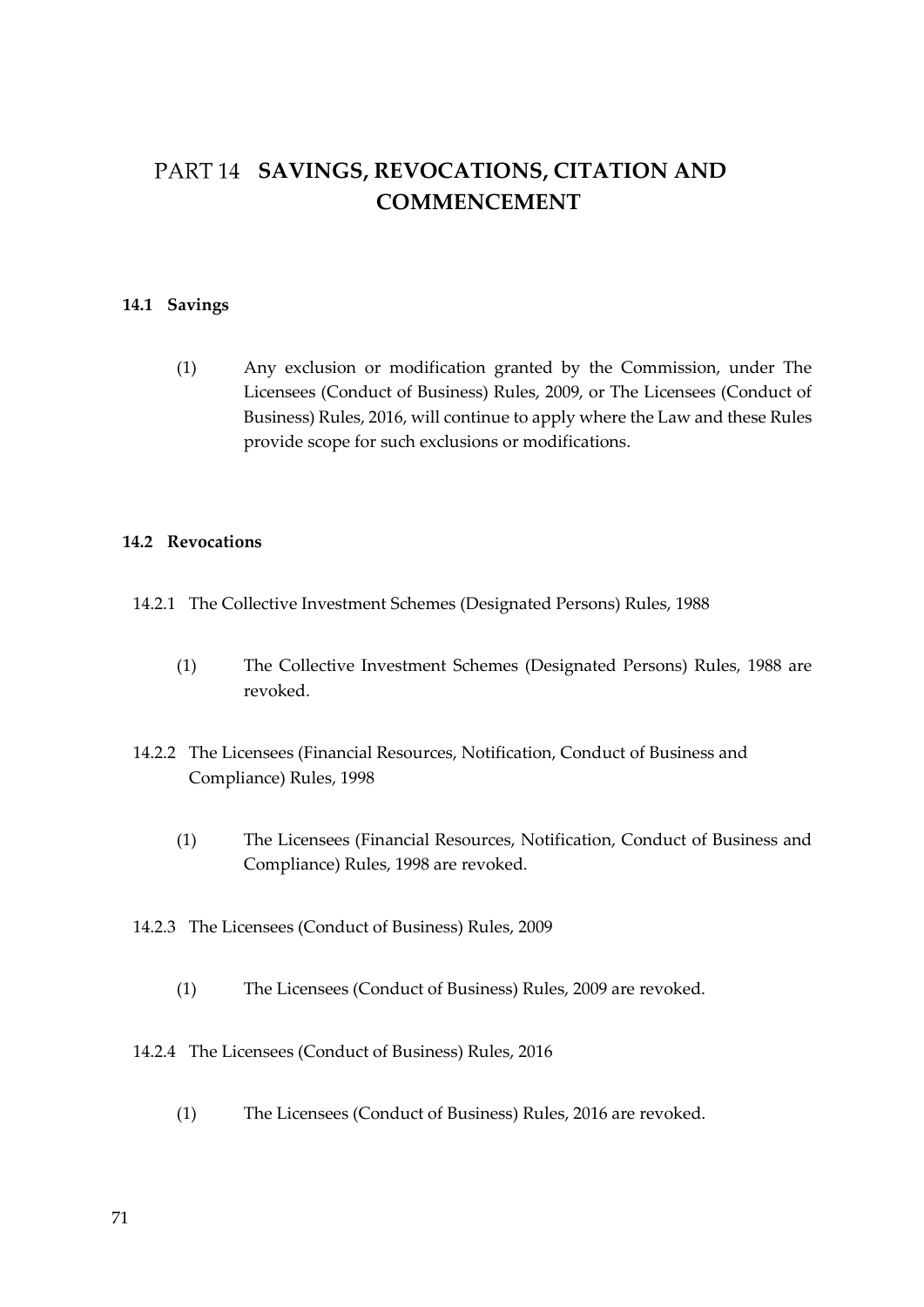## **14.3 Citation and commencement**

- (1) These Rules may be cited as the Conduct of Business Rules 2021.
- (2) These Rules come into force on 1 st November 2021.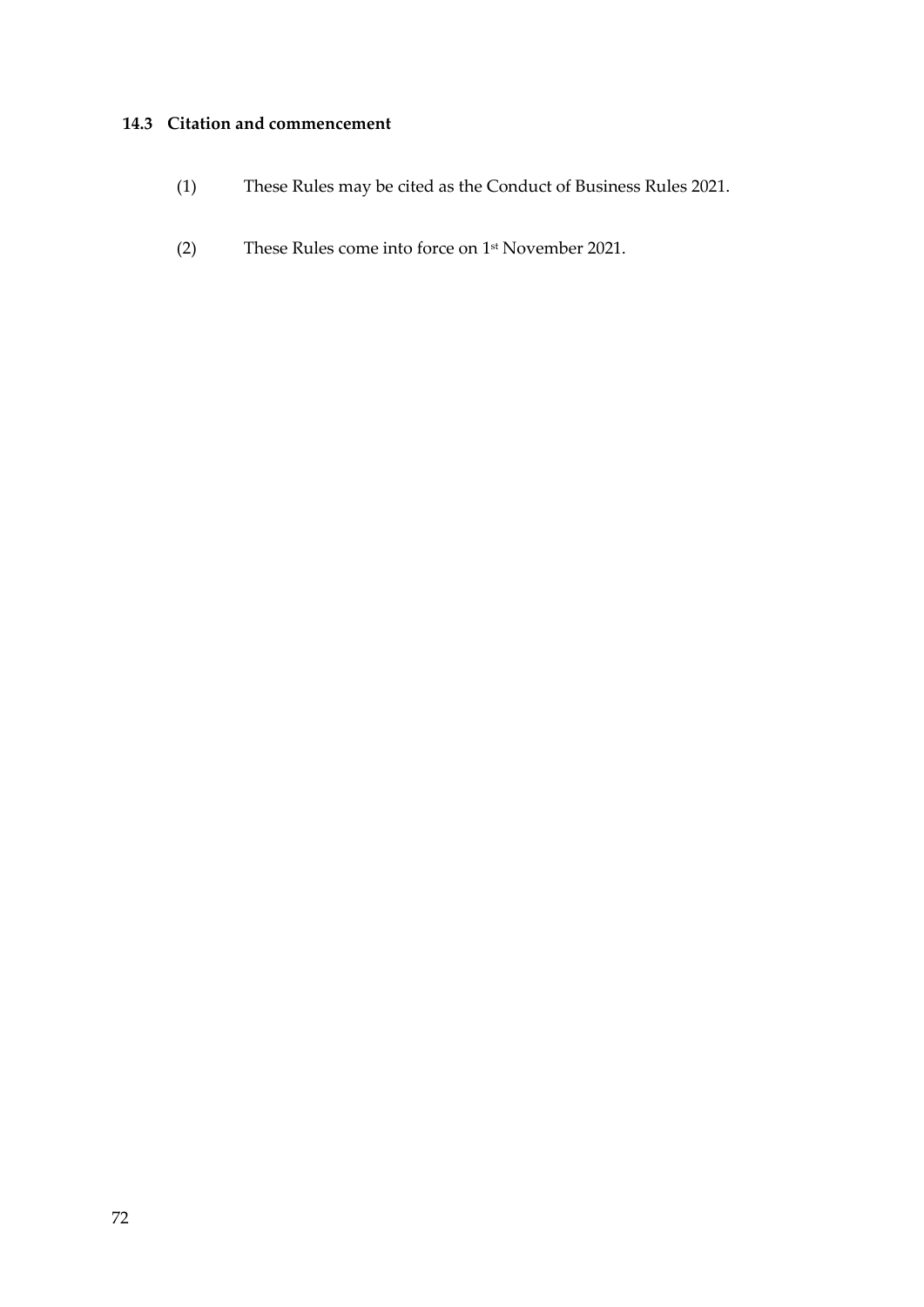## **SCHEDULE 1**

## **The Principles**

#### 1. **Integrity**

A licensee should observe high standards of integrity and fair dealing in the conduct of its business.

### 2. **Skill, Care and Diligence**

A licensee should act with due skill, care, and diligence towards its customers and counterparties.

### 3. **Conflicts of Interest**

A licensee should either avoid any conflict of interest arising or, where a conflict arises, should ensure fair treatment to all its customers by disclosure, internal rules of confidentiality, declining to act, or otherwise. A licensee should not unfairly place its interests above those of its customers and, where a properly informed customer would reasonably expect that the firm would place their interests above its own, the firm should live up to that expectation.

### 4. **Information about Customers**

A licensee should seek from customers it advises, or for whom it exercises discretion, any information about their circumstances and investment objectives which might reasonably be expected to be relevant in enabling it to fulfil its responsibilities to them.

#### 5. **Information for Customers**

A licensee should take reasonable steps to give a customer it advises, in a comprehensible and timely way, any information needed to enable them to make a balanced and informed decision. A licensee should similarly be ready to provide a customer with a full and fair account of the fulfilment of its responsibilities to them.

#### 6. **Customer assets**

Where a licensee has control of, or is otherwise responsible for, assets belonging to a customer which it is required to safeguard, it should arrange proper protection for them, by way of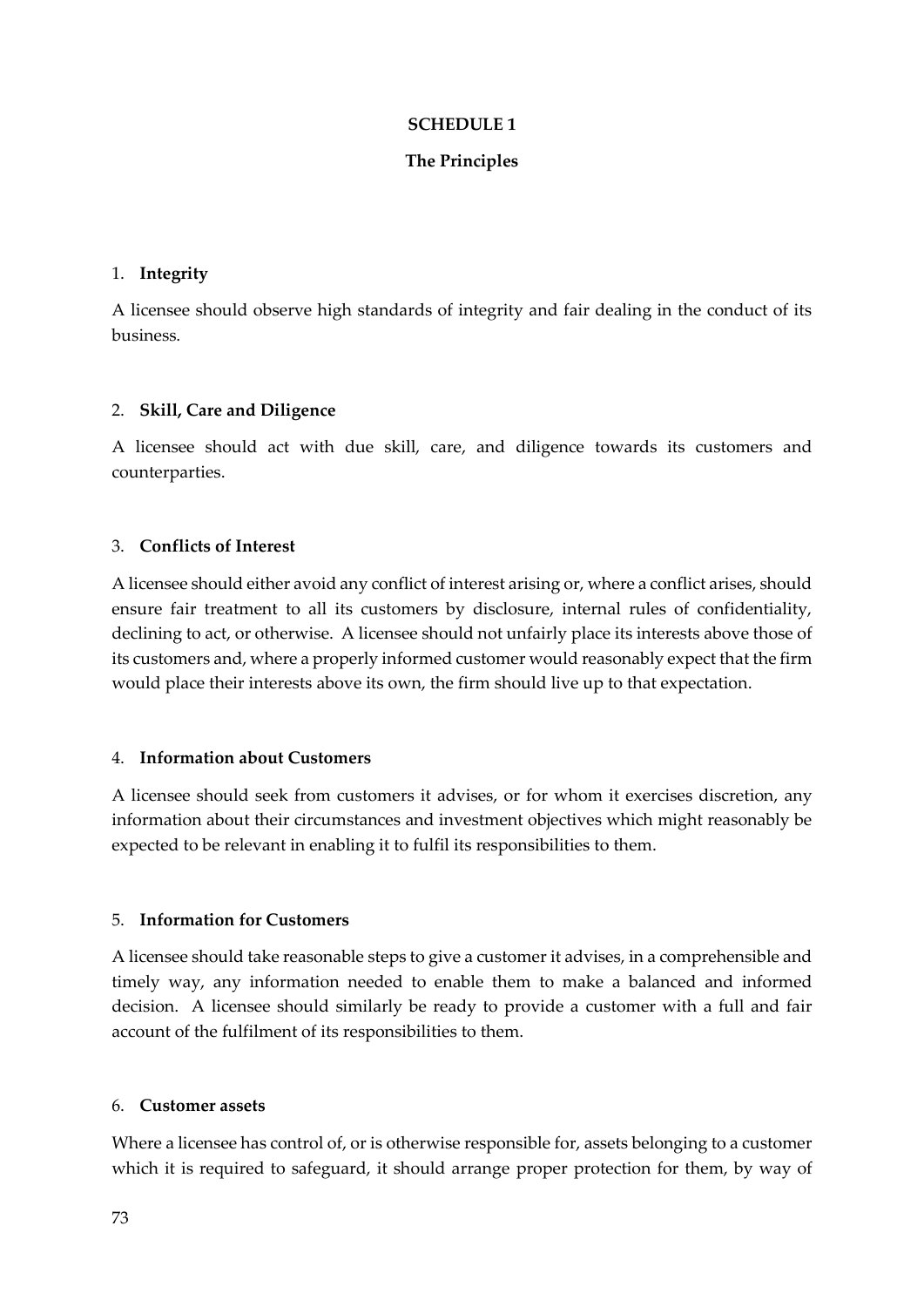segregation and identification of those assets or otherwise, in accordance with the responsibility it has accepted.

## 7. **Market Practice**

A licensee should observe high standards of market conduct and should also comply with any code of standard as in force and issued, or approved, by the Commission.

## 8. **Financial Resources**

A licensee should ensure that it maintains adequate financial resources to meet its investment business commitments and to withstand the risks to which its business is subject.

## 9. **Internal Organisation**

A licensee should organise and control its internal affairs in a responsible manner, keeping proper records, and where the firm employs staff or is responsible for the conduct of investment business by others, should have adequate arrangements to ensure that they are suitable, adequately trained, and properly supervised and that it has well-defined compliance procedures.

# 10. **Relations with Guernsey Financial Services Commission**

A licensee should deal with the Commission in an open and co-operative manner and keep the regulator promptly informed of anything concerning the firm which it might reasonably be expected to disclose.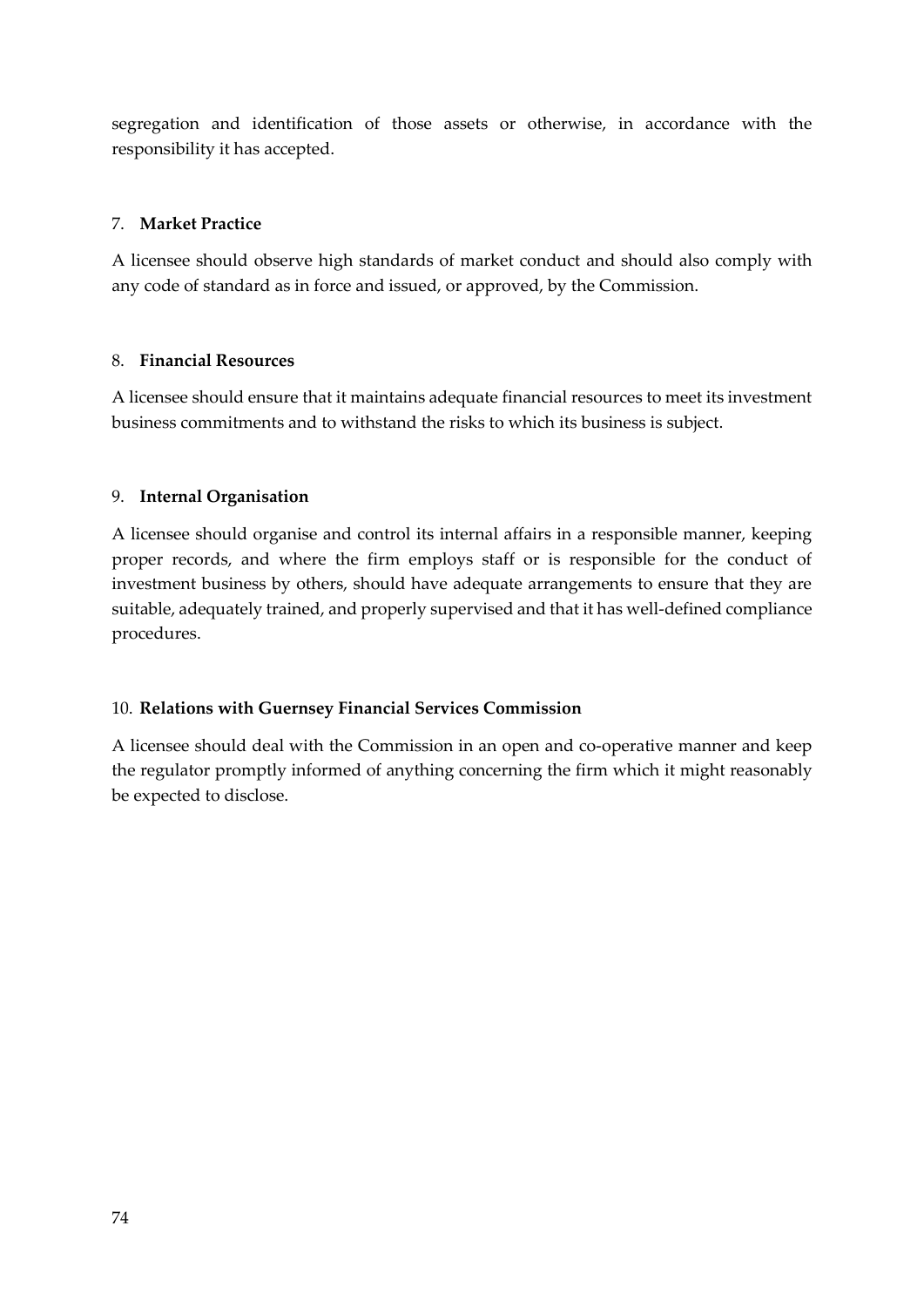## **SCHEDULE 2**

# **Compliance Return**

Form 142 (Investment Audited Financial Statements and Compliance Returns (Licensee)) as indicated on the Licensee's timeline on their online submission page.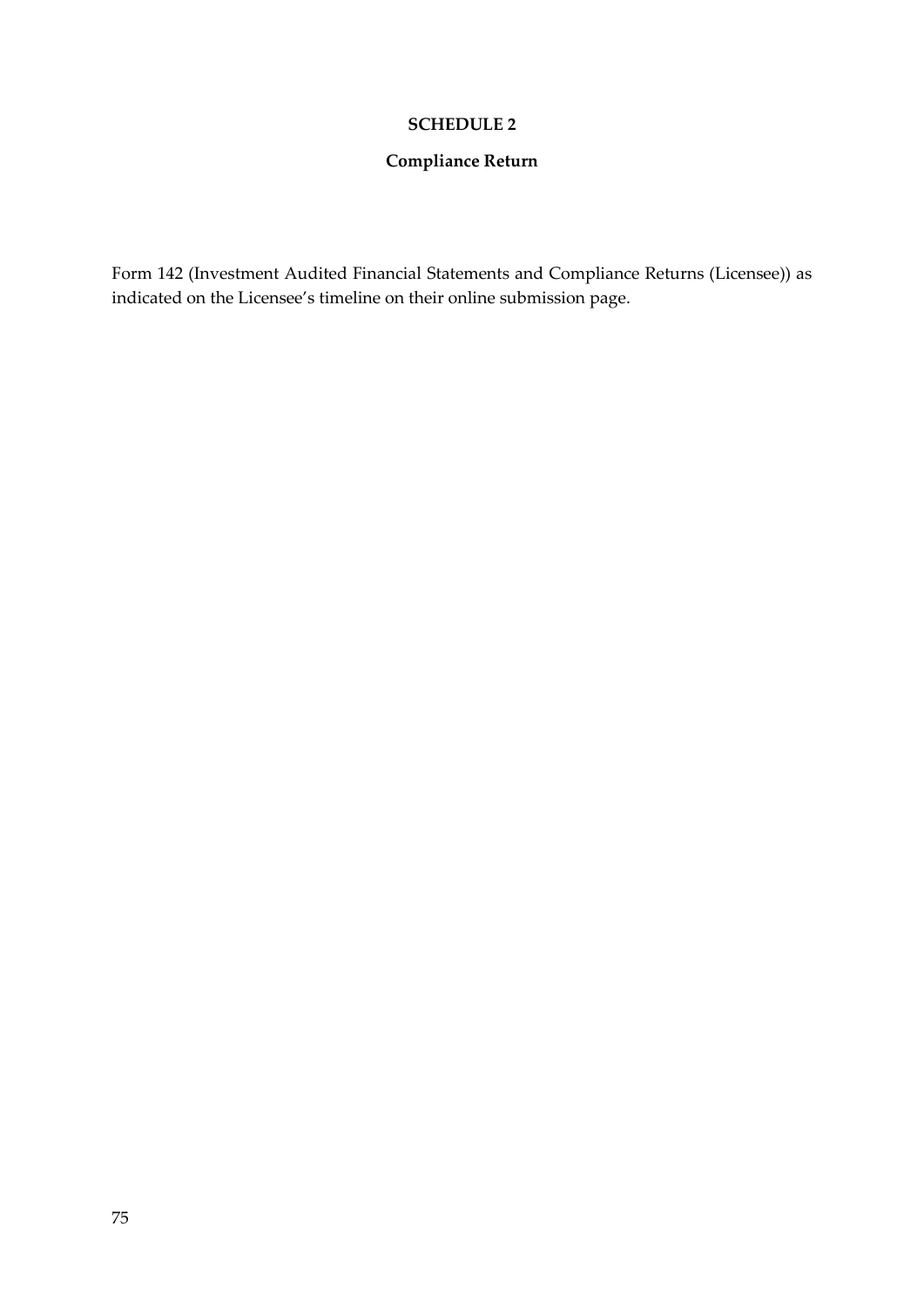### **SCHEDULE 3**

### **Conduct of Financial Advisers**

#### (1) General principles

- (a) Financial advisers must be authorised by the licensee by whom they are employed, and only authorised financial advisers may advise retail clients on controlled investments in or from the Bailiwick.
- (b) A person must not use the term "financial adviser" unless authorised to do so by an entity appropriately licensed by the Commission.
- (c) No standards can be exhaustive in all circumstances. In areas where the terms are not specific, financial advisers should be guided by the Principles of Conduct of Finance Business and the underlying spirit of these requirements.
- (d) Lack of mention of a particular act or omission must not be taken as indication that such an act or omission constitutes acceptable professional conduct.
- (e) A financial adviser must
	- (i) comply with all applicable laws, enactments, regulations, rules, codes, guidance, principles, and instructions when dealing with clients;
	- (ii) in the conduct of business, provide advice objectively and not act in any way which is contrary to these principles or any other relevant legislation or standards;
	- (iii) whenever possible, make an appointment before visiting a client;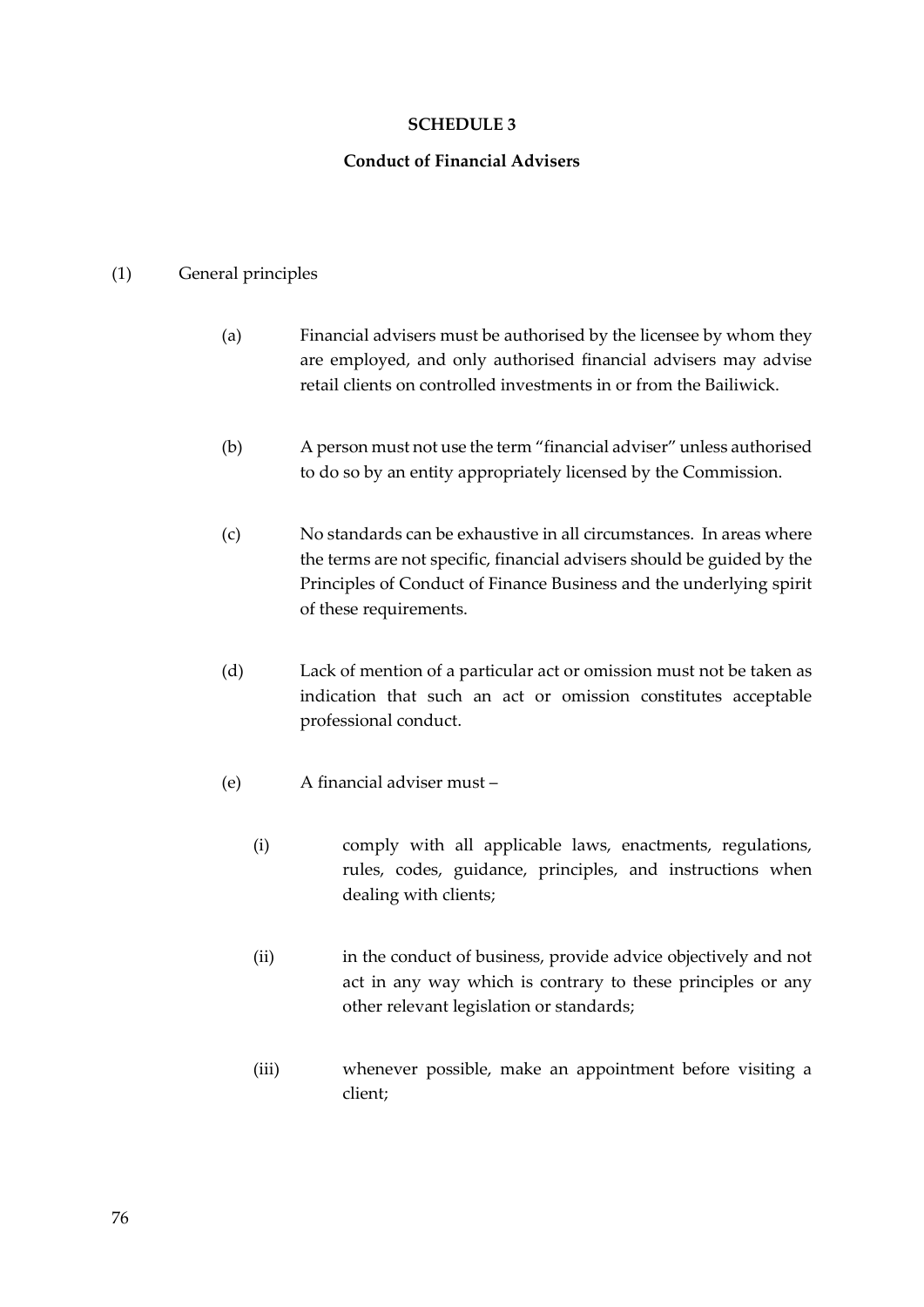- (iv) where unsolicited calls are unavoidable, but deemed to be in the client's best interests, ensure that they are made at an hour likely to be convenient to the client; and
- (v) when making unsolicited contact with prospective clients, for the purpose of marketing or advising on controlled investments, the financial adviser must identify themselves at the start of the call and explain the genuine purpose of the call. The purpose of the call should be to discuss the prospective client's financial arrangements and not to sell specific products.
- (f) Prior to providing advisory services to a client, a financial adviser must –
	- (i) make it known that they represent a regulated entity which assumes responsibility for their conduct while advising clients on financial matters;
	- (ii) disclose to the client, in writing, the classes of products on which they are authorised to provide advice, their qualifications, and professional experience;
	- (iii) disclose to the client, in writing, the range, scope, and any limitations in the products or product providers on which they are able to advise;
	- (iv) fully explain, to the client, any involvement in conditional selling;
	- (v) ensure that they have sufficient knowledge of the legislation affecting the client including taxation. If they are unable to advise a client then they should inform them and, if possible, refer them to a person who can give appropriate advice;
	- (vi) give advice only on those matters in which they are competent and must seek or recommend specialist advice where necessary;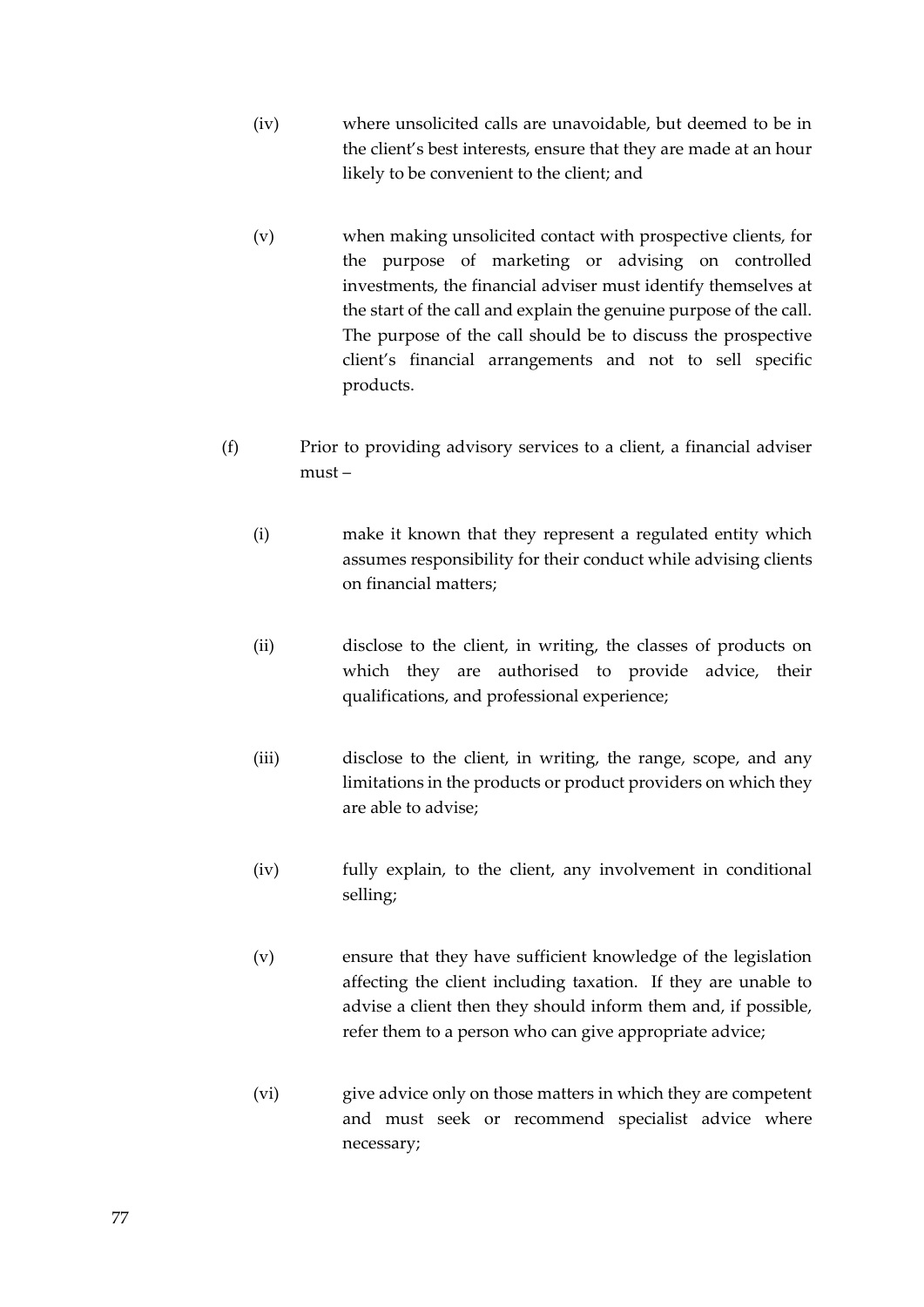- (vii) not use or disclose any information acquired from clients except in the normal course of negotiating, maintaining, renewing, encashing, or surrendering a controlled investment for a client unless the written consent of the client has been obtained beforehand, or disclosure of the information is required in the public interest, or is compelled by law;
- (viii) not inform the client that their name has been provided by another person without that person's consent, and must disclose that person's name if requested to do so by the client; and
- (ix) inform the client of any ongoing services provided by the licensee and must disclose to the client, in writing, all fees and charges for providing those services.
- (2) Assessing suitability
	- (a) Prior to recommending a controlled investment, or any material change to an existing controlled investment, including cancellation, the financial adviser must –
		- (i) obtain and record sufficient knowledge of the client's personal and financial circumstances, and understanding of their objectives, to ensure that any advice is suitable to the needs, wishes, and financial position of the client;
		- (ii) make a documented assessment of the client's attitude to investment risk. In the event of a recommendation to be made in joint names, a separate assessment should be made of each person and a documented decision made, with the clients, for an overall attitude to investment risk;
		- (iii) make a documented assessment of the affordability of the funds to be invested by the client and of the client's capacity for loss; and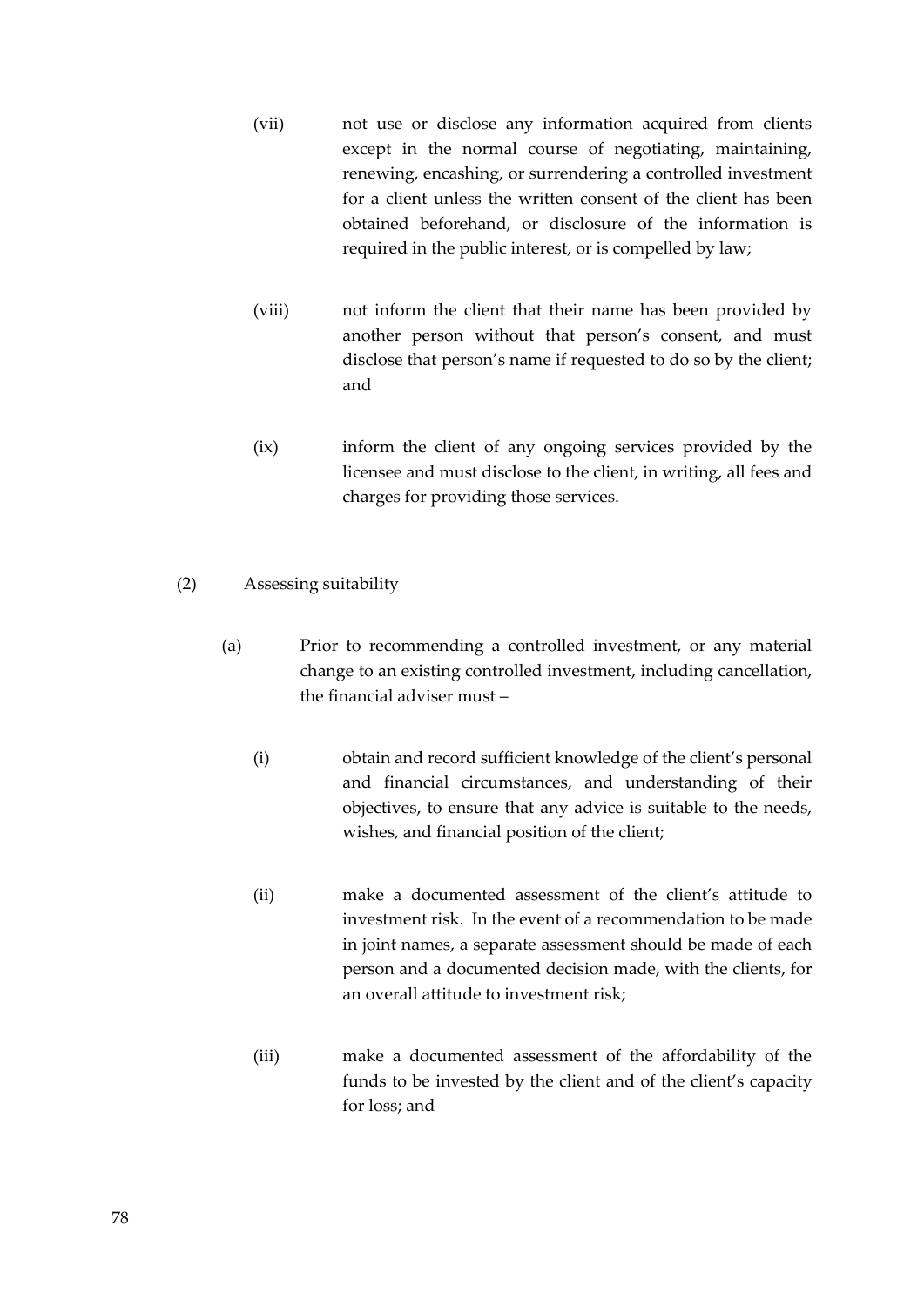- (iv) maintain evidence on each client's file of product research carried out, including but not limited to quotations, illustrations, and comparisons, unless the licensee maintains a board or committee approved 'white list'.
- (3) Product research and recommendation
	- (a) A financial adviser must
		- (i) not advise a client to convert, allow to lapse, cancel, or surrender any product unless it can be demonstrated that the action is in the best interests of the client. If such action is advised then the reasoning should be fully documented in the written advice provided to the client;
		- (ii) not make comparisons with any other types of investments unless they clarify the differing characteristics of each investment;
		- (iii) not make inaccurate or unfair criticisms of any financial institution;
		- (iv) not withhold any written evidence or documentation relating to the product from the client;
		- (v) if using illustrations, projections, and forecasts supplied by a provider, ensure that the client is provided with all relevant documentation that has been supplied;
		- (vi) ensure that all illustrations, projections, and forecasts are relevant to the specific country where the client is resident and, if they are not, explain the differences; and
		- (vii) use their judgment objectively, in the best interests of their clients, where a choice of provider is available.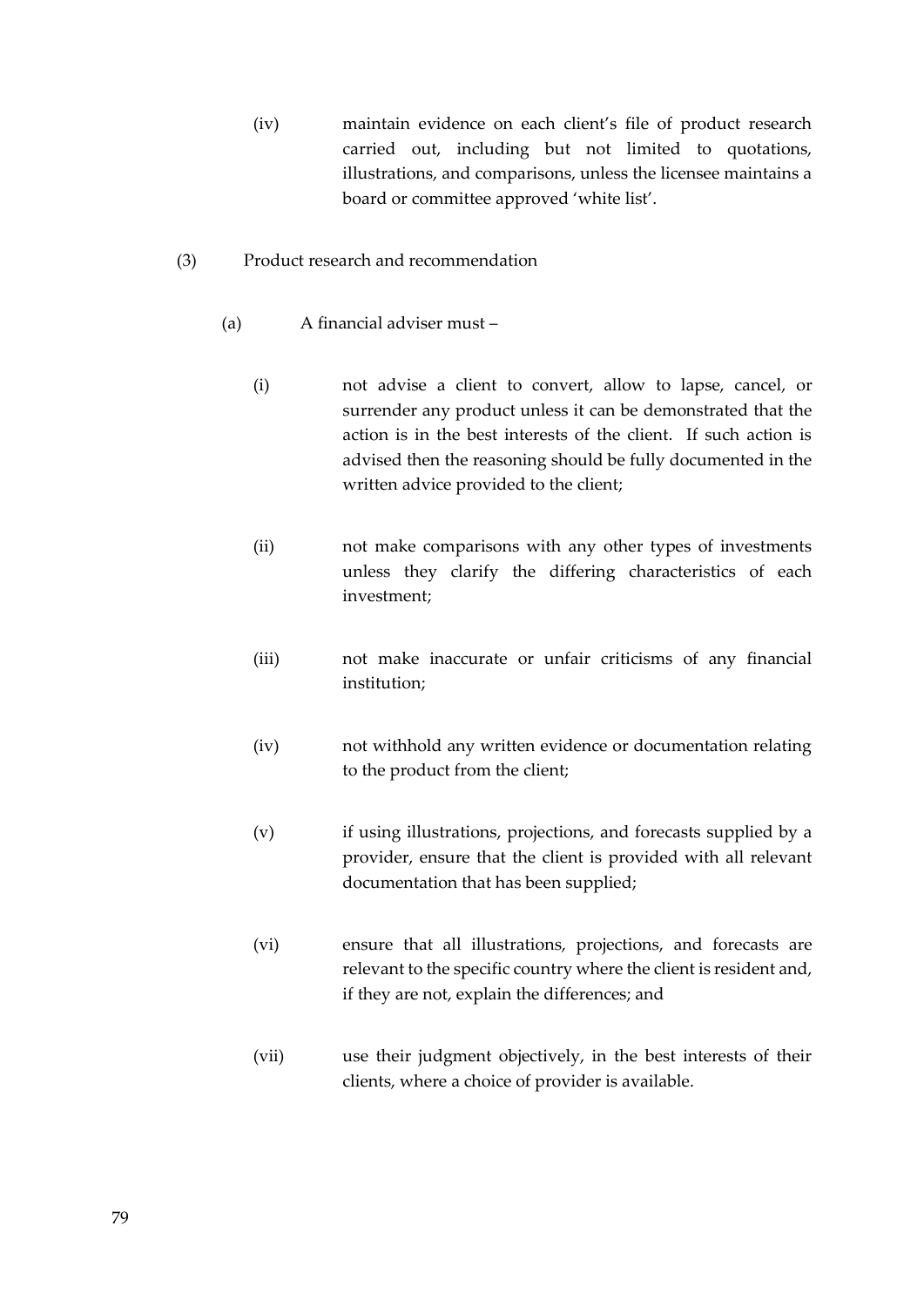- (b) Prior to the inception, or any other material change to, including cancellation, of a controlled investment and in order to assist the client in making an informed decision, a financial adviser must provide the client with written advice which must include, as a minimum –
	- (i) a recommendation setting out, in plain language, what product is being recommended, how it meets the client's needs, wishes, and financial position and why it is favourable over any other products considered;
	- (ii) the principal terms of any product recommended;
	- (iii) an explanation of the key risks associated with the product being recommended. It is not sufficient to rely on provider literature for this purpose;
	- (iv) in the case of products where the investment return is not guaranteed, explain that it is not guaranteed. Where a product purports to be guaranteed, explain any conditions or limitations applying to the guarantee;
	- (v) an explanation of the different surrender values that may be available over the term of the controlled investment, including a warning that surrender practice may vary;
	- (vi) warning of the possible penalties of early surrender, whether at the choice of the client or through their death. Where a terminal bonus may be payable, emphasise that the product will normally have to run its full term before the bonus becomes payable;
	- (vii) details of any cooling off period relating to the particular product being recommended and an explanation that there will be an opportunity for the client to cancel or withdraw from the contract and set out the period during which they will be able to exercise this option. Any shortfall provisions should also be explained at this time;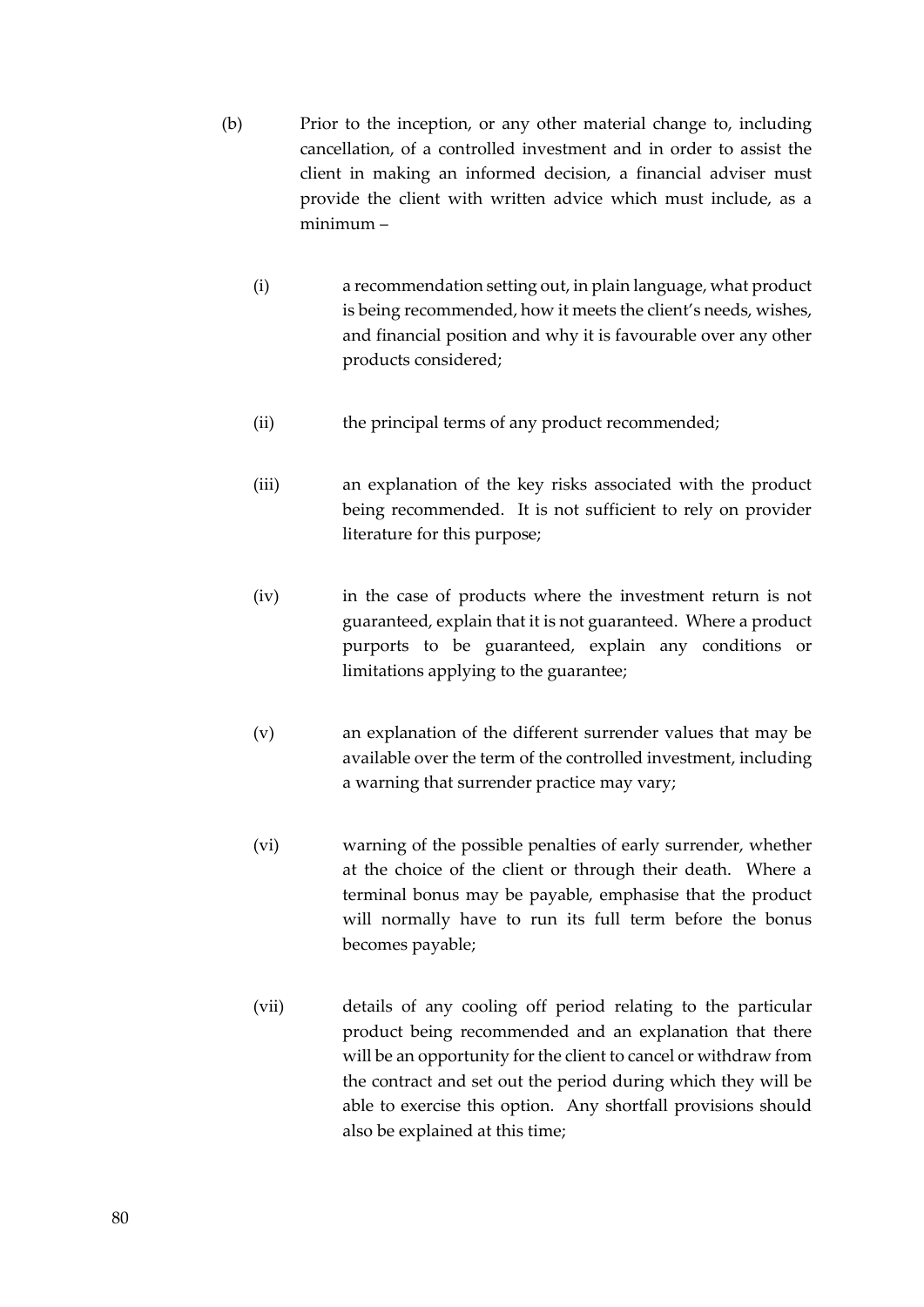- (viii) disclosures, to the client, of the extent of research carried out, including the names of the providers and products considered;
- (ix) full and frank disclosure of any matter which may affect the client's decisions;
- (x) an explanation, to the client, of the amount of remuneration that the licensee will receive as a result of the sale or variation of each product recommended; and an explanation of any and all charges, including bid-offer spread charges and cancellation charges, that will, or may, be incurred both at inception and throughout the arrangement. If the amounts are not known then the basis of calculation must be provided;
- (xi) explain that deductions are made to cover the cost of life cover, commission, expenses, surrender penalties, and other charges as applicable.
- (c) A financial adviser may issue written advice post inception provided –
	- (i) they have provided the client with the information required, at (b), verbally;
	- (ii) not doing so would mean the financial adviser being unable to meet the duty to provide best execution in accordance with rule 5.3.3;
	- (iii) the written advice is provided to the client as soon as practicable and in sufficient time to make use of any cancellation period that may be available to them.
- (d) After providing a client with a written recommendation, a financial adviser must –